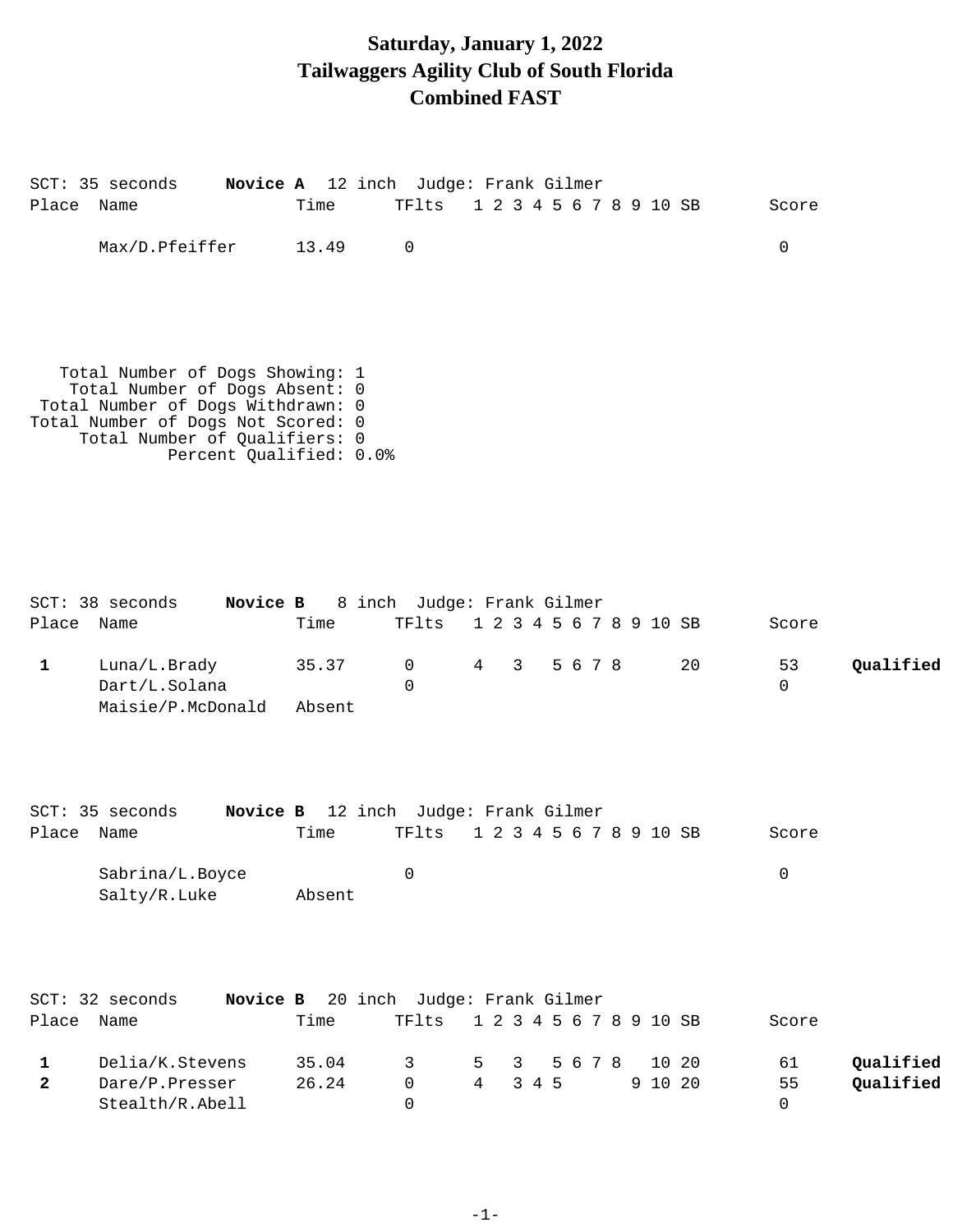|            | Rio/D.Proe<br>Sophie/J.Greiff | 37.67                                        | 5<br>$\mathbf 0$ | $2^{\circ}$ | $3 \quad 5$ |               | 3 3 5 7 9 10            |     | 32<br>10 |           |
|------------|-------------------------------|----------------------------------------------|------------------|-------------|-------------|---------------|-------------------------|-----|----------|-----------|
| Place Name | SCT: 32 seconds               | Novice B 24 inch Judge: Frank Gilmer<br>Time | TFlts            |             |             |               | 1 2 3 4 5 6 7 8 9 10 SB |     | Score    |           |
|            | Trudy/P.Liu                   | 37.14                                        | 5                |             |             | 3 3 5 6 7 8 9 |                         | -20 | 56       | Qualified |

```
 Total Number of Dogs Showing: 9
 Total Number of Dogs Absent: 2
 Total Number of Dogs Withdrawn: 0
Total Number of Dogs Not Scored: 0
 Total Number of Qualifiers: 4
 Percent Qualified: 44.4%
```

| SCT: 38 seconds | Open                     |      | 8 inch Judge: Frank Gilmer    |     |  |              |        |       |  |
|-----------------|--------------------------|------|-------------------------------|-----|--|--------------|--------|-------|--|
| Place Name      |                          | Time | TF1ts 1 2 3 4 5 6 7 8 9 10 SB |     |  |              |        | Score |  |
|                 | Jack/L.Kerwin 42.33      |      | 4                             | 6 3 |  |              | 89 1 O | 32    |  |
|                 | Jackie/M.Valentine 41.71 |      | $\overline{\mathbf{3}}$       |     |  | 5 3 5 7 8 10 |        | 35    |  |
|                 |                          |      |                               |     |  |              |        |       |  |

|            | SCT: 35 seconds                   | <b>Open</b> 16 inch Judge: Frank Gilmer |                               |  |  |       |           |
|------------|-----------------------------------|-----------------------------------------|-------------------------------|--|--|-------|-----------|
| Place Name |                                   | Time                                    | TF1ts 1 2 3 4 5 6 7 8 9 10 SB |  |  | Score |           |
|            | Scoot/R.Abell<br>Jewelie/J.Miller | 32.45<br>Absent                         | 0 6 2 3 4 5 6 7 9 10 20       |  |  | 72    | Oualified |

|              | SCT: 32 seconds<br>Open | 20 inch | Judge: Frank Gilmer |                         |         |  |     |                   |       |           |
|--------------|-------------------------|---------|---------------------|-------------------------|---------|--|-----|-------------------|-------|-----------|
| Place        | Name                    | Time    | TF1ts               | 1 2 3 4 5 6 7 8 9 10 SB |         |  |     |                   | Score |           |
|              | Archie/K.May            | 32.28   | $\Omega$            | 5 3 4 5 6 7 8 9 10 20   |         |  |     |                   | 77    | Qualified |
| $\mathbf{2}$ | Rain/K.McElwee          | 31.55   | 0                   | 623                     |         |  |     | 5 6 7 8 9 10 20   | 76    | Qualified |
|              | Ren/J.Potter            | 25.28   | 0                   | ნ —                     |         |  |     | 3 4 5 6 8 9 10 20 | 71    | Qualified |
| 4            | Dane/C.Mauser           | 24.81   | 0                   | $\overline{4}$          | 3 4 5 6 |  |     | 8 9 10 20         | 69    | Qualified |
|              | Bess/J.Jaskula          | 25.58   |                     | 4 2 3                   |         |  | 7 R |                   | 29    |           |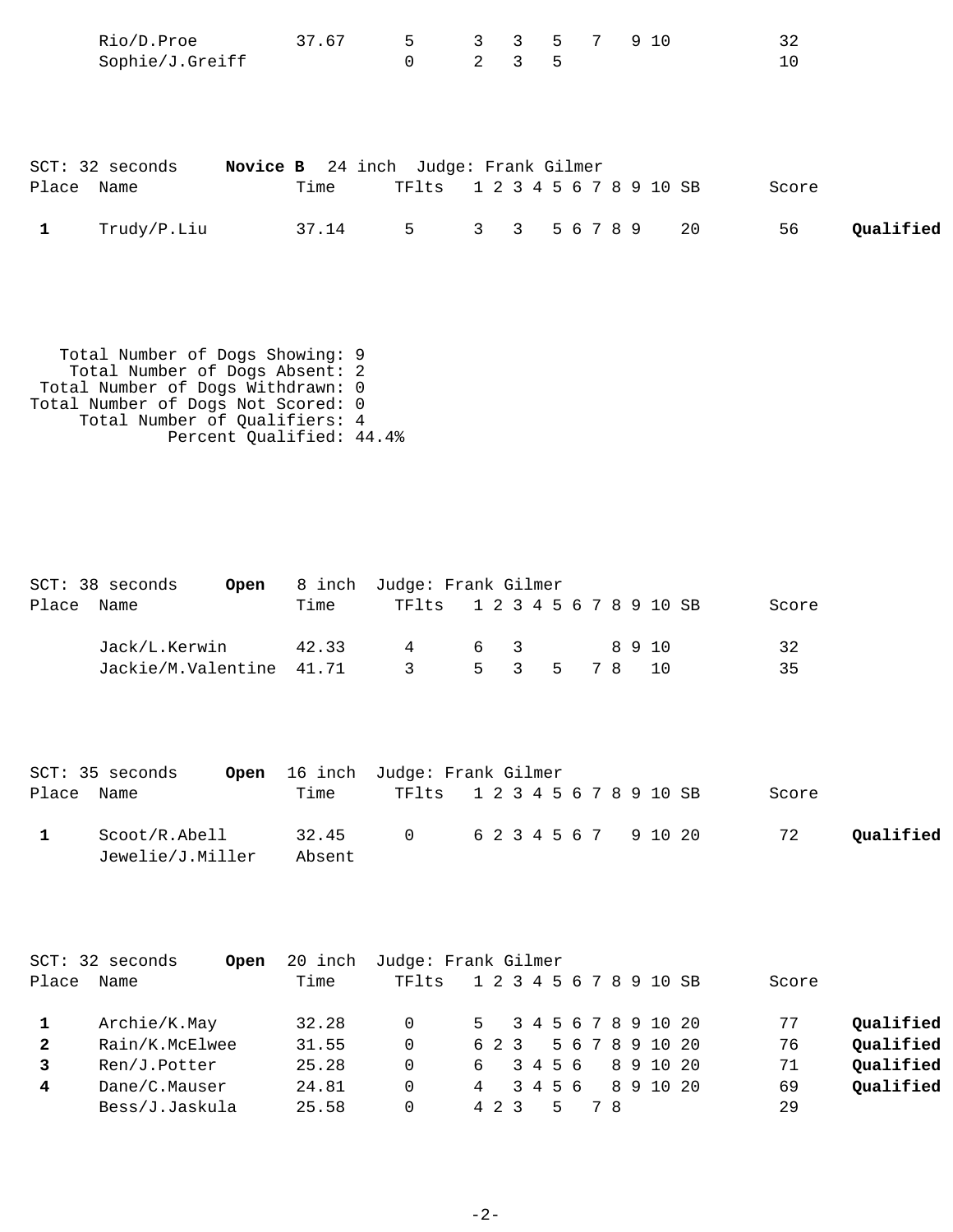|       | $SCT: 32$ seconds |       | <b>Open</b> 24 inch Judge: Frank Gilmer |       |  |              |  |      |  |       |
|-------|-------------------|-------|-----------------------------------------|-------|--|--------------|--|------|--|-------|
| Place | Name              | Time  | TF1ts 1 2 3 4 5 6 7 8 9 10 SB           |       |  |              |  |      |  | Score |
|       | Willy/S.Minix     | 41.86 | $\overline{q}$                          | 3 3 5 |  |              |  | 8 10 |  | 20    |
|       | Leo/R.Sharpe      | 32.24 |                                         | -2    |  | 5 6 7 8 9 10 |  |      |  | 48    |

 Total Number of Dogs Showing: 10 Total Number of Dogs Absent: 1 Total Number of Dogs Withdrawn: 0 Total Number of Dogs Not Scored: 0 Total Number of Qualifiers: 5 Percent Qualified: 50.0%

| SCT: 38 seconds                                  |       | <b>Excellent</b> 8 inch Judge: Frank Gilmer |         |  |        |  |       |           |
|--------------------------------------------------|-------|---------------------------------------------|---------|--|--------|--|-------|-----------|
| Place Name                                       | Time  | TF1ts 1 2 3 4 5 6 7 8 9 10 SB               |         |  |        |  | Score |           |
| Dodger/M.Valentine 32.77 0 6 2 3 4 5 6 7 8 10 20 |       |                                             |         |  |        |  | 71    | Oualified |
| Merlin/C.Disque                                  | 37.51 | $\Omega$                                    | 4 3 4 5 |  | 89 1 N |  | 43    |           |

|            | SCT: 35 seconds          | <b>Excellent</b> 12 inch Judge: Frank Gilmer |        |                               |                     |    |     |        |       |           |
|------------|--------------------------|----------------------------------------------|--------|-------------------------------|---------------------|----|-----|--------|-------|-----------|
| Place Name |                          | Time                                         |        | TF1ts 1 2 3 4 5 6 7 8 9 10 SB |                     |    |     |        | Score |           |
|            | Blu/N.Olimpo             | 41.51                                        |        | 6 —                           | 4 3 4 5 6 7 8 10 20 |    |     |        | 61    | Qualified |
|            | Dixee/K.Levee            |                                              | 111.13 | 76                            |                     |    | 789 |        | $-48$ |           |
|            | Laynie/R.Siebeneck 36.35 |                                              |        | 4                             | $\sim$ 3            | -5 |     | 89 1 O | 38    |           |

|            | SCT: 35 seconds           |       | <b>Excellent</b> 16 inch Judge: Frank Gilmer |     |                 |               |     |       |           |
|------------|---------------------------|-------|----------------------------------------------|-----|-----------------|---------------|-----|-------|-----------|
| Place Name |                           | Time  | TF1ts 1 2 3 4 5 6 7 8 9 10 SB                |     |                 |               |     | Score |           |
|            | Virgil/B.Dumbaugh 38.40   |       | 3 6 3 4 5 6 8 9 10 20                        |     |                 |               |     | 68    | Qualified |
|            | Connor/S.Blackledge 32.03 |       | $\Omega$                                     |     | 4 3 4 5 6 7 8 9 |               | -20 | 66    | Qualified |
|            | Moji/M.John               | 46.06 |                                              | 5 3 |                 | <sup>10</sup> |     | 15    |           |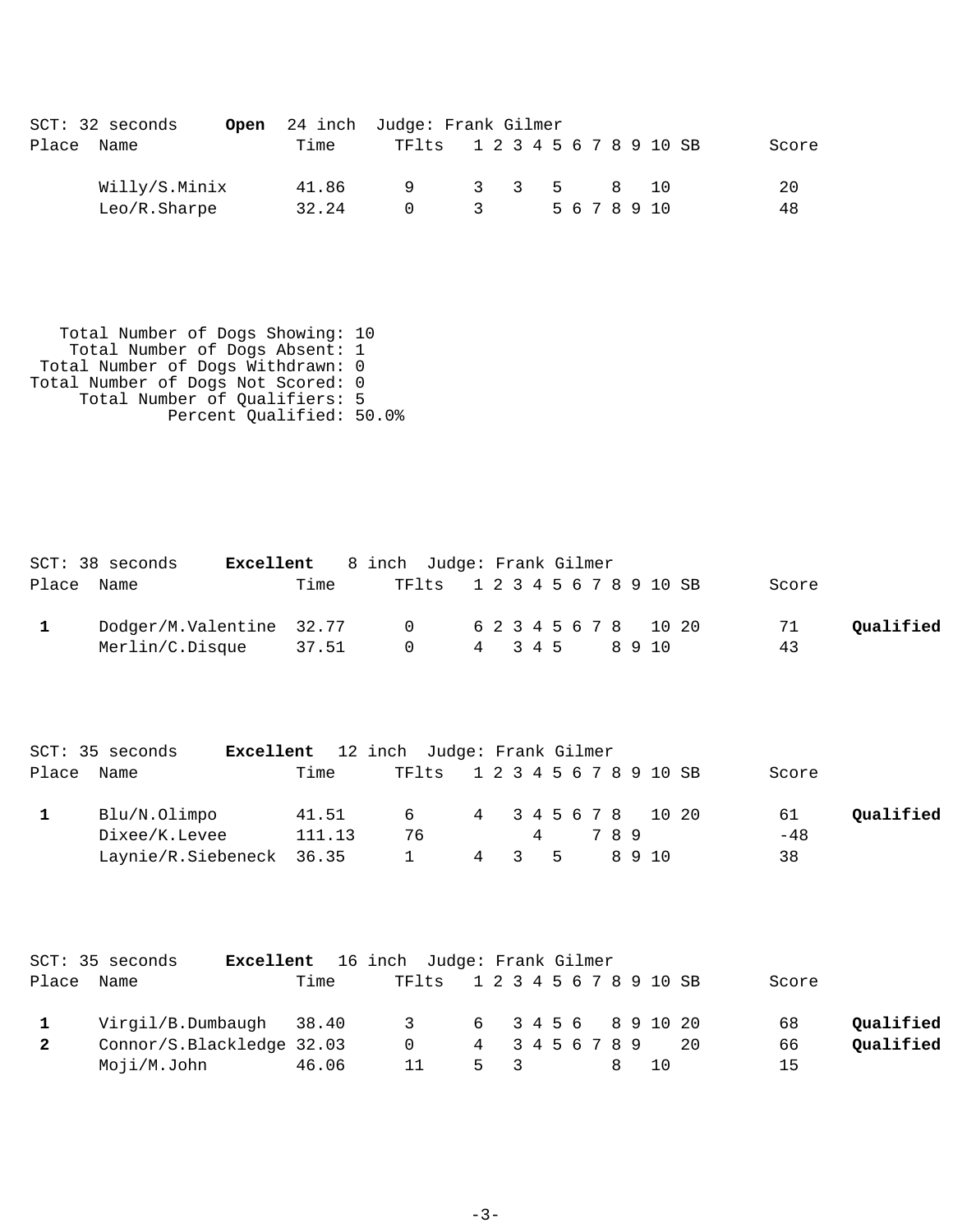| Place Name                 | SCT: 32 seconds <b>Excellent</b> 20 inch Judge: Frank Gilmer                                                                                                                                               | Time                                                          | TFlts                               |                                     | 1 2 3 4 5 6 7 8 9 10 SB                            |             |       |              |       | Score          |           |
|----------------------------|------------------------------------------------------------------------------------------------------------------------------------------------------------------------------------------------------------|---------------------------------------------------------------|-------------------------------------|-------------------------------------|----------------------------------------------------|-------------|-------|--------------|-------|----------------|-----------|
|                            | Axl Rose/J.O'Neill<br>Lynx/G.Chapman<br>Biscayne/S.Barnett 39.74                                                                                                                                           |                                                               | 0<br>$\mathbf 0$<br>7               | 1<br>$\mathbf{3}$<br>$\overline{3}$ | 3<br>$\overline{3}$<br>3 4 5                       | 5           | 7 8 9 | 10<br>8 9 10 |       | 14<br>35<br>35 |           |
| Place Name                 | SCT: 32 seconds <b>Excellent</b> 24 inch Judge: Frank Gilmer<br>Kelso/C.MacBroom                                                                                                                           | Time                                                          | TFlts<br>$\mathbf 0$                |                                     | 1 2 3 4 5 6 7 8 9 10 SB                            |             |       |              |       | Score<br>0     |           |
| Place Name<br>$\mathbf{1}$ | SCT: 32 seconds<br>Nolan/B.Kennedy                                                                                                                                                                         | Excellent 24 inch Choice Judge: Frank Gilmer<br>Time<br>35.21 | TFlts<br>$\mathbf{3}$               | $4\overline{ }$                     | 1 2 3 4 5 6 7 8 9 10 SB                            | 3 4 5 6 7 8 |       |              | 10 20 | Score<br>64    | Qualified |
|                            | Total Number of Dogs Showing: 13<br>Total Number of Dogs Absent: 0<br>Total Number of Dogs Withdrawn: 0<br>Total Number of Dogs Not Scored: 0<br>Total Number of Qualifiers: 5<br>Percent Qualified: 38.5% |                                                               |                                     |                                     |                                                    |             |       |              |       |                |           |
| Place                      | SCT: 38 seconds<br>Master<br>Name<br>Disco/K.Wlodarski<br>Presley/J.Philbrook Absent                                                                                                                       | 8 inch<br>Time<br>Absent                                      | Judge: Frank Gilmer<br><b>TF1ts</b> |                                     | 1 2 3 4 5 6 7 8 9 10 SB                            |             |       |              |       | Score          |           |
| Place<br>$\mathbf{1}$      | SCT: 35 seconds<br>Master<br>Name<br>Logan/R.Nagel                                                                                                                                                         | 12 inch<br>Time<br>30.14                                      | Judge: Frank Gilmer<br>TFlts<br>0   |                                     | 1 2 3 4 5 6 7 8 9 10 SB<br>6 2 3 4 5 6 7 8 9 10 20 |             |       |              |       | Score<br>80    | Qualified |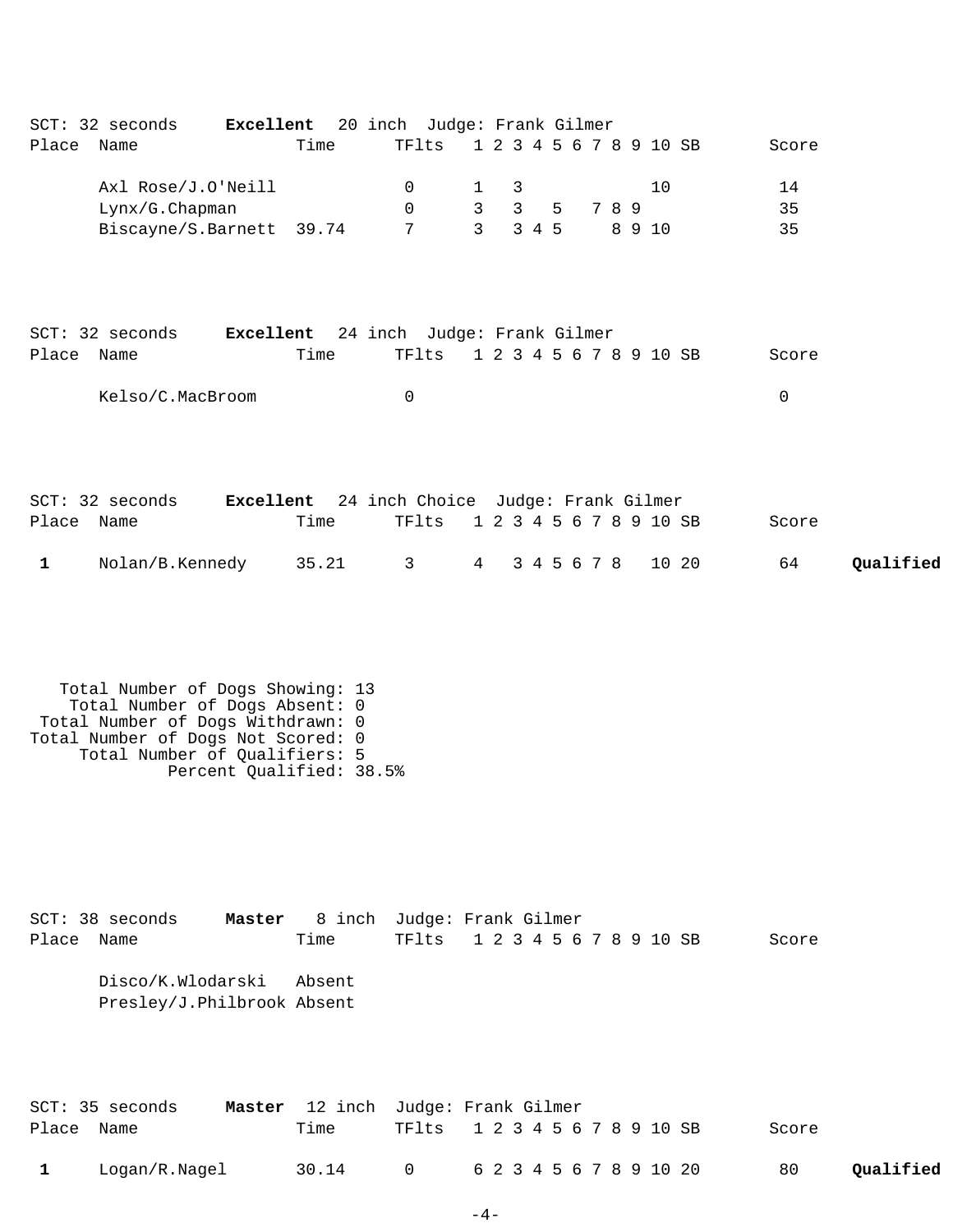| $\mathbf{2}$ | Krissi/K.Villars          | 30.25  |   | 623     |   | $-4$           |         |    |                              |     |    | 5 6 7 8 9 10 | - 20 | 80 | Oualified |
|--------------|---------------------------|--------|---|---------|---|----------------|---------|----|------------------------------|-----|----|--------------|------|----|-----------|
| 3            | Dream/J.Turzio            | 36.27  |   | 6 2     | 3 | $\overline{4}$ | 5       | 6  | 7                            | 8   |    | 9 10         | - 20 | 79 | Qualified |
| 4            | Jolene Rose/M.Liebh 27.63 |        |   | 6       |   | $3 \quad 4$    | $5 -$   | 6  |                              | 78  |    | 9 10         | - 20 | 78 | Qualified |
|              | Riley/S.Walsh             |        |   | 2       |   |                |         |    |                              |     | 9  |              |      | 11 |           |
|              | Beyda/J.Shelley           | 37.65  | 2 | 4       |   | 3 4            |         |    | 6 7 8 9                      |     |    |              |      | 39 |           |
|              | Q/C.Halprin               | 41.21  | 6 | 4       |   | $3 \quad 4$    |         |    | 67                           |     |    | 10           |      | 28 |           |
|              | Sushi/J.Plamondon         | 28.88  |   | 6 2 3 4 |   |                |         |    |                              |     |    | 678910       |      | 55 |           |
|              | Banner/D.Aheimer          | 23.58  |   | 4 2 3 4 |   |                |         | 56 |                              | 789 |    |              | 20   | 68 | Qualified |
|              | Bryce/P.Kvarnberg         | 24.49  |   | 3       |   |                | 3 4 5 6 |    |                              |     | 89 | 10           | - 20 | 68 | Qualified |
|              | Riley/R.Kozell            | 34.84  |   | 6       |   |                | 3 4 5 6 |    | $7\phantom{.0}\phantom{.0}7$ | 8   |    | 9 10         | 2.0  | 78 | Qualified |
|              | Saucy/T.Boutwell          | Absent |   |         |   |                |         |    |                              |     |    |              |      |    |           |
|              | Johnny/R.Taylor           | 29.86  |   | 6       |   | 34             |         |    |                              |     |    | 5 6 7 8 9 10 | - 20 | 78 | Oualified |
|              | Lexie/C.Campbell          | Absent |   |         |   |                |         |    |                              |     |    |              |      |    |           |

|              | SCT: 35 seconds<br>Master | 16 inch | Judge: Frank Gilmer |    |  |         |                   |  |                         |    |       |           |
|--------------|---------------------------|---------|---------------------|----|--|---------|-------------------|--|-------------------------|----|-------|-----------|
| Place        | Name                      | Time    | TFlts               |    |  |         |                   |  | 1 2 3 4 5 6 7 8 9 10 SB |    | Score |           |
|              | Ernie/D.Shumate           | 25.64   | $\Omega$            |    |  |         |                   |  | 6 2 3 4 5 6 7 8 9 10 20 |    | 80    | Qualified |
| $\mathbf{2}$ | Teal/C.Wold               | 35.21   | $\Omega$            |    |  |         |                   |  | 6 2 3 4 5 6 7 8 9 10 20 |    | 80    | Qualified |
| 3            | $Swaq/J$ . Murphy         | 31.17   | $\Omega$            | б. |  |         |                   |  | 3 4 5 6 7 8 9 10 20     |    | 78    | Oualified |
| 4            | Clam Chowdah/G.Chap 28.02 |         | $\Omega$            | 5. |  |         |                   |  | 3 4 5 6 7 8 9 10 20     |    | 77    | Qualified |
|              | Rider/P.Kvarnberg         | 32.54   | $\Omega$            | б. |  |         | 3 4 5 6 7 8       |  |                         | 20 | 59    |           |
|              | Chip/S.Walsh              | 43.42   | 8                   | 5. |  | 3 4 5 6 |                   |  | 8 9 10 20               |    | 62    | Qualified |
|              | Giorgio/T.Poirier         | 21.66   | 0                   |    |  |         | 2 2 3 4 5 6 7 8 9 |  |                         | 20 | 66    | Qualified |

| $_{\rm SCT}$ :<br>32 | seconds<br>Master | 20<br>inch | Judge:   | Frank Gilmer |                |                         |                |                 |     |   |   |   |         |      |       |           |
|----------------------|-------------------|------------|----------|--------------|----------------|-------------------------|----------------|-----------------|-----|---|---|---|---------|------|-------|-----------|
| Place                | Name              | Time       | TFlts    |              | $1\quad2$      | $\overline{\mathbf{3}}$ |                | 4 5             | 6   | 7 | 8 |   | 9 10    | SB   | Score |           |
| 1                    | Keavy/K.Stevens   | 26.21      | 0        | 6            | -2.            | 3                       | 4              | 5               | 6   | 7 | 8 |   | 9 10    | - 20 | 80    | Qualified |
| 2                    | Red/M.Yenter      | 27.52      | $\Omega$ | б.           | $\overline{2}$ | 3                       | $\overline{4}$ | 5               | 6   | 7 | 8 |   | 9 10 20 |      | 80    | Qualified |
| 3                    | Drake/L.Proe      | 30.47      | 0        | б.           | $\mathcal{L}$  | 3                       | $\overline{4}$ | $5\overline{)}$ | 6   | 7 | 8 |   | 9 10    | - 20 | 80    | Qualified |
| 4                    | Peak/L.Hill       | 32.18      | $\Omega$ | 6            | $\mathcal{L}$  | 3                       | 4              | 5               | 6   | 7 | 8 | 9 | 10 20   |      | 80    | Qualified |
|                      | Redd/J.Greiff     |            | $\Omega$ | ζ            |                | 3.                      |                | 4 5             |     | 7 | 8 |   | 10      |      | 40    |           |
|                      | Thunder/D.Russell |            | $\Omega$ | 4            |                | 3                       | 4              |                 |     |   | 8 | 9 | 10      |      | 38    |           |
|                      | Nate/P.Presser    | 36.20      | 4        | 5            |                | 3.                      | $\overline{4}$ | 5               | -6  | 7 |   | 9 | 10      | 20   | 65    | Qualified |
|                      | Ripley/K.Hix      | 26.94      | 0        | 6            |                | 3                       | $\overline{4}$ | 5               |     | 7 | 8 | 9 | 10      | 20   | 72    | Qualified |
|                      | Sam/T.Eifert      | 25.51      | $\Omega$ | 5.           | 2              | २                       | $\overline{4}$ | 5               | -6  | 7 | 8 |   | 9 10    | -20  | 79    | Qualified |
|                      | Vesta/K.Emge      | 27.94      | 0        | б            |                | 3.                      | 4              | 5               | 6   | 7 | 8 |   | 9 10 20 |      | 78    | Qualified |
|                      | Rosa/D.Puckett    | Absent     |          |              |                |                         |                |                 |     |   |   |   |         |      |       |           |
|                      | Aspen/N.Young     | 25.18      | 0        | 6            |                |                         | 3 4            | 5               | 6   | 7 | 8 |   | 9 10 20 |      | 78    | Qualified |
|                      | Chase/L.McKenzie  | 30.72      | $\Omega$ | 6            |                | 3.                      | $\overline{4}$ |                 | 5 6 |   | 8 |   | 9 10 20 |      | 71    | Qualified |
|                      | Shoofly/B.Hill    | 25.74      | $\Omega$ | 5            | -2             | $\mathcal{L}$           | 4              | 5               | 6   | 7 |   | 9 | 10      | 20   | 71    | Qualified |
|                      | Twyst/C.Conklin   | 35.70      | 3        | 6            |                | 3                       | 4              | 5               | 6   | 7 | 8 | 9 | 10      | 20   | 75    | Qualified |
|                      | Kopper/K.Kalwa    | 27.59      | 0        | 6            |                | 3                       | -4             | 5               | 6   | 7 | 8 | 9 | 10      | 20   | 78    | Qualified |
|                      | Wilson/L.Gray     | 33.46      |          | 6            |                | 3.                      | 4              | 5               | 6   | 7 | 8 | 9 | 10      | -20  | 77    | Qualified |
|                      |                   |            |          |              |                |                         |                |                 |     |   |   |   |         |      |       |           |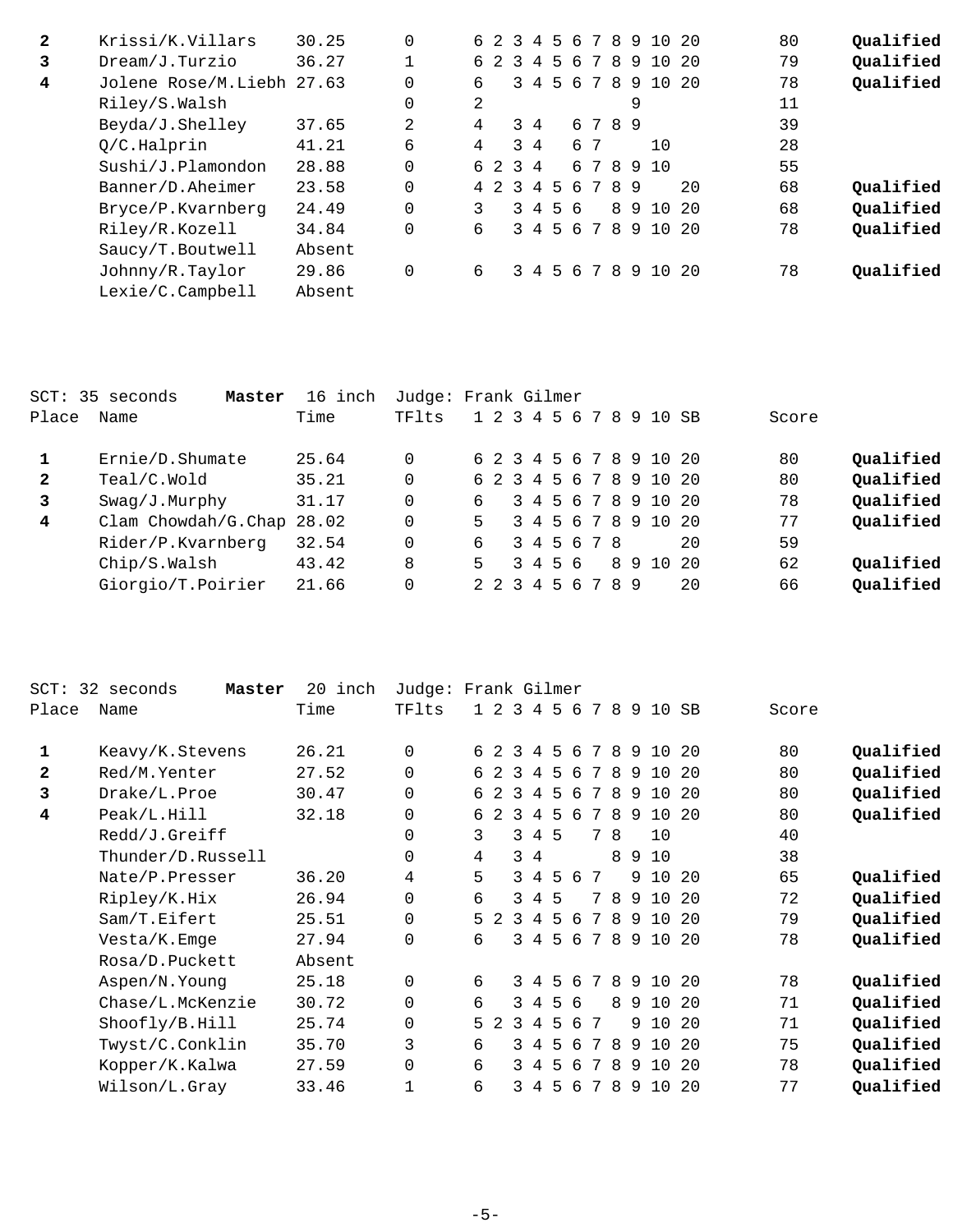|              | SCT: 32 seconds<br>Master | 24 inch | Judge: Frank Gilmer |    |  |  |     |                 |  |       |                         |       |           |
|--------------|---------------------------|---------|---------------------|----|--|--|-----|-----------------|--|-------|-------------------------|-------|-----------|
| Place        | Name                      | Time    | TFlts               |    |  |  |     |                 |  |       | 1 2 3 4 5 6 7 8 9 10 SB | Score |           |
| $\mathbf{1}$ | Slash/J.Bauder-Heid 26.62 |         | 0                   |    |  |  |     |                 |  |       | 3 2 3 4 5 6 7 8 9 10 20 | 77    | Qualified |
| $\mathbf{2}$ | Reve/R.Becker             | 36.51   | 4                   |    |  |  |     |                 |  |       | 6 3 4 5 6 7 8 9 10 20   | 74    | Qualified |
|              | Rainey/K.Staub            | 21.03   | 0                   |    |  |  |     | 5 2 3 4 5 6 7 8 |  |       | 10 20                   | 70    | Qualified |
| 4            | Tazz/M.Valentine          | 33.65   |                     |    |  |  |     | 4 2 3 4 5 6 7 8 |  |       | 10 20                   | 68    | Qualified |
|              | Baron/B.Reed              | 34.33   |                     | 5. |  |  | 345 |                 |  | 78910 |                         | 49    |           |

| Total Number of Dogs Showing: 40   |  |
|------------------------------------|--|
| Total Number of Dogs Absent: 5     |  |
| Total Number of Dogs Withdrawn: 0  |  |
| Total Number of Dogs Not Scored: 0 |  |
| Total Number of Qualifiers: 32     |  |
| Percent Qualified: 80.0%           |  |
|                                    |  |

|       | SCT: 41 seconds               | Novice Pref                                    |       | 4 inch Judge: Frank Gilmer |                         |   |           |  |    |  |    |       |           |
|-------|-------------------------------|------------------------------------------------|-------|----------------------------|-------------------------|---|-----------|--|----|--|----|-------|-----------|
| Place | Name                          |                                                | Time  | TFlts                      | 1 2 3 4 5 6 7 8 9 10 SB |   |           |  |    |  |    | Score |           |
| 1     | Dream/L.Brady                 |                                                | 35.95 | $\mathsf{O}$               | $4\overline{ }$         |   | 3 5 6 7 8 |  |    |  | 20 | 53    | Qualified |
|       | SCT: 35 seconds               | <b>Novice Pref</b> 16 inch Judge: Frank Gilmer |       |                            |                         |   |           |  |    |  |    |       |           |
|       | Place Name                    |                                                | Time  | TFlts                      | 1 2 3 4 5 6 7 8 9 10 SB |   |           |  |    |  |    | Score |           |
|       | Jayko/D.Greenberg             |                                                |       | $\mathsf{O}$               | 1                       | 3 |           |  | 89 |  |    | 21    |           |
|       | SCT: 35 seconds<br>Place Name | Novice Pref 20 inch Judge: Frank Gilmer        | Time  | TFlts                      | 1 2 3 4 5 6 7 8 9 10 SB |   |           |  |    |  |    | Score |           |
| 1     | Shelby/J.Peters               |                                                | 32.10 | 0                          | 4 2 3 4 5 6 7 8 9       |   |           |  |    |  | 20 | 68    | Qualified |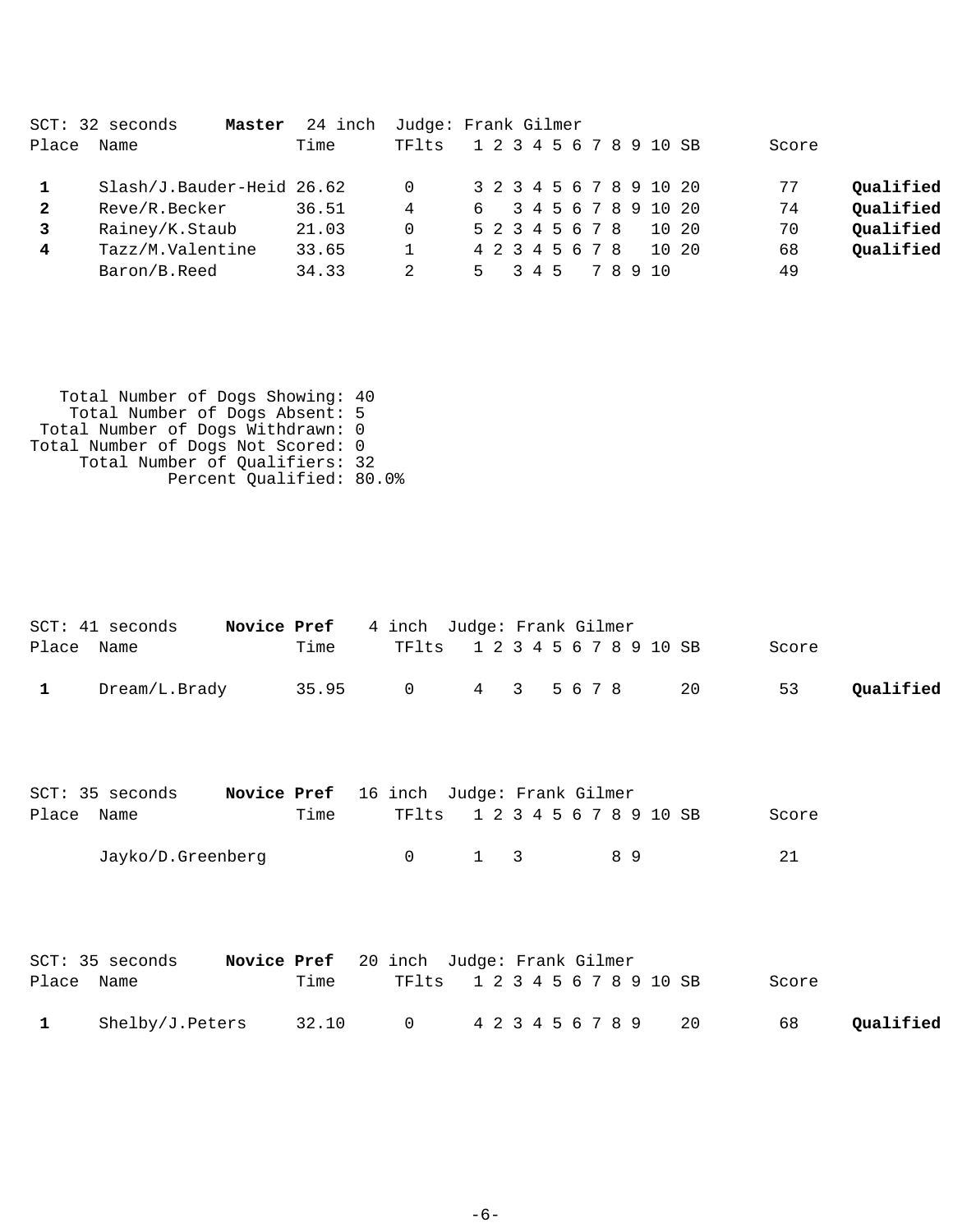Total Number of Dogs Showing: 3 Total Number of Dogs Absent: 0 Total Number of Dogs Withdrawn: 0 Total Number of Dogs Not Scored: 0 Total Number of Qualifiers: 2 Percent Qualified: 66.7%

|            | SCT: 41 seconds | <b>Open Pref</b> 4 inch Judge: Frank Gilmer |                               |  |  |  |  |       |           |
|------------|-----------------|---------------------------------------------|-------------------------------|--|--|--|--|-------|-----------|
| Place Name |                 | Time                                        | TF1ts 1 2 3 4 5 6 7 8 9 10 SB |  |  |  |  | Score |           |
|            | Willow/C.Disque | 30.67                                       | 0 4 3 4 5 6 8 9 10 20         |  |  |  |  | 69    | Qualified |

|            | SCT: 35 seconds           | <b>Open Pref</b> 16 inch Judge: Frank Gilmer |      |      |                               |                                     |  |  |           |       |
|------------|---------------------------|----------------------------------------------|------|------|-------------------------------|-------------------------------------|--|--|-----------|-------|
| Place Name |                           |                                              | Time |      | TF1ts 1 2 3 4 5 6 7 8 9 10 SB |                                     |  |  |           | Score |
|            | Charlie/L.Saxenmeye 40.32 |                                              |      | $-5$ |                               | $1 \quad 3 \quad 5 \quad 6 \quad 9$ |  |  | $\sim$ 20 | 3 Q   |

 Total Number of Dogs Showing: 2 Total Number of Dogs Absent: 0 Total Number of Dogs Withdrawn: 0 Total Number of Dogs Not Scored: 0 Total Number of Qualifiers: 1 Percent Qualified: 50.0%

|       | SCT: 35 seconds         | <b>Excellent Pref</b> 16 inch Judge: Frank Gilmer |       |              |                         |               |  |  |  |    |       |           |
|-------|-------------------------|---------------------------------------------------|-------|--------------|-------------------------|---------------|--|--|--|----|-------|-----------|
| Place | Name                    |                                                   | Time  | TFlts        | 1 2 3 4 5 6 7 8 9 10 SB |               |  |  |  |    | Score |           |
| 1     | Jett/D.Noonan           |                                                   | 36.48 | $\mathbf{1}$ | 6 3 4 5 6 7 8 9 10 20   |               |  |  |  |    | 77    | Qualified |
| Place | SCT: 35 seconds<br>Name | <b>Excellent Pref</b> 20 inch Judge: Frank Gilmer | Time  | TFlts        | 1 2 3 4 5 6 7 8 9 10 SB |               |  |  |  |    | Score |           |
|       | BOSS429/M.Timken        |                                                   | 24.80 |              | $5 -$                   | 3 4 5 6 7 8 9 |  |  |  | 20 | 67    | Oualified |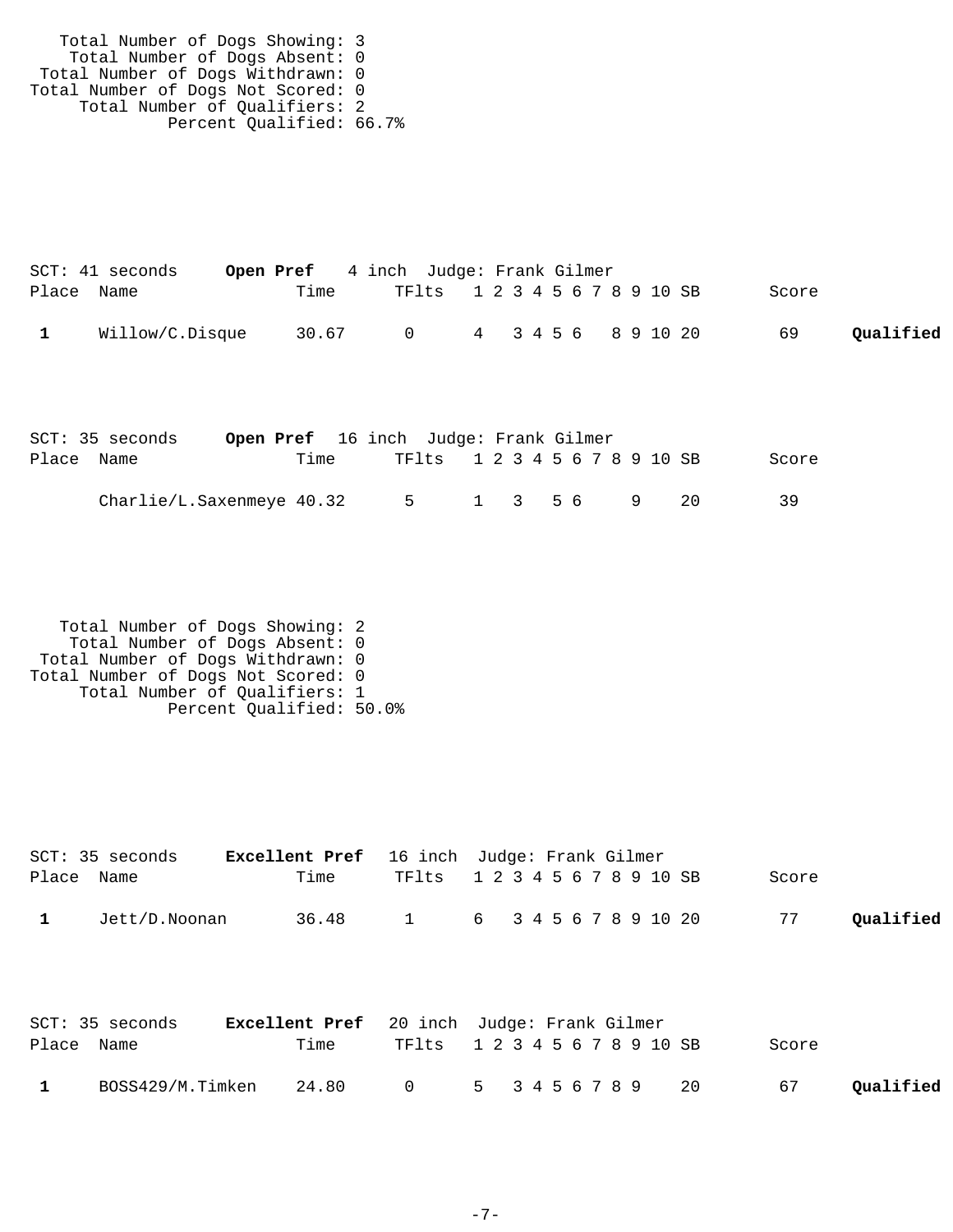Total Number of Dogs Showing: 2 Total Number of Dogs Absent: 0 Total Number of Dogs Withdrawn: 0 Total Number of Dogs Not Scored: 0 Total Number of Qualifiers: 2 Percent Qualified: 100.0%

|       | SCT: 38 seconds<br>Master Pref |       | 8 inch Judge: Frank Gilmer |     |    |                   |                         |                 |
|-------|--------------------------------|-------|----------------------------|-----|----|-------------------|-------------------------|-----------------|
| Place | Name                           | Time  | TF1ts                      |     |    |                   | 1 2 3 4 5 6 7 8 9 10 SB | Score           |
|       | Carter/J.Tice                  | 27.40 | 0                          |     |    |                   | 6 3 4 5 6 8 9 10 20     | Qualified<br>71 |
| 2     | Gauge/L.Glick                  | 31.94 | 0                          |     |    | 5 2 3 4 5 6 7 8 9 | 20                      | Qualified<br>69 |
|       | Tiger/S.Berckmans              | 30.45 | 0                          |     |    | 4 3 4 5 6 7 8 9   | 20                      | Qualified<br>66 |
|       | Isis/J.Turzio                  | 30.92 | 0                          | 5 - | 34 | 78                | 1 O                     | 37              |
|       | Pepper/S.Berckmans             |       |                            |     | 34 | 6                 |                         | 25              |

|                | $SCT: 38$ seconds        | Master Pref 12 inch Judge: Frank Gilmer |       |                               |                         |  |  |  |  |  |       |           |
|----------------|--------------------------|-----------------------------------------|-------|-------------------------------|-------------------------|--|--|--|--|--|-------|-----------|
|                | Place Name               |                                         | Time  | TF1ts 1 2 3 4 5 6 7 8 9 10 SB |                         |  |  |  |  |  | Score |           |
|                | Cullen/J.Plamondon 28.70 |                                         |       | 0 6 3 4 5 6 7 8 9 10 20       |                         |  |  |  |  |  | 78    | Oualified |
| $\overline{2}$ | Henna/J.Baiocco          |                                         | 26.21 |                               | 0 3 3 4 5 6 7 8 9 10 20 |  |  |  |  |  | 75    | Qualified |

| $SCT$ :      | 35 seconds<br>Master Pref |        | 16 | inch  | Judge: Frank Gilmer |     |               |                |           |    |     |    |     |                         |      |          |           |
|--------------|---------------------------|--------|----|-------|---------------------|-----|---------------|----------------|-----------|----|-----|----|-----|-------------------------|------|----------|-----------|
| Place        | Name                      | Time   |    | TFlts |                     |     | $1\ 2\ 3\ 4$  |                | 5         | 6  |     | 78 |     | 9 10                    | - SB | Score    |           |
|              | Viper/D.Hill              | 26.69  |    |       |                     |     |               |                |           |    |     |    |     | 6 2 3 4 5 6 7 8 9 10 20 |      | 80       | Qualified |
| $\mathbf{2}$ | Promise/M.Touchston       | 26.81  |    |       |                     | 62  | $\mathcal{R}$ |                | 4 5 6 7 8 |    |     |    |     | 9 10                    | - 20 | 80       | Qualified |
| 3            | Shooter/L.Gardner         | 28.36  |    |       |                     | 6 2 | $\mathcal{R}$ | $\overline{4}$ | 5         |    | 678 |    | - 9 | 10                      | - 20 | 80       | Qualified |
| 4            | Vader/J.Potter            | 29.36  |    |       | 6                   |     |               |                |           |    |     |    |     | 3 4 5 6 7 8 9 10 20     |      | 78       | Qualified |
|              | River/L.Proe              |        |    |       | 2                   |     | 3             |                |           |    |     |    |     |                         |      | 5        |           |
|              | Gator/K.Abel              | 18.36  |    |       | 6                   |     | 3             |                |           |    |     |    | 9   |                         |      | 18       |           |
|              | Zyn/S.Papciak             |        |    |       |                     |     |               |                |           |    |     |    |     |                         |      | $\Omega$ |           |
|              | Ronan/J.Tunbridge         | 25.84  |    |       | 4                   |     |               | 34             |           |    |     |    |     | 5 6 7 8 9 10 20         |      | 76       | Qualified |
|              | Gusto/B.Hamilton          | 33.44  |    |       | 6                   |     |               |                | 3 4 5 6   |    |     |    |     | 7 8 9 10 20             |      | 78       | Qualified |
|              | Molly/J.Becker            | Absent |    |       |                     |     |               |                |           |    |     |    |     |                         |      |          |           |
|              | Lilly/A.Nathanson         | 41.01  |    | 6     | 4                   |     | 3             | 4              | .5        | -6 |     | 78 |     | 10                      | -20  | 61       | Oualified |
|              |                           |        |    |       |                     |     |               |                |           |    |     |    |     |                         |      |          |           |

|            | SCT: 35 seconds |       | <b>Master Pref</b> 20 inch Judge: Frank Gilmer |  |                               |       |           |
|------------|-----------------|-------|------------------------------------------------|--|-------------------------------|-------|-----------|
| Place Name |                 | Time  |                                                |  | TF1ts 1 2 3 4 5 6 7 8 9 10 SB | Score |           |
|            | Chase/B.Bodnar  | 28.59 |                                                |  | 0 6 2 3 4 5 6 7 8 9 10 20     | 80    | Oualified |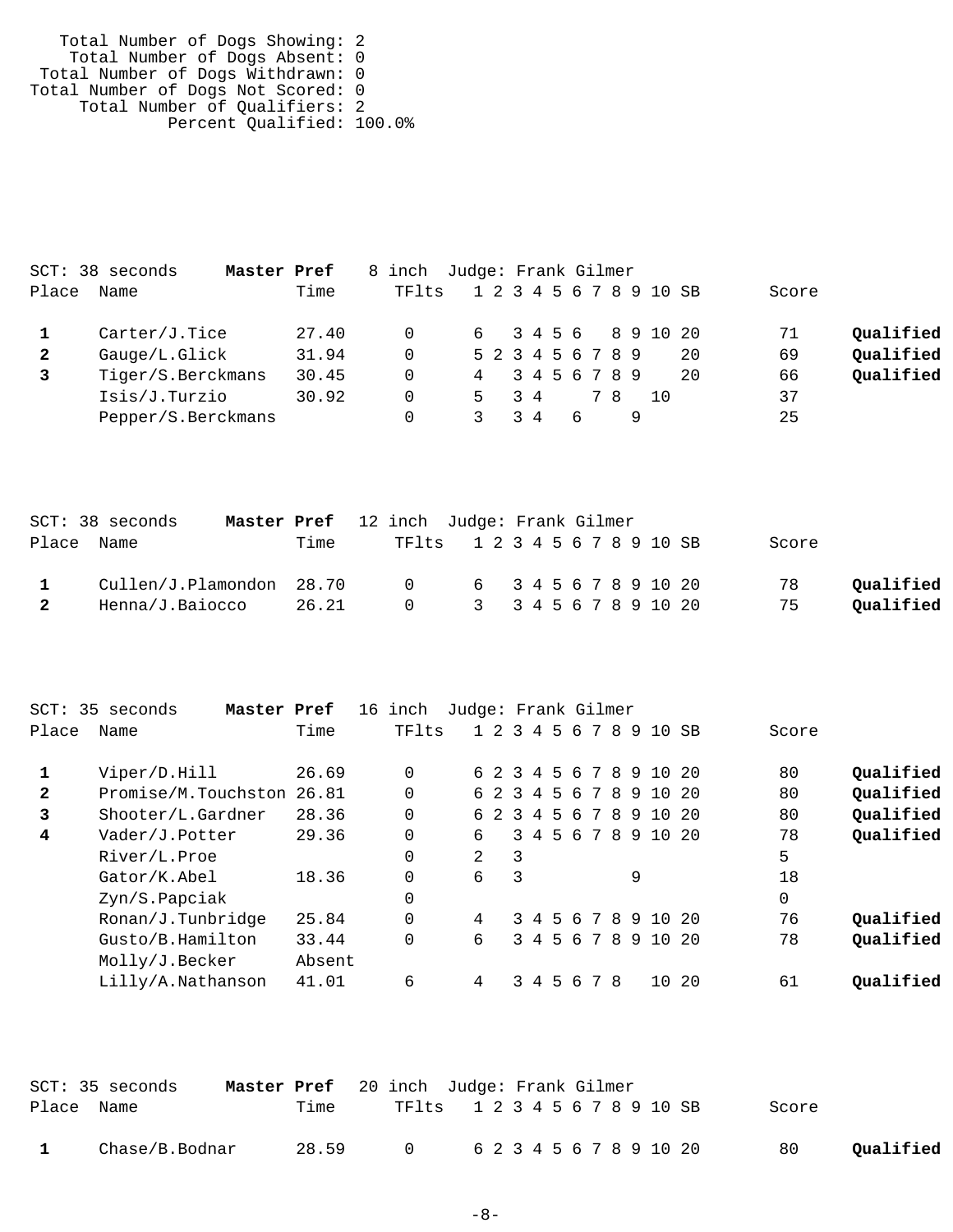Total Number of Dogs Showing: 19 Total Number of Dogs Absent: 1 Total Number of Dogs Withdrawn: 0 Total Number of Dogs Not Scored: 0 Total Number of Qualifiers: 14 Percent Qualified: 73.7%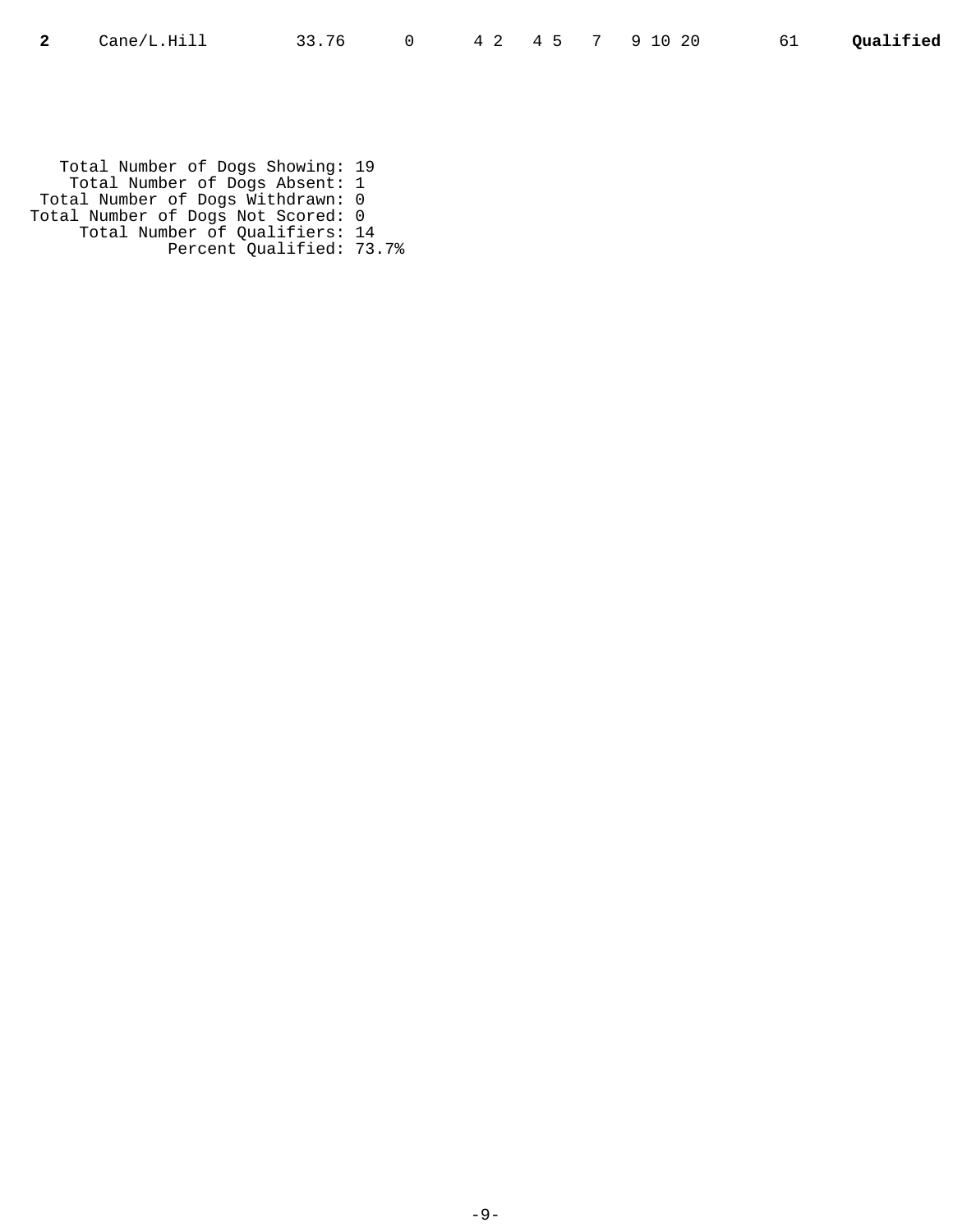## **Saturday, January 1, 2022 Tailwaggers Agility Club of South Florida Premier Standard**

|              | MCT: 65 seconds             | Premier Standard | 8 inch                      |              | Judge: Frank Gilmer |       |       |           |
|--------------|-----------------------------|------------------|-----------------------------|--------------|---------------------|-------|-------|-----------|
| Place        | Name                        | Time             | RFlts                       | WCFlts       | $\rm E$ / $\rm F$   | Score | Top25 |           |
|              | Disco/K.Wlodarski           | Absent           |                             |              |                     |       |       |           |
|              | MCT: 65 seconds             | Premier Standard | 12 inch Judge: Frank Gilmer |              |                     |       |       |           |
| Place        | Name                        | Time             | RFlts                       | WCFlts E/F   |                     | Score | Top25 |           |
| 1            | Sushi/J.Plamondon           | 39.74            | $\Omega$                    | 0            | 0                   | 100   | Yes   | Qualified |
| $\mathbf{2}$ | Jolene Rose/M.Liebh 41.68   |                  | 0                           | $\mathbf 0$  | $\Omega$            | 100   | Yes   | Qualified |
|              | Bryce/P.Kvarnberg           | 45.48            | $\Omega$                    | $\mathbf 0$  | 1                   | Elim  |       |           |
|              | TKake/D.Shumate             | No Time          | $\mathcal{L}$               | 2            | $\mathbf{1}$        | Elim  |       |           |
|              | Madeleine/P.Vojtas          | 45.92            | 1                           | $\Omega$     | $\mathbf{1}$        | Elim  |       |           |
|              | Logan/R.Nagel               | 44.35            | 0                           | $\mathbf 0$  | 1                   | Elim  |       |           |
|              | Krissi/K.Villars            | No Time          | 0                           | 1            | 1                   | Elim  |       |           |
|              | Captain Jack/J.Baud 47.50   |                  | $\Omega$                    | $\mathbf{1}$ | $\Omega$            | Elim  |       |           |
|              | Karma/C.Sreenan             | 69.72            | 2                           | 2            | 1                   | Elim  |       |           |
|              | Flynn Rider/B. Pruet Absent |                  |                             |              |                     |       |       |           |

|            | MCT: 60 seconds   | Premier Standard 16 inch Judge: Frank Gilmer |        |                                     |      |             |           |
|------------|-------------------|----------------------------------------------|--------|-------------------------------------|------|-------------|-----------|
| Place Name |                   | Time                                         |        | RFlts WCFlts E/F                    |      | Score Top25 |           |
|            | Rider/P.Kvarnberg | 46.44                                        |        | $\begin{matrix} 0 & 0 \end{matrix}$ | 100  | Yes         | Qualified |
|            | Ruff/M.Bennett    | 52.29                                        | $\cap$ | $\Omega$                            | 100  |             | Qualified |
|            | Skittles/C.Graham | 67.68                                        |        |                                     | Elim |             |           |

| MCT: 55      | seconds        | Premier Standard | 20 inch |          | Judge: Frank Gilmer |       |       |           |
|--------------|----------------|------------------|---------|----------|---------------------|-------|-------|-----------|
| Place        | Name           | Time             | RFlts   | WCFlts   | E/F                 | Score | Top25 |           |
|              | Shoofly/B.Hill | 35.48            | 0       | 0        | 0                   | 100   | Yes   | Qualified |
| $\mathbf{2}$ | Vesta/K.Emge   | 46.67            | 0       | 0        | 0                   | 100   | Yes   | Qualified |
| 3            | Aspen/N.Young  | 47.20            | 0       | $\Omega$ | 0                   | 100   | Yes   | Qualified |
| 4            | Wilson/L.Gray  | 51.94            | 0       | $\Omega$ | 0                   | 100   | Yes   | Qualified |
|              | Ripley/K.Hix   | 41.92            |         | 2        | $\Omega$            | Elim  |       |           |
|              | Sam/T.Eifert   | No Time          | 0       |          | 2                   | Elim  |       |           |
|              | Rosa/D.Puckett | No Time          |         | 2.       | 3                   | Elim  |       |           |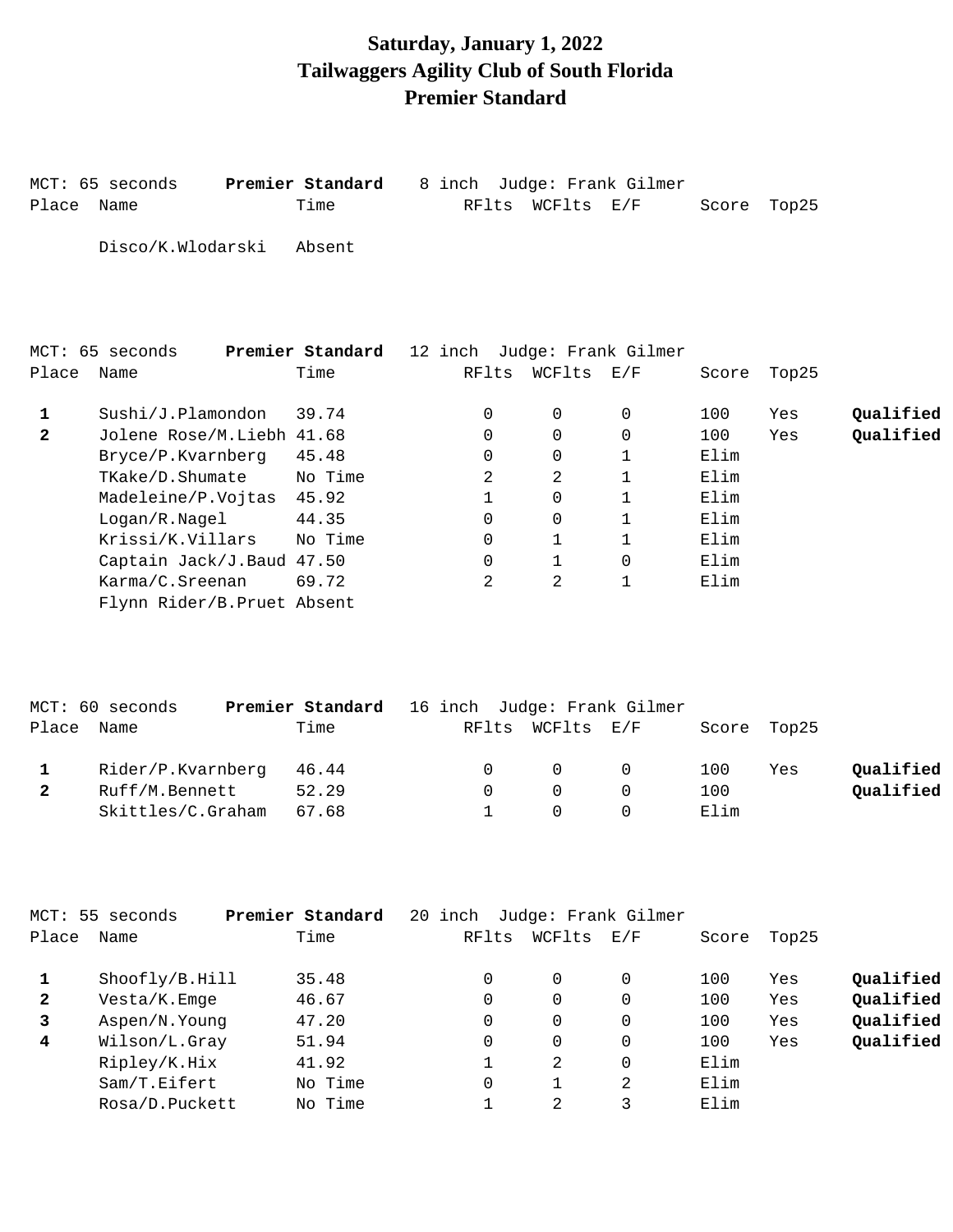| Kelso/A.Benner  | 37.23   | $\Omega$    | $\mathbf 0$ |          | Elim |           |
|-----------------|---------|-------------|-------------|----------|------|-----------|
| Kopper/K.Kalwa  | 71.82   | 0           |             | 0        | Elim |           |
| Keavy/K.Stevens | No Time | 0           |             |          | Elim |           |
| Zinger/A.Gooch  | No Time | $\mathbf 0$ | 0           |          | Elim |           |
| Redd/J.Greiff   | No Time | 3           | 2           | 2        | Elim |           |
| Dash/D.Avick    | 49.14   |             |             | $\Omega$ | Elim |           |
| Cash/C.Willians | 51.60   | 2           | 2           | 0        | Elim |           |
| Nate/P.Presser  | 44.84   |             | $\Omega$    | 3        | Elim |           |
| Peak/L.Hill     | No Time | $\Omega$    |             |          | Elim |           |
| Maddie/R.Sharpe | Absent  |             |             |          |      |           |
| Puma/B.Barker   | Absent  |             |             |          |      |           |
| Twyst/C.Conklin | 53.47   | 0           | 0           |          | 100  | Oualified |
|                 |         |             |             |          |      |           |

| MCT: 55 seconds | <b>Premier Standard</b> 24 inch Choice Judge: Frank Gilmer |        |                                              |             |  |
|-----------------|------------------------------------------------------------|--------|----------------------------------------------|-------------|--|
| Place Name      | Time                                                       |        | RFlts WCFlts E/F                             | Score Top25 |  |
| Veni/D.Hill     | No Time                                                    | $\cap$ | $\begin{array}{ccc} & & 0 & & 1 \end{array}$ | Elim        |  |

 Total Number of Dogs Showing: 30 Total Number of Dogs Absent: 4 Total Number of Dogs Withdrawn: 0 Total Number of Dogs Not Scored: 0 Total Number of Qualifiers: 9 Percent Qualified: 30.0%

|       | MCT: 70 seconds   | Premier Standard Pref |  | 8 inch Judge: Frank Gilmer |       |       |
|-------|-------------------|-----------------------|--|----------------------------|-------|-------|
| Place | Name              | Time                  |  | RFlts WCFlts E/F           | Score | Top25 |
|       | Tiger/S.Berckmans | 70.24                 |  | $\Omega$                   | Elim  |       |
|       | Princess/B.Bell   | No Time               |  |                            | Elim  |       |
|       | Ditty/D.McFarlane | 49.25                 |  |                            | Elim  |       |

|            | MCT: 65 seconds           | <b>Premier Standard Pref</b> 12 inch Judge: Frank Gilmer |        |                  |                |     |             |           |
|------------|---------------------------|----------------------------------------------------------|--------|------------------|----------------|-----|-------------|-----------|
| Place Name |                           | Time                                                     |        | RFlts WCFlts E/F |                |     | Score Top25 |           |
|            | Genuine Risk/A.Benn 35.38 |                                                          | $\cap$ | $\overline{0}$   | $\overline{0}$ | 100 | Yes         | Oualified |
|            | Squid/G.Chapman           | 43.61                                                    |        |                  |                | 100 |             | Qualified |
|            | Frankie/M.Hansen          | 49.80                                                    |        |                  |                | 100 |             | Qualified |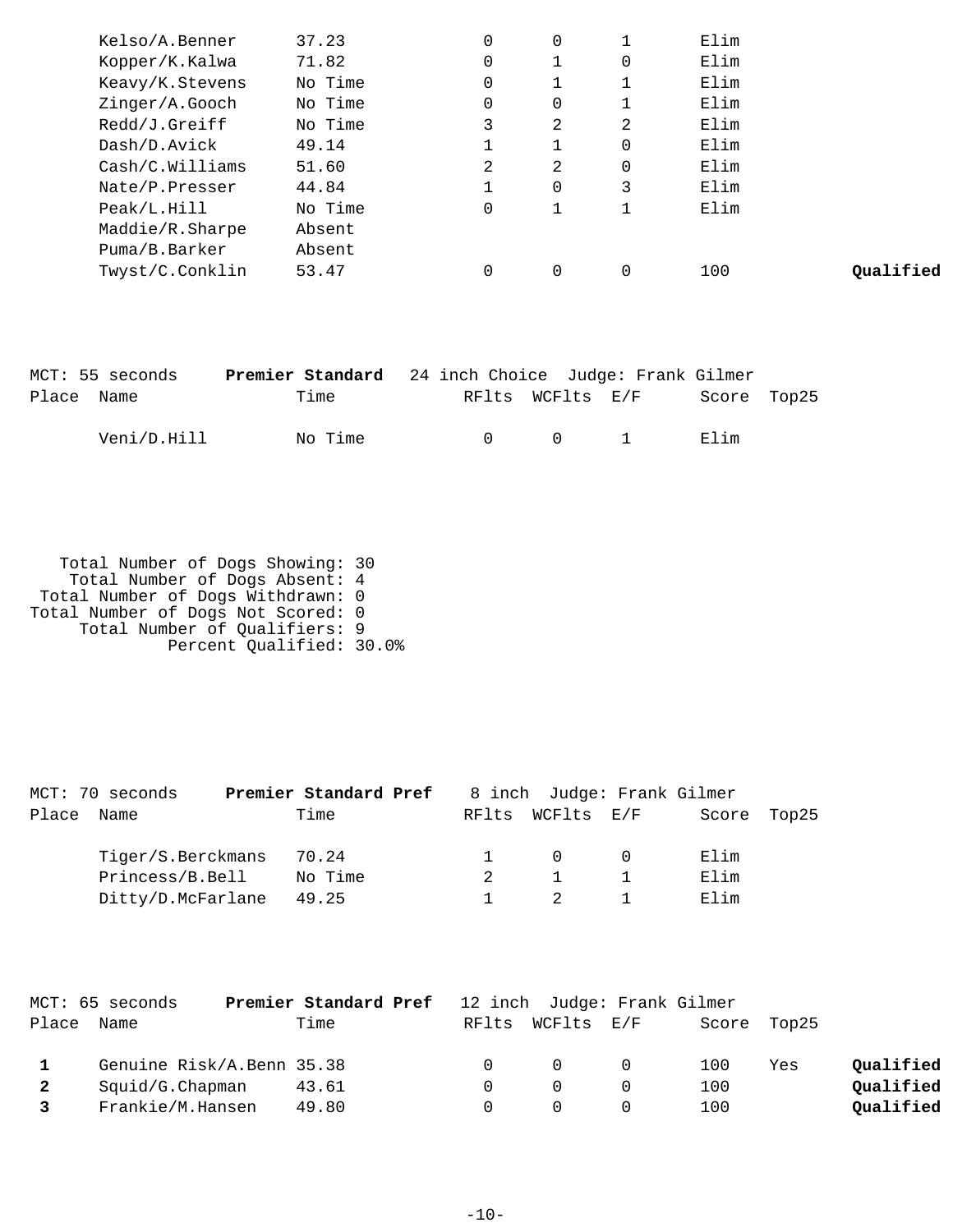| Henna/J.Baiocco | 55.29 |  |  |  | Elım |
|-----------------|-------|--|--|--|------|
|-----------------|-------|--|--|--|------|

| Place        | MCT: 60 seconds<br>Name     | Premier Standard Pref<br>Time | RFlts | WCFlts   | 16 inch Judge: Frank Gilmer<br>$\rm E$ / $\rm F$ | Score | Top25 |           |
|--------------|-----------------------------|-------------------------------|-------|----------|--------------------------------------------------|-------|-------|-----------|
|              | Bird/D.Shumate              | 34.10                         | 0     | $\Omega$ |                                                  | 100   | Yes   | Qualified |
| $\mathbf{2}$ | Riot/L.Hill                 | 41.57                         | 0     | $\Omega$ |                                                  | 100   |       | Qualified |
|              | Alli/R.Clark                | 49.85                         | 2     |          |                                                  | Elim  |       |           |
|              | Promise/M.Touchston No Time |                               | 0     |          |                                                  | Elim  |       |           |
|              | Lilly/A.Nathanson           | No Time                       |       |          |                                                  | Elim  |       |           |
|              | Gusto/B.Hamilton            | Absent                        |       |          |                                                  |       |       |           |

| MCT: 65 seconds           | Premier Standard Pref 20 inch Judge: Frank Gilmer |                |                                         |             |     |           |
|---------------------------|---------------------------------------------------|----------------|-----------------------------------------|-------------|-----|-----------|
| Place Name                | Time                                              |                | RFlts WCFlts E/F                        | Score Top25 |     |           |
| Slash/J.Bauder-Heid 43.56 |                                                   |                | $\begin{matrix} 0 & 0 & 0 \end{matrix}$ | 100         | Yes | Qualified |
| Chase/B.Bodnar            | 59.04                                             | $\overline{2}$ | $\begin{array}{ccc} 0 & 1 \end{array}$  | Elim        |     |           |

| Total Number of Dogs Showing: 14   |
|------------------------------------|
| Total Number of Dogs Absent: 1     |
| Total Number of Dogs Withdrawn: 0  |
| Total Number of Dogs Not Scored: 0 |
| Total Number of Qualifiers: 6      |
| Percent Qualified: 42.9%           |
|                                    |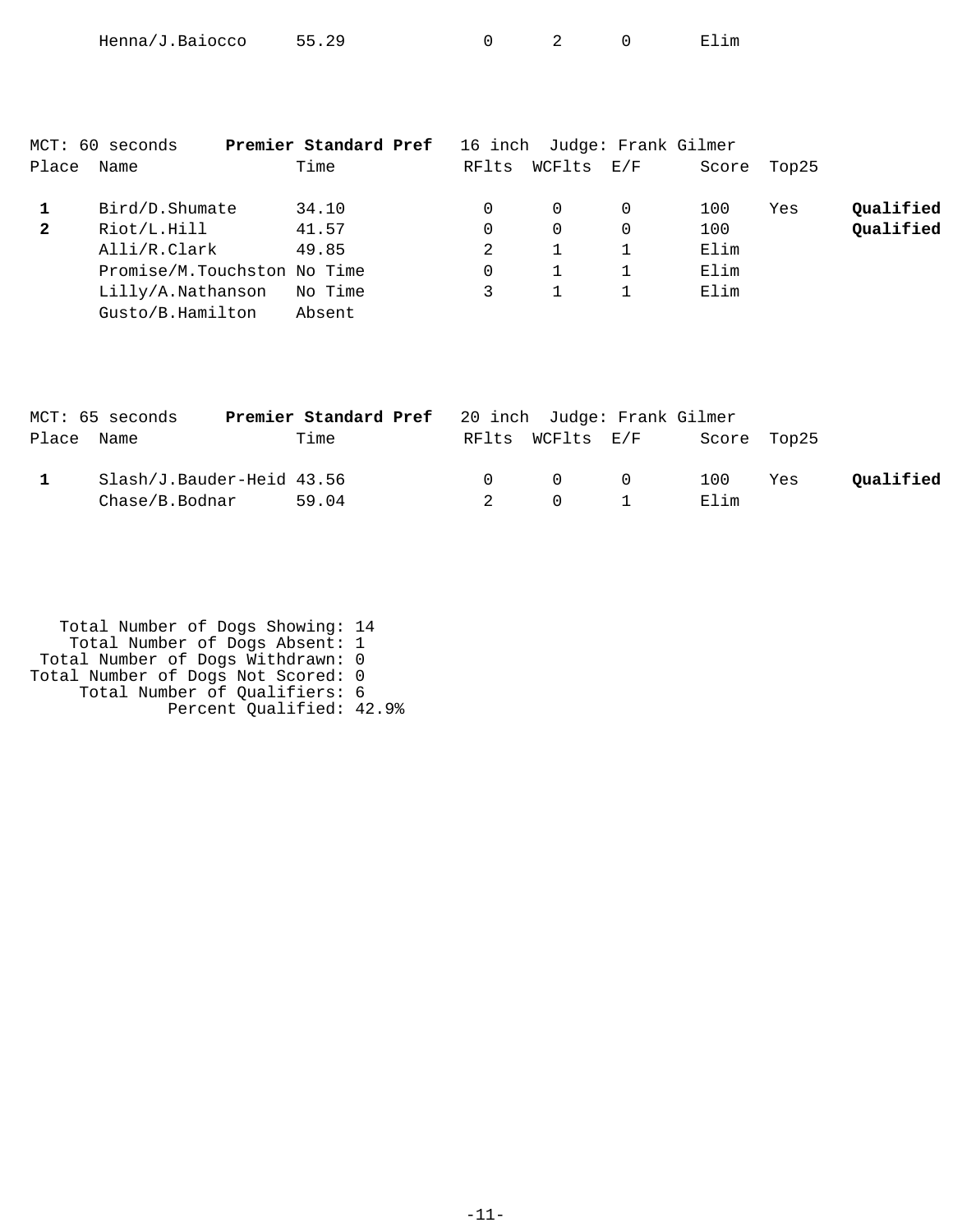## **Saturday, January 1, 2022 Tailwaggers Agility Club of South Florida Master/Excellent Standard**

| Place        | Distance: 178 yards SCT: 76 seconds<br>Name     | Time    |          | Excellent    |              | TFlts RFlts WCFlts TblFlts E/F | 8 inch Judge: Frank Gilmer  | Score |           |
|--------------|-------------------------------------------------|---------|----------|--------------|--------------|--------------------------------|-----------------------------|-------|-----------|
| $\mathbf{1}$ | Luna/L.Brady                                    | 73.66   | 0        | 0            | 0            | 0                              | 0                           | 100   | Qualified |
|              | Cody/S.Crechiolo                                | No Time |          | $\mathbf{1}$ | 0            | 0                              | 1                           | Elim  |           |
|              | Jack/L.Kerwin                                   | 83.41   | 21       | $\mathbf 0$  | 0            | 0                              | 0                           | 79    |           |
|              | CinnaBun/D.Elmore<br>Presley/J.Philbrook Absent | 45.18   | 0        | $\mathbf{1}$ | $\mathbf 0$  | $\Omega$                       | $\Omega$                    | Elim  |           |
|              |                                                 |         |          |              |              |                                |                             |       |           |
|              | Distance: 178 yards SCT: 71 seconds             |         |          | Excellent    |              |                                | 12 inch Judge: Frank Gilmer |       |           |
| Place Name   |                                                 | Time    |          |              |              | TFlts RFlts WCFlts TblFlts E/F |                             | Score |           |
|              | Blu/N.Olimpo                                    | 63.41   | 0        | $\mathbf 0$  | $\mathbf{1}$ | 0                              | $\mathbf 0$                 | Elim  |           |
|              |                                                 |         |          |              |              |                                |                             |       |           |
|              | Distance: 184 yards SCT: 70 seconds             |         |          | Excellent    |              |                                | 16 inch Judge: Frank Gilmer |       |           |
| Place Name   |                                                 | Time    |          |              |              | TFlts RFlts WCFlts TblFlts E/F |                             | Score |           |
|              | Wing Man/D.Elmore                               | 49.92   | 0        | 1            | 3            | 0                              | 1                           | Elim  |           |
|              | Connor/S.Blackledge 72.65                       |         | 6        | 3            | 0            | 0                              | 1                           | Elim  |           |
|              | Swag/J.Murphy                                   | 47.52   | $\Omega$ | 2            | $\Omega$     | 1                              | 0                           | Elim  |           |
|              | Moji/M.John                                     | 51.02   | $\Omega$ | $\mathbf{1}$ | 0            | 0                              | 0                           | Elim  |           |
|              | Finnegan/A.Burke                                | No Time |          | 2            | 0            | $\mathbf{1}$                   | 1                           | Elim  |           |
|              |                                                 |         |          |              |              |                                |                             |       |           |
|              | Distance: 190 yards SCT: 66 seconds             |         |          | Excellent    |              |                                | 20 inch Judge: Frank Gilmer |       |           |
| Place        | Name                                            | Time    | TFlts    |              |              | RFlts WCFlts TblFlts           | E/F                         | Score |           |
| $\mathbf{1}$ | Thor/S.Goldberg                                 | 51.37   | 0        | 0            | 0            | 0                              | 0                           | 100   | Qualified |
|              | Axl Rose/J.O'Neill                              | 83.78   | 51       | 3            | 2            | $\mathbf{1}$                   | 1                           | Elim  |           |
|              | Melba/S.Cerron                                  | No Time |          | $\mathbf{1}$ | 1            | $\mathbf{1}$                   | 3                           | Elim  |           |
|              | Cabernet/P.Lieb                                 | 47.29   | 0        | 0            | 0            | 0                              | 2                           | Elim  |           |
|              | Dash/D.Avick                                    | 54.78   | 0        | $\mathbf{1}$ | 2            | 0                              | 0                           | Elim  |           |
|              | Bess/J.Jaskula                                  | 66.46   | 0        | $\mathbf 1$  | 1            | $\Omega$                       | 0                           | Elim  |           |
|              | Cash/C.Williams                                 | 36.18   | 0        | $\Omega$     | 0            | 0                              | 1                           | Elim  |           |
|              | Nate/P.Presser                                  | 36.28   | 0        | 0            | 0            | 0                              | 1                           | Elim  |           |
|              | Stealth/R.Abell                                 | Absent  |          |              |              |                                |                             |       |           |
|              | Thunder/D.Russell                               | Absent  |          |              |              |                                |                             |       |           |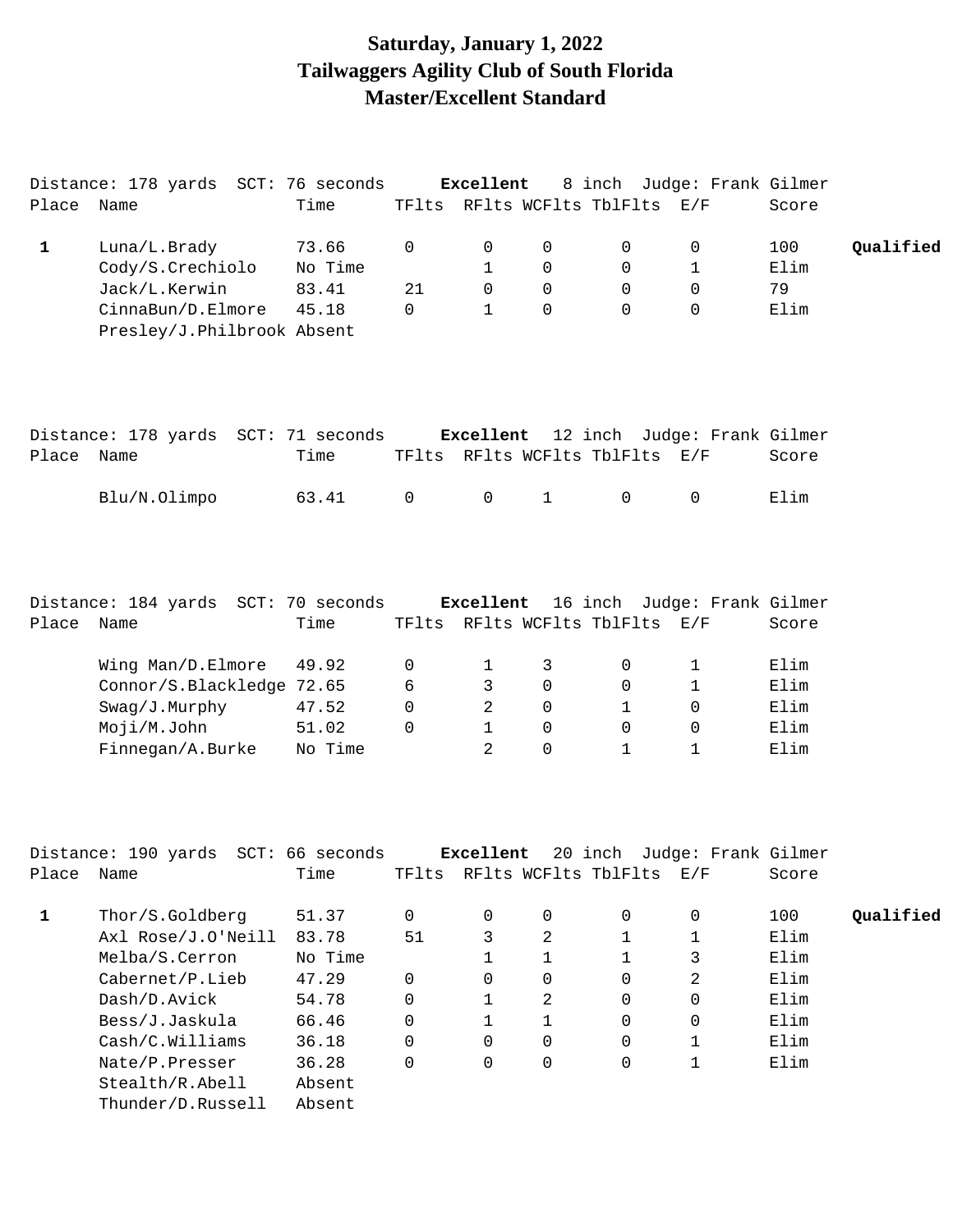|            | Distance: 190 yards SCT: 71 seconds |         |          |         | <b>Excellent</b> 24 inch Judge: Frank Gilmer |       |
|------------|-------------------------------------|---------|----------|---------|----------------------------------------------|-------|
| Place Name |                                     | Time    |          |         | TFlts RFlts WCFlts TblFlts E/F               | Score |
|            | Kelso/C.MacBroom                    | No Time |          | 1 2 0 2 |                                              | Elim  |
|            | Willy/S.Minix                       | 67.32   | $\Omega$ | 1 1     | $\cap$ $\cap$                                | Elim  |

 Total Number of Dogs Showing: 20 Total Number of Dogs Absent: 3 Total Number of Dogs Withdrawn: 0 Total Number of Dogs Not Scored: 0 Total Number of Qualifiers: 2 Percent Qualified: 10.0%

|              | Distance: 178 yards SCT: 76 seconds |         |          | Master   | 8 inch         |                      |             | Judge: Frank Gilmer |           |
|--------------|-------------------------------------|---------|----------|----------|----------------|----------------------|-------------|---------------------|-----------|
| Place        | Name                                | Time    | TFlts    |          |                | RFlts WCFlts TblFlts | E/F         | Score               |           |
| 1            | Mighty Mouse/D.Elmo 36.10           |         | 0        | 0        | $\mathbf 0$    | $\Omega$             | $\mathbf 0$ | 100                 | Qualified |
| $\mathbf{2}$ | Sky Cowboy/D.Elmore 42.58           |         | 0        | 0        | $\mathbf 0$    | 0                    | $\Omega$    | 100                 | Qualified |
| 3            | Jive/K.Wlodarski                    | 50.71   | 0        | $\Omega$ | $\mathbf 0$    | $\Omega$             | $\Omega$    | 100                 | Qualified |
| 4            | Ace/L.Sprick                        | 52.66   | $\Omega$ | 0        | $\mathbf 0$    | 0                    | 0           | 100                 | Qualified |
|              | Honey Badger/D.Elmo 53.80           |         | $\Omega$ |          |                | $\Omega$             | 0           | Elim                |           |
|              | Zap/J.Taugher                       | No Time |          | $\Omega$ |                | $\Omega$             | 1           | Elim                |           |
|              | Macchiato/D.Elmore                  | No Time |          |          | $\mathbf 0$    | $\Omega$             | 1           | Elim                |           |
|              | Desmond/B.Kennedy                   | 49.93   | $\Omega$ |          |                | $\Omega$             | 1           | Elim                |           |
|              | Mr. Ping/J.Bell                     | No Time |          |          | $\mathbf 0$    | $\Omega$             | 1           | Elim                |           |
|              | Ming/J.Parker                       | 59.47   | $\Omega$ |          | $\mathbf 0$    | $\Omega$             | 1           | Elim                |           |
|              | Merlin/C.Disque                     | 48.66   | 0        | 0        | 1              | $\Omega$             | 0           | Elim                |           |
|              | Jackie/M.Valentine                  | 73.59   | 0        |          | $\mathbf 0$    | $\Omega$             | 0           | Elim                |           |
|              | Dash/G.Reed                         | 87.88   | 33       |          |                | $\Omega$             | 1           | Elim                |           |
|              | Bobby/S.Crechiolo                   | 61.40   | $\Omega$ | $\Omega$ | $\mathbf 0$    | $\Omega$             | 0           | 100                 | Qualified |
|              | Disco/K.Wlodarski                   | Absent  |          |          |                |                      |             |                     |           |
|              | Dodger/M.Valentine                  | 58.34   | 0        | $\Omega$ | $\mathbf 0$    | $\Omega$             | $\Omega$    | 100                 | Qualified |
|              | Tesla/S.Wagner                      | 64.89   | $\Omega$ | 0        | $\overline{0}$ | $\Omega$             | $\Omega$    | 100                 | Qualified |
|              |                                     |         |          |          |                |                      |             |                     |           |

|            | Distance: 178 yards  SCT: 71 seconds |                 |  | Master 12 inch Judge: Frank Gilmer |       |           |
|------------|--------------------------------------|-----------------|--|------------------------------------|-------|-----------|
| Place Name |                                      | Time            |  | TFlts RFlts WCFlts TblFlts E/F     | Score |           |
|            |                                      |                 |  |                                    |       |           |
|            | TKake/D.Shumate                      | 32.90 0 0 0 0 0 |  |                                    | 100   | Oualified |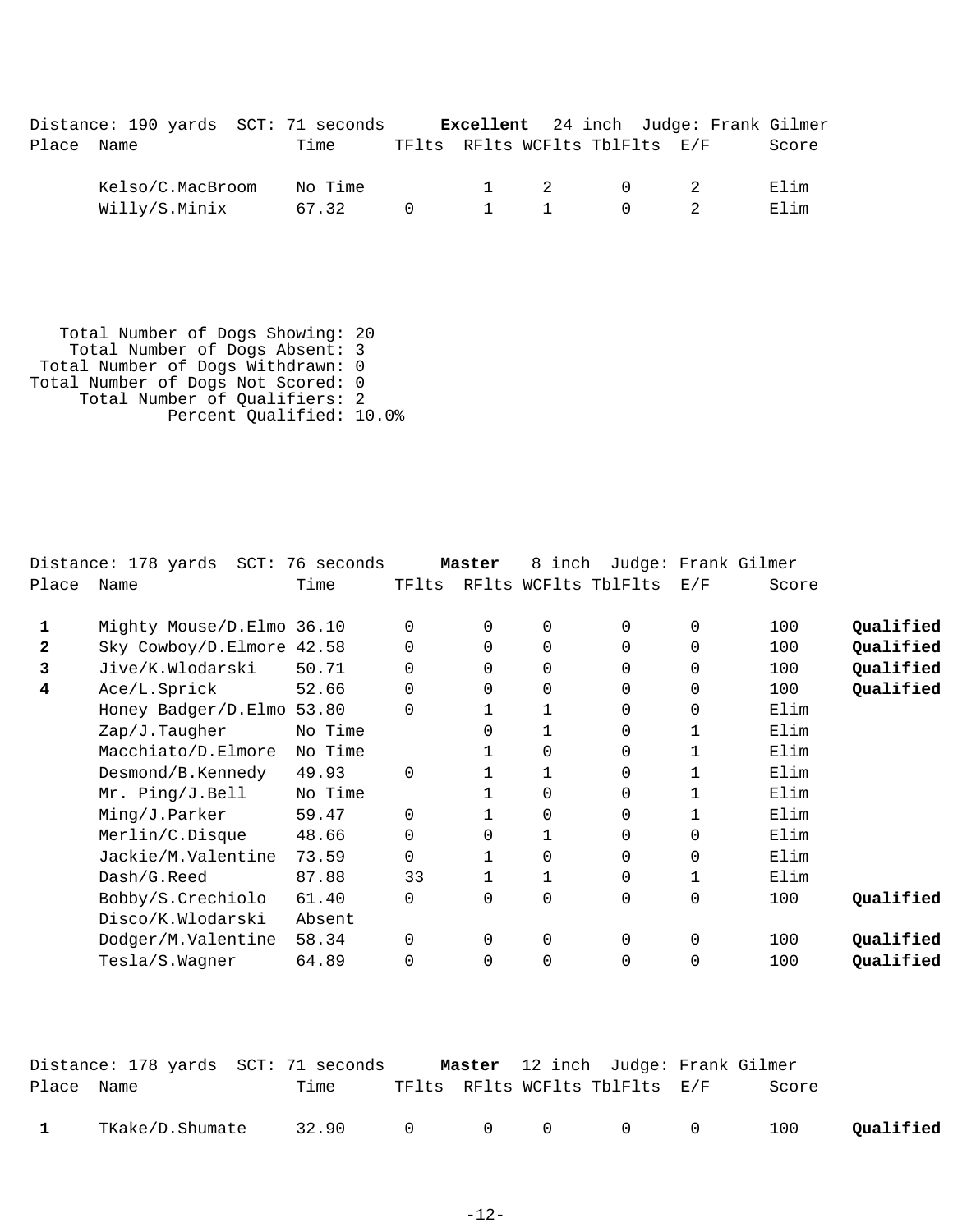| $\mathbf{2}$ | Bryce/P.Kvarnberg           | 35.66   | $\Omega$    | 0           | $\mathbf 0$  | 0           | $\mathbf 0$ | 100  | Qualified |
|--------------|-----------------------------|---------|-------------|-------------|--------------|-------------|-------------|------|-----------|
| 3            | Sushi/J.Plamondon           | 38.36   | 0           | 0           | $\mathbf 0$  | 0           | $\mathbf 0$ | 100  | Qualified |
| 4            | Krissi/K.Villars            | 41.38   | 0           | $\Omega$    | $\mathbf 0$  | 0           | $\mathbf 0$ | 100  | Qualified |
|              | Shelby Rae/M.Liebha         | 58.11   | 0           | 1           | $\Omega$     | 0           | $\mathbf 0$ | Elim |           |
|              | Madeleine/P.Vojtas          | 38.22   | 0           | 1           | 0            | 0           | 1           | Elim |           |
|              | Flynn Rider/B.Pruet 33.70   |         | $\Omega$    | $\Omega$    | $\mathbf 0$  | 0           | 1           | Elim |           |
|              | Beetle/G.Chapman            | 53.17   | $\Omega$    | 0           | $\mathbf 0$  | 0           | 1           | Elim |           |
|              | Pi/B.Becker                 | 60.57   | $\Omega$    | 1           | $\mathbf 0$  | 0           | $\mathsf 0$ | Elim |           |
|              | Dixee/K.Levee               | No Time |             | $\Omega$    | $\mathbf 0$  | 0           | 1           | Elim |           |
|              | Captain Jack/J.Baud         | 48.26   | $\Omega$    | $\Omega$    | 1            | 0           | 2           | Elim |           |
|              | Q/C.Halprin                 | 55.42   | 0           | 2           | 1            | 0           | 1           | Elim |           |
|              | Bella/E.Bradley             | 40.79   | 0           | 0           | 1            | 0           | 0           | Elim |           |
|              | Karma/C.Sreenan             | 65.82   | $\Omega$    | 2           | $\mathbf{1}$ | 0           | 0           | Elim |           |
|              | Riley/S.Walsh               | 36.71   | 0           | $\Omega$    | $\mathbf 0$  | 0           | 2           | Elim |           |
|              | Johnny/R.Taylor             | 41.62   | 0           | $\mathbf 1$ | 1            | 0           | 1           | Elim |           |
|              | Levi/J.Turzio               | 73.69   | 6           | 3           | $\mathbf 0$  | 0           | $\mathbf 0$ | Elim |           |
|              | Jolene Rose/M.Liebh No Time |         |             | $\Omega$    | $\mathbf 0$  | 0           | $\mathbf 1$ | Elim |           |
|              | Sweetie/J.Turzio            | 62.25   | $\Omega$    | 2           | $\Omega$     | 0           | $\mathbf 0$ | Elim |           |
|              | Isis/J.Turzio               | 58.57   | $\Omega$    | $\Omega$    | 0            | 0           | 0           | 100  | Qualified |
|              | Brave/B.Becker              | 65.88   | $\Omega$    | $\Omega$    | $\mathbf 0$  | 0           | $\mathbf 0$ | 100  | Qualified |
|              | Logan/R.Nagel               | 45.71   | 0           | $\Omega$    | $\mathbf 0$  | 0           | $\mathbf 0$ | 100  | Qualified |
|              | Beyda/J.Shelley             | 46.00   | $\Omega$    | $\Omega$    | $\mathbf 0$  | 0           | $\mathbf 0$ | 100  | Qualified |
|              | Riley/R.Kozell              | 53.96   | 0           | $\Omega$    | 0            | 0           | 0           | 100  | Qualified |
|              | Dream/J.Turzio              | 41.77   | $\Omega$    | $\Omega$    | $\Omega$     | 0           | 0           | 100  | Qualified |
|              | Casey/J.Brav                | Absent  |             |             |              |             |             |      |           |
|              | Saucy/T. Boutwell           | Absent  |             |             |              |             |             |      |           |
|              | Lexie/C.Campbell            | 44.12   | $\mathbf 0$ | $\mathbf 0$ | $\mathbf 0$  | $\mathbf 0$ | $\mathbf 0$ | 100  | Qualified |
|              |                             |         |             |             |              |             |             |      |           |

|       | Distance: 184 yards SCT:  | 70 seconds |          | Master   | 16 inch     |                      |             | Judge: Frank Gilmer |           |
|-------|---------------------------|------------|----------|----------|-------------|----------------------|-------------|---------------------|-----------|
| Place | Name                      | Time       | TFlts    |          |             | RFlts WCFlts TblFlts | E/F         | Score               |           |
|       | Ernie/D.Shumate           | 33.10      | 0        | 0        | 0           | 0                    | $\mathbf 0$ | 100                 | Qualified |
| 2     | Rider/P.Kvarnberg         | 40.54      | $\Omega$ | $\Omega$ | $\Omega$    | 0                    | $\Omega$    | 100                 | Qualified |
| 3     | Charlie Bear/M.Hans 45.22 |            | $\Omega$ | $\Omega$ | 0           | 0                    | $\mathbf 0$ | 100                 | Qualified |
| 4     | Giorgio/T.Poirier         | 45.67      | 0        | $\Omega$ | 0           | 0                    | 0           | 100                 | Qualified |
|       | Andre/T.Poirier           | 63.47      | $\Omega$ |          | 2           | 0                    | 1           | Elim                |           |
|       | Twister/C.Knapik          | No Time    |          | $\Omega$ | 1           | 0                    | $\mathbf 0$ | Elim                |           |
|       | Genevieve/P.Vojtas        | 45.03      | $\Omega$ | 0        | 0           |                      | $\mathbf 0$ | Elim                |           |
|       | Whimsy/B.Pruett           | 43.71      | 0        |          | 0           | 0                    | $\mathbf 0$ | Elim                |           |
|       | Scoot/R.Abell             | No Time    |          |          | $\Omega$    | 0                    |             | Elim                |           |
|       | Nala/S.Richardson         | 72.83      | 6        |          | $\Omega$    | 0                    |             | Elim                |           |
|       | Skittles/C.Graham         | 59.17      | $\Omega$ |          | 0           | 0                    | 0           | Elim                |           |
|       | Goose/S.Smith             | No Time    |          |          | 0           | 0                    |             | Elim                |           |
|       | Abaco/B.Nettles           | No Time    |          | 0        | 1           | 0                    |             | Elim                |           |
|       | Ruff/M.Bennett            | 46.47      | $\Omega$ | 0        |             | 0                    | $\mathbf 0$ | Elim                |           |
|       | Nautique/S.Barnett        | 44.92      | 0        | 2        | 0           | 0                    | $\mathbf 0$ | Elim                |           |
|       | Chip/S.Walsh              | 42.47      | $\Omega$ | $\Omega$ | $\Omega$    | 0                    |             | Elim                |           |
|       | Teal/C.Wold               | 40.44      | $\Omega$ | $\Omega$ | $\Omega$    | 0                    |             | Elim                |           |
|       | Virgil/B.Dumbaugh         | 48.58      | 0        |          | $\mathbf 0$ | 0                    | 0           | Elim                |           |
|       |                           |            |          |          |             |                      |             |                     |           |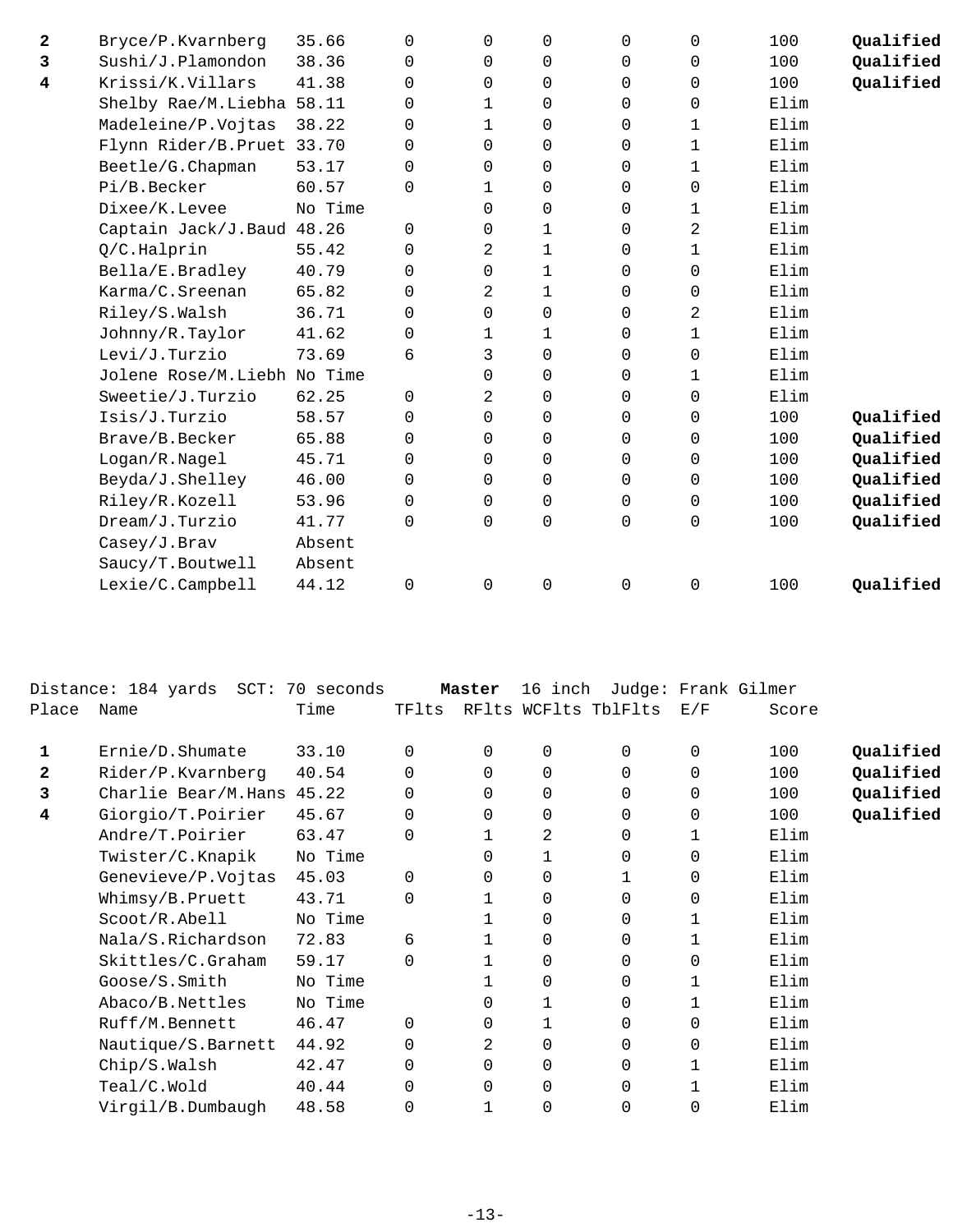| Dillon/S.Bass    | 50.96  |  |  | 100 | Qualified |
|------------------|--------|--|--|-----|-----------|
| Jaxon/J.Davis    | Absent |  |  |     |           |
| Liberty/R.Coates | 50.22  |  |  | 100 | Oualified |

|              | Distance: 190 yards       | SCT: 66 seconds |       | Master       | 20 inch      | Judge: Frank Gilmer  |             |       |           |
|--------------|---------------------------|-----------------|-------|--------------|--------------|----------------------|-------------|-------|-----------|
| Place        | Name                      | Time            | TFlts |              |              | RFlts WCFlts TblFlts | E/F         | Score |           |
| $\mathbf{1}$ | Ziva/W.Yu                 | 32.31           | 0     | 0            | 0            | 0                    | 0           | 100   | Qualified |
| $\mathbf{2}$ | Shoofly/B.Hill            | 33.19           | 0     | 0            | 0            | $\mathbf 0$          | $\Omega$    | 100   | Qualified |
| 3            | Zinger/A.Gooch            | 34.71           | 0     | 0            | $\Omega$     | $\Omega$             | $\Omega$    | 100   | Qualified |
| 4            | Sam/T.Eifert              | 35.16           | 0     | 0            | $\Omega$     | $\Omega$             | $\Omega$    | 100   | Qualified |
|              | Vesta/K.Emge              | 42.48           | 0     | 0            | $\Omega$     | $\mathbf 1$          | $\Omega$    | Elim  |           |
|              | Chili Pepper/D.Bate 52.48 |                 | 0     | 1            | 1            | $\mathbf 1$          | 2           | Elim  |           |
|              | Twyst/C.Conklin           | 52.01           | 0     | $\mathbf 1$  | $\Omega$     | $\Omega$             | $\Omega$    | Elim  |           |
|              | Tressa/D.Broadrick        | No Time         |       | $\mathbf{1}$ | 0            | $\mathbf 0$          | 1           | Elim  |           |
|              | Bebop/G.Storm             | 52.33           | 0     | $\mathbf{1}$ | 1            | $\mathbf{1}$         | $\mathbf 1$ | Elim  |           |
|              | Rain/K.McElwee            | 56.23           | 0     | 1            | 1            | $\mathbf 0$          | 0           | Elim  |           |
|              | Redd/J.Greiff             | 62.56           | 0     | 2            | $\mathbf{1}$ | $\Omega$             | $\mathbf 1$ | Elim  |           |
|              | Roo/B.Skilling            | 51.96           | 0     | 0            | $\Omega$     | $\Omega$             | 1           | Elim  |           |
|              | Ravyn/F.Jones             | 42.50           | 0     | 0            | $\Omega$     | $\Omega$             | $\mathbf 1$ | Elim  |           |
|              | Echo/F.Jones              | 44.29           | 0     | 0            | 0            | $\mathbf 0$          | $\mathbf 0$ | 100   | Qualified |
|              | Red/M.Yenter              | 36.83           | 0     | 0            | 0            | $\Omega$             | 0           | 100   | Qualified |
|              | Maddie/R.Sharpe           | 44.52           | 0     | 0            | 0            | $\Omega$             | 0           | 100   | Qualified |
|              | Ripley/K.Hix              | 39.53           | 0     | 0            | $\Omega$     | $\Omega$             | $\Omega$    | 100   | Qualified |
|              | Rosa/D.Puckett            | 42.10           | 0     | 0            | $\Omega$     | $\Omega$             | $\Omega$    | 100   | Qualified |
|              | Kelso/A.Benner            | 35.84           | 0     | 0            | $\Omega$     | $\Omega$             | $\Omega$    | 100   | Qualified |
|              | Aspen/N.Young             | 43.59           | 0     | 0            | $\Omega$     | $\Omega$             | $\Omega$    | 100   | Qualified |
|              | Peak/L.Hill               | 38.56           | 0     | 0            | 0            | $\mathbf 0$          | 0           | 100   | Qualified |
|              | Raptor!/D.Nagengast 35.95 |                 | 0     | 0            | 0            | 0                    | 0           | 100   | Qualified |
|              | Puma/B.Barker             | Absent          |       |              |              |                      |             |       |           |
|              | Chase/L.McKenzie          | 49.12           | 0     | $\mathbf 0$  | $\Omega$     | $\Omega$             | $\mathbf 0$ | 100   | Qualified |
|              | Keegan/D.Russell          | 43.11           | 0     | 0            | $\Omega$     | $\Omega$             | $\Omega$    | 100   | Qualified |
|              | Kopper/K.Kalwa            | 55.20           | 0     | 0            | $\Omega$     | $\Omega$             | $\mathbf 0$ | 100   | Qualified |
|              | Wilson/L.Gray             | 48.01           | 0     | 0            | $\Omega$     | $\Omega$             | $\Omega$    | 100   | Qualified |
|              | Drake/L.Proe              | 40.04           | 0     | 0            | $\Omega$     | $\Omega$             | 0           | 100   | Qualified |
|              | Keavy/K.Stevens           | 38.07           | 0     | 0            | 0            | $\Omega$             | $\Omega$    | 100   | Qualified |
|              | Goldie/M. Yenter          | 42.99           | 0     | 0            | 0            | $\Omega$             | $\Omega$    | 100   | Qualified |

|       | Distance: 190 yards       | SCT: 71 seconds |       | Master   |   | 24 inch Judge: Frank Gilmer |          |       |           |
|-------|---------------------------|-----------------|-------|----------|---|-----------------------------|----------|-------|-----------|
| Place | Name                      | Time            | TFlts |          |   | RFlts WCFlts TblFlts        | E/F      | Score |           |
| 1     | Rainey/K.Staub            | 38.95           |       | $\Omega$ | 0 | 0                           | $\Omega$ | 100   | Qualified |
| 2     | Slash/J.Bauder-Heid 41.06 |                 |       | 0        | 0 | 0                           | $\Omega$ | 100   | Qualified |
| 3     | Reve/R.Becker             | 52.41           |       | 0        | 0 | 0                           | $\Omega$ | 100   | Qualified |
|       | Baron/B.Reed              | 62.35           |       |          |   | 0                           |          | Elim  |           |
|       | Titan/P.Lieb              | No Time         |       | 0        |   |                             | ⌒        | Elim  |           |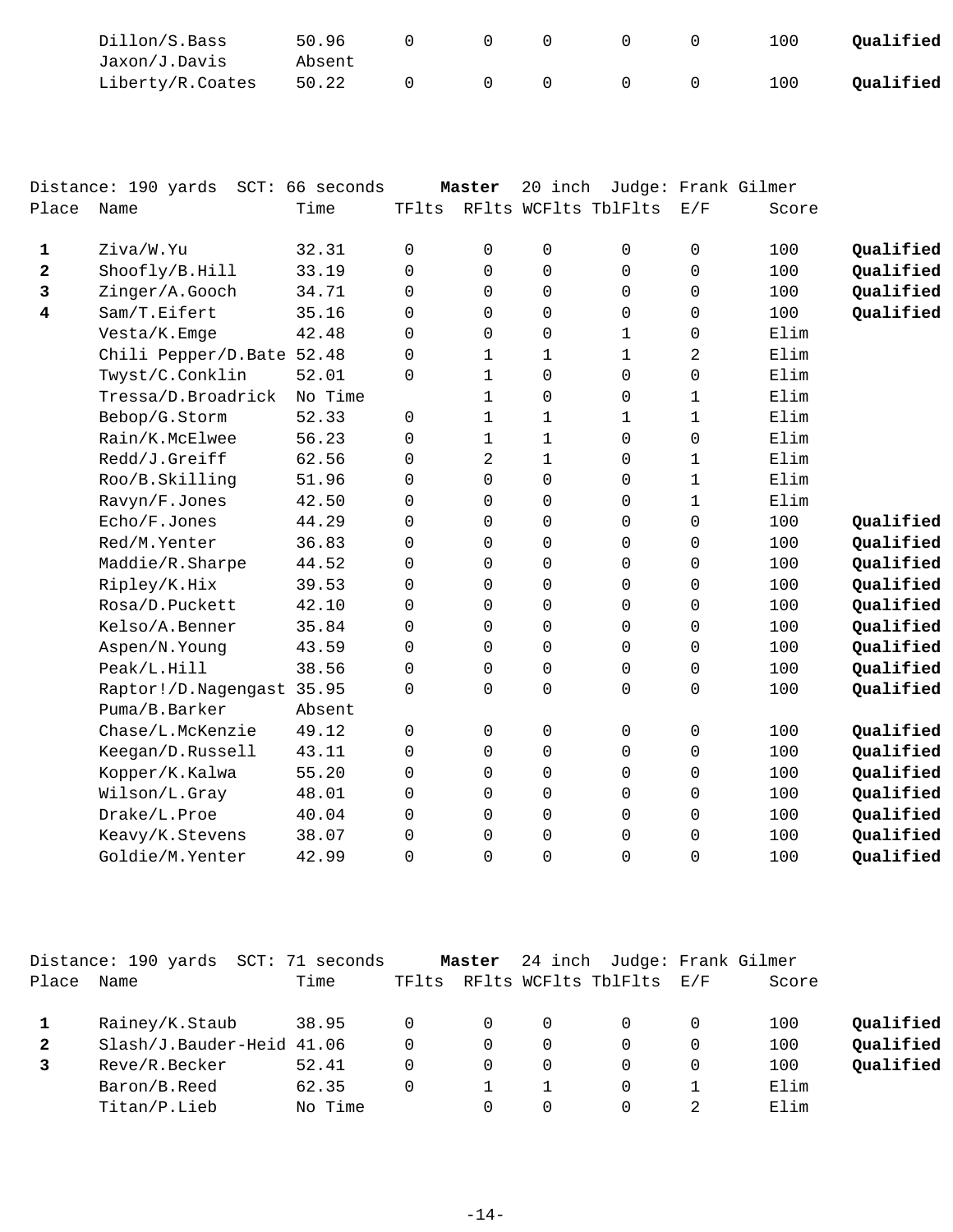Tazz/M.Valentine Absent Crush/A.Ray Absent

|            |                   | Distance: 190 yards SCT: 66 seconds |  |                                | Master 24 inch Choice Judge: Frank Gilmer |           |
|------------|-------------------|-------------------------------------|--|--------------------------------|-------------------------------------------|-----------|
| Place Name |                   | Time                                |  | TFlts RFlts WCFlts TblFlts E/F | Score                                     |           |
|            | Veni/D.Hill       | $34.83$ 0 0 0 0 0                   |  |                                | 100                                       | Oualified |
|            | 2 Nolan/B.Kennedy | 46.04 0 0 0 0 0                     |  |                                | 100                                       | Qualified |

| Total Number of Dogs Showing: 98   |  |
|------------------------------------|--|
| Total Number of Dogs Absent: 7     |  |
| Total Number of Dogs Withdrawn: 0  |  |
| Total Number of Dogs Not Scored: 0 |  |
| Total Number of Qualifiers: 49     |  |
| Percent Oualified: 50.0%           |  |
|                                    |  |

| Place Name   | Distance: 178 yards SCT: 81 seconds Excellent Pref                             | Time            |             |                |              | TFlts RFlts WCFlts TblFlts E/F | 4 inch Judge: Frank Gilmer | Score |           |
|--------------|--------------------------------------------------------------------------------|-----------------|-------------|----------------|--------------|--------------------------------|----------------------------|-------|-----------|
| $\mathbf{1}$ | Fate/B.Gansky<br>Max/J.Brav                                                    | 71.42<br>Absent | $\mathbf 0$ | $\Omega$       | $\mathbf 0$  | $\Omega$                       | $\mathbf 0$                | 100   | Qualified |
|              | Distance: 178 yards SCT: 76 seconds Excellent Pref                             |                 |             |                |              |                                | 8 inch Judge: Frank Gilmer |       |           |
| Place Name   |                                                                                | Time            |             |                |              | TFlts RFlts WCFlts TblFlts E/F |                            | Score |           |
|              | Romeo/B.Becker                                                                 | 66.59           | $\Omega$    | $\mathbf{1}$   | 2            | 0                              | 1                          | Elim  |           |
|              | Ditty/D.McFarlane                                                              | 49.93           | 0           | $\overline{a}$ | 2            | $\Omega$                       | 2                          | Elim  |           |
|              | Distance: 190 yards SCT: 71 seconds Excellent Pref 16 inch Judge: Frank Gilmer |                 |             |                |              |                                |                            |       |           |
| Place        | Name                                                                           | Time            |             |                |              | TFlts RFlts WCFlts TblFlts     | E/F                        | Score |           |
| $\mathbf{1}$ | Lilly/A.Nathanson                                                              | 58.24           | $\mathbf 0$ | 0              | $\mathbf 0$  | 0                              | 0                          | 100   | Qualified |
|              | Ronan/J.Tunbridge                                                              | 46.95           | 0           | 3              | $\mathbf{1}$ | 0                              | 0                          | Elim  |           |
|              | Charlie/L. Saxenmeye No Time                                                   |                 |             | $\Omega$       | $\mathbf{1}$ | $\Omega$                       | $\mathbf{1}$               | Elim  |           |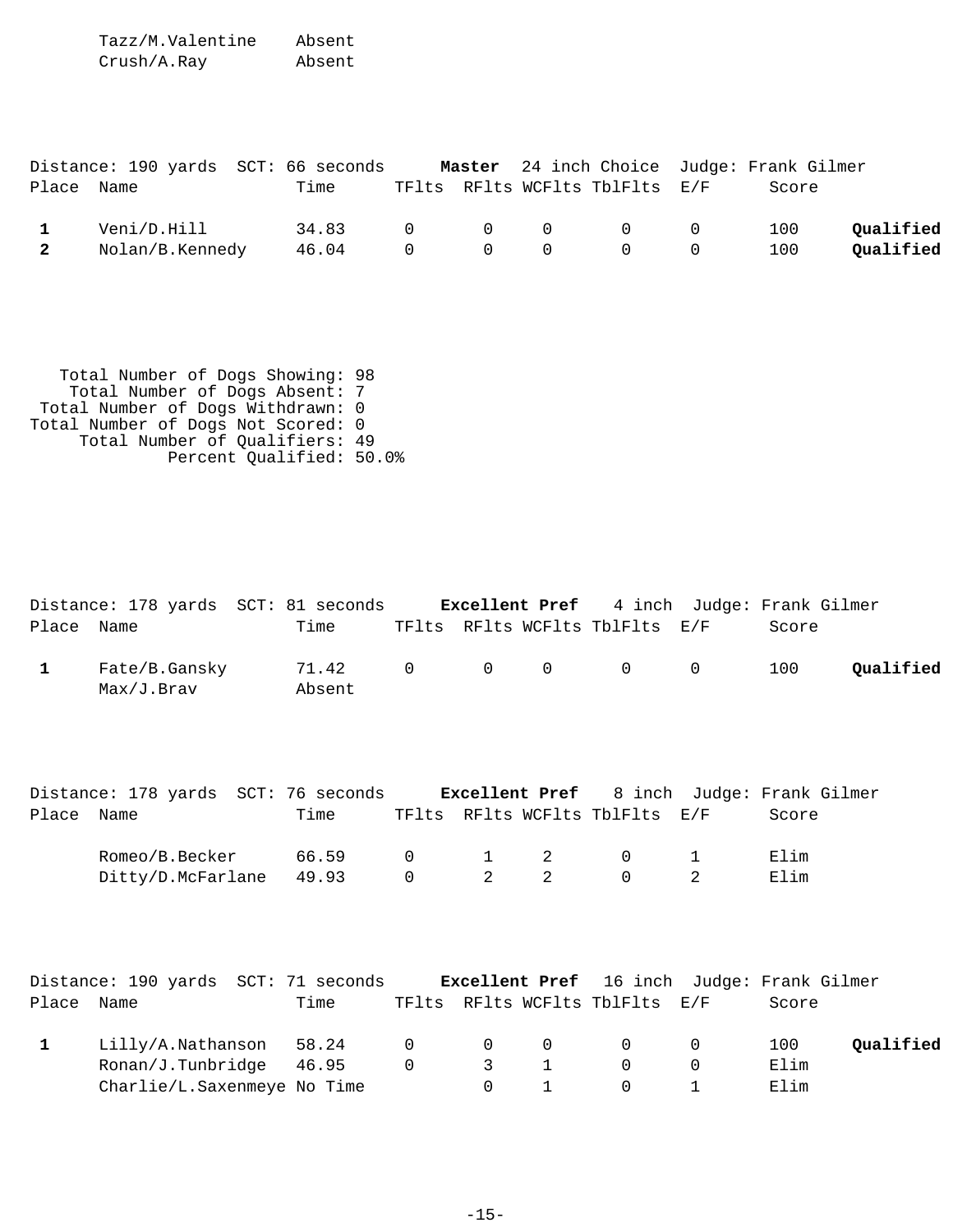Total Number of Dogs Showing: 6 Total Number of Dogs Absent: 1 Total Number of Dogs Withdrawn: 0 Total Number of Dogs Not Scored: 0 Total Number of Qualifiers: 2 Percent Qualified: 33.3%

|              | Distance: 178 yards<br>SCT: | 81 seconds |       | Master Pref |          | 4 inch               |           | Judge: Frank Gilmer |           |
|--------------|-----------------------------|------------|-------|-------------|----------|----------------------|-----------|---------------------|-----------|
| Place        | Name                        | Time       | TFlts |             |          | RFlts WCFlts TblFlts | $\rm E/F$ | Score               |           |
|              | Sparkle/S.Wagner            | 48.50      | 0     |             | 0        |                      |           | 100                 | Qualified |
| $\mathbf{2}$ | Willow/C.Ponzo              | 59.79      | 0     | 0           | $\Omega$ |                      |           | 100                 | Qualified |
|              | Taxi/G.Reed                 | 78.01      | 0     | 0           | $\Omega$ | $\Omega$             | $\Omega$  | 100                 | Qualified |
|              | Junjie/J.Bell               | No Time    |       |             | 0        |                      | 2         | Elim                |           |
|              | Willow/C.Disque             | 79.05      | 0     |             |          |                      |           | Elim                |           |
|              | Mini Cooper /N.Atki Absent  |            |       |             |          |                      |           |                     |           |

|       | Distance: 178 yards  SCT: 76 seconds |       |       | Master Pref |          |                      |     | 8 inch Judge: Frank Gilmer |           |
|-------|--------------------------------------|-------|-------|-------------|----------|----------------------|-----|----------------------------|-----------|
| Place | Name                                 | Time  | TFlts |             |          | RFlts WCFlts TblFlts | E/F | Score                      |           |
|       | Banner/D.Aheimer                     | 41.37 |       | $\Omega$    | $\Omega$ |                      |     | 100                        | Qualified |
|       | Gauge/L.Glick                        | 49.37 |       | $\Omega$    | $\Omega$ |                      |     | 100                        | Qualified |
|       | Princess/B.Bell                      | 87.03 | 33    |             |          |                      |     | Elim                       |           |
|       | Kevin/S.Crechiolo                    | 74.64 |       |             |          |                      |     | Elim                       |           |

|       | Distance: 184 yards  SCT: 75 seconds |       |                |                |          |                                |                | Master Pref 12 inch Judge: Frank Gilmer |           |
|-------|--------------------------------------|-------|----------------|----------------|----------|--------------------------------|----------------|-----------------------------------------|-----------|
| Place | Name                                 | Time  |                |                |          | TFlts RFlts WCFlts TblFlts E/F |                | Score                                   |           |
|       | Genuine $Risk/A.Benn 33.53 0 0$      |       |                |                | $\Omega$ | $\overline{0}$                 | $\overline{0}$ | 100                                     | Oualified |
|       | Frankie/M.Hansen 47.31               |       | $\Omega$       | $\overline{0}$ | $\Omega$ |                                |                | 100                                     | Qualified |
|       | Cullen/J.Plamondon 39.51             |       | $\overline{0}$ | 1              | - 2      | $\Omega$                       |                | Elim                                    |           |
|       | Henna/J.Baiocco                      | 48.83 | 0              |                |          |                                |                | Elim                                    |           |

|              | Distance: 190 yards SCT: 71 seconds |       |          |          |          |                      |     | <b>Master Pref</b> 16 inch Judge: Frank Gilmer |           |
|--------------|-------------------------------------|-------|----------|----------|----------|----------------------|-----|------------------------------------------------|-----------|
| Place        | Name                                | Time  | TFlts    |          |          | RFlts WCFlts TblFlts | E/F | Score                                          |           |
|              | Toad/G.Chapman                      | 37.02 | $\Omega$ | $\Omega$ | $\Omega$ |                      |     | 100                                            | Qualified |
| $\mathbf{2}$ | Evie/P.Liu                          | 40.06 | $\cap$   | $\Omega$ | $\Omega$ |                      |     | 100                                            | Qualified |
|              | Vader/J.Potter                      | 40.62 | 0        | $\Omega$ | $\Omega$ |                      |     | 100                                            | Oualified |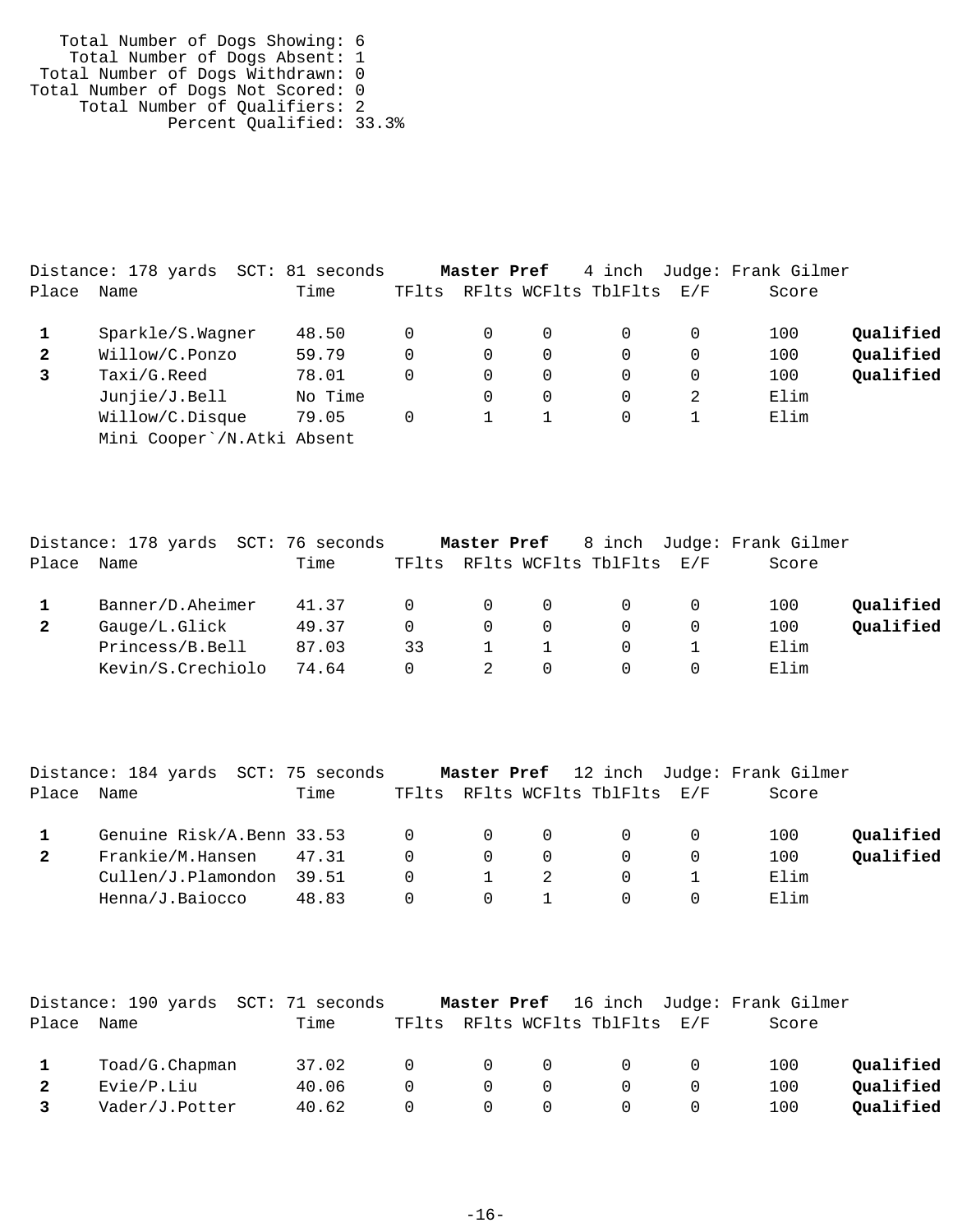| 4 | Pepper/R.Geller-Car 41.66 |         | 0        | 0        | $\overline{0}$ | $\Omega$ | 0        | 100  | Oualified |
|---|---------------------------|---------|----------|----------|----------------|----------|----------|------|-----------|
|   | Alli/R.Clark              | 40.23   | 0        | 0        |                | 0        | 1        | Elim |           |
|   | Freedom/S.Markell         | 45.91   | 0        |          | $\overline{0}$ | $\Omega$ | 0        | Elim |           |
|   | Trudy/B.Pruett            | 57.32   | $\Omega$ | $\Omega$ | $\Omega$       | $\Omega$ | 1        | Elim |           |
|   | Taze/N.Young              | No Time |          | 0        | $\mathbf 0$    | $\Omega$ | 1        | Elim |           |
|   | Abby/L.Doucet             | No Time |          | 0        |                | $\Omega$ | 1        | Elim |           |
|   | Shooter/L.Gardner         | 40.87   | $\Omega$ |          |                | 0        |          | Elim |           |
|   | Blondie/D.Bates           | 51.19   | $\Omega$ | $\Omega$ | $\mathbf 0$    | 0        |          | Elim |           |
|   | Bird/D.Shumate            | 32.52   | 0        | 0        | $\mathbf 0$    | $\Omega$ |          | Elim |           |
|   | Promise/M.Touchston 55.09 |         | $\Omega$ | 0        | $\mathbf 0$    | $\Omega$ | 2        | Elim |           |
|   | Pretzel/T.Aull            | 67.34   | 0        |          |                | $\Omega$ | 2        | Elim |           |
|   | Gator/K.Abel              | 60.32   | 0        | 0        | $\Omega$       |          | $\Omega$ | Elim |           |
|   | Zyn/S.Papciak             | 52.83   | 0        |          | $\mathbf 0$    | $\Omega$ | $\Omega$ | Elim |           |
|   | Breeze/S.Papciak          | 42.53   | 0        | 0        | $\mathbf 0$    | $\Omega$ | $\Omega$ | 100  | Qualified |
|   | Gusto/B.Hamilton          | 51.29   | 0        | 0        | $\mathbf 0$    | $\Omega$ | 0        | 100  | Qualified |
|   | Riot/L.Hill               | 42.74   | 0        | 0        | $\mathbf 0$    | 0        | 0        | 100  | Qualified |
|   | Heli/A.Dunkle             | 47.94   | 0        | 0        | $\mathbf 0$    | 0        | 0        | 100  | Qualified |
|   | Jett/D.Noonan             | 57.66   | 0        | 0        | $\mathbf 0$    | 0        | 0        | 100  | Qualified |
|   | Molly/J.Becker            | Absent  |          |          |                |          |          |      |           |

|              | Distance: 190 yards SCT: 76 seconds |       |          | Master Pref |   | 20 inch              |          | Judge: Frank Gilmer |           |
|--------------|-------------------------------------|-------|----------|-------------|---|----------------------|----------|---------------------|-----------|
| Place        | Name                                | Time  | TFlts    |             |   | RFlts WCFlts TblFlts | E/F      | Score               |           |
|              | BOSS429/M.Timken                    | 42.96 | $\Omega$ | $\Omega$    | 0 | $\Omega$             | 0        | 100                 | Oualified |
| $\mathbf{2}$ | Blazer/C.MacBroom                   | 43.65 | $\Omega$ | $\Omega$    | 0 | $\Omega$             | $\Omega$ | 100                 | Qualified |
| 3            | Chase/B.Bodnar                      | 45.46 | $\Omega$ | $\Omega$    | 0 | $\Omega$             | 0        | 100                 | Qualified |
| 4            | Myles/P.Lieb                        | 51.01 | $\Omega$ | $\Omega$    | 0 | $\Omega$             | 0        | 100                 | Qualified |
|              | Colt/J.Bruner                       | 63.50 | $\Omega$ |             |   | $\Omega$             | $\Omega$ | Elim                |           |
|              | Julep/C.Gill                        | 47.97 | $\Omega$ |             |   | $\Omega$             |          | Elim                |           |
|              | Bishop/J.Younq                      | 61.18 | $\Omega$ | 2           |   | $\Omega$             |          | Elim                |           |
|              | Lexi/M.Timken                       | 42.73 | $\Omega$ |             | 0 | $\Omega$             | $\Omega$ | Elim                |           |
|              | Tempe/W.Yu                          | 57.13 | $\Omega$ |             |   | $\Omega$             | 0        | 100                 | Oualified |
|              |                                     |       |          |             |   |                      |          |                     |           |

 Total Number of Dogs Showing: 43 Total Number of Dogs Absent: 2 Total Number of Dogs Withdrawn: 0 Total Number of Dogs Not Scored: 0 Total Number of Qualifiers: 21 Percent Qualified: 48.8%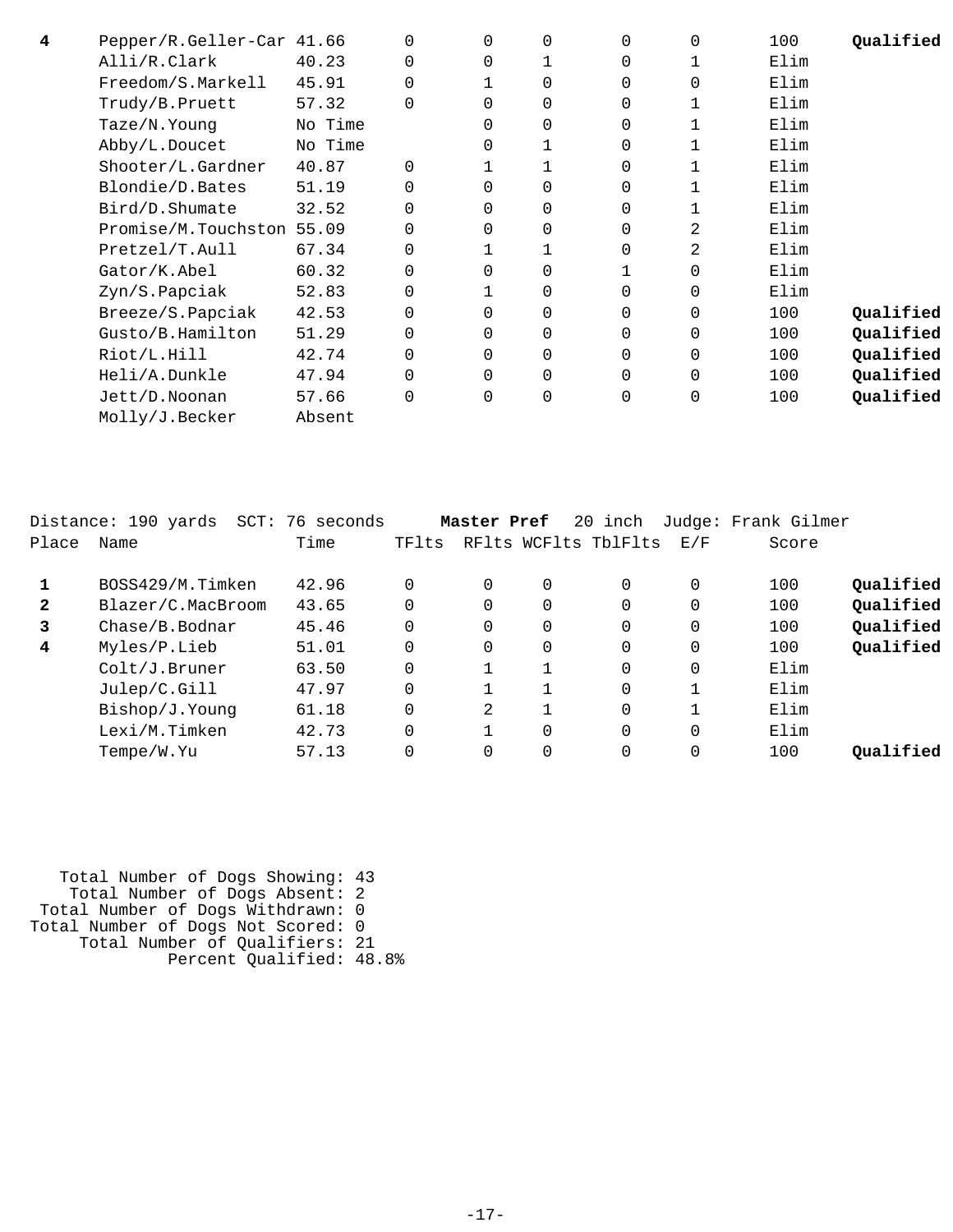### **Saturday, January 1, 2022 Tailwaggers Agility Club of South Florida Open Standard**

|                | Distance: 167 yards SCT: 79 seconds           |                 |             | Open           |              | 8 inch Judge: Frank Gilmer                                         |                |       |           |
|----------------|-----------------------------------------------|-----------------|-------------|----------------|--------------|--------------------------------------------------------------------|----------------|-------|-----------|
| Place Name     |                                               | Time            |             |                |              | TFlts RFlts WCFlts TblFlts E/F                                     |                | Score |           |
| $\mathbf{1}$   | Maisie/P.McDonald                             | 52.59           | $\mathbf 0$ | $\mathbf{1}$   | 0            | $\mathbf 0$                                                        | $\mathbf 0$    | 95    | Qualified |
|                | Abbey/E.Bradley                               | 69.65           | $\Omega$    | $\overline{3}$ | 3            | $\Omega$                                                           | $\overline{2}$ | Elim  |           |
|                | Distance: 167 yards SCT: 76 seconds           | Time            |             |                |              | Open 12 inch Judge: Frank Gilmer<br>TFlts RFlts WCFlts TblFlts E/F |                |       |           |
| Place Name     |                                               |                 |             |                |              |                                                                    |                | Score |           |
| $\mathbf{1}$   | Laynie/R.Siebeneck<br>Jet/D.Aheimer           | 62.48<br>Absent | 0           | $\mathbf{1}$   | $\mathbf{1}$ | $\mathbf 0$                                                        | $\mathbf 0$    | 90    | Qualified |
| Place Name     | Distance: 172 yards SCT: 74 seconds           | Time            |             | Open           |              | 16 inch Judge: Frank Gilmer<br>TFlts RFlts WCFlts TblFlts E/F      |                | Score |           |
|                | Willie/A.Burke                                | No Time         |             | 5              | 1            | 0                                                                  | 1              | Elim  |           |
|                | Clam Chowdah/G.Chap 56.33                     |                 | 0           | $\overline{2}$ | $\mathbf{1}$ | 0                                                                  | $\Omega$       | Elim  |           |
|                | Whiskey/S.Richardso 77.55<br>Jewelie/J.Miller | Absent          | 6           | $\mathfrak{D}$ | $\Omega$     | $\Omega$                                                           | $\Omega$       | Elim  |           |
| Place Name     | Distance: 177 yards SCT: 72 seconds           | Time            |             | Open           |              | 20 inch Judge: Frank Gilmer<br>TFlts RFlts WCFlts TblFlts E/F      |                | Score |           |
|                |                                               |                 |             |                |              |                                                                    |                |       |           |
| 1              | Ren/J.Potter                                  | 32.86           | 0           | 0              | 0            | 0                                                                  | 0              | 100   | Qualified |
| $\overline{2}$ | Delia/K.Stevens                               | 45.32           | $\Omega$    | $\mathbf{1}$   | 0            | $\mathbf 0$                                                        | 0              | 95    | Qualified |
|                | Biscayne/S.Barnett                            | 52.59           | $\Omega$    | $\mathbf{1}$   | 1            | $\Omega$                                                           | $\mathbf{1}$   | Elim  |           |
|                |                                               |                 |             |                |              |                                                                    |                |       |           |

 Total Number of Dogs Showing: 9 Total Number of Dogs Absent: 2 Total Number of Dogs Withdrawn: 0 Total Number of Dogs Not Scored: 0 Total Number of Qualifiers: 4 Percent Qualified: 44.4%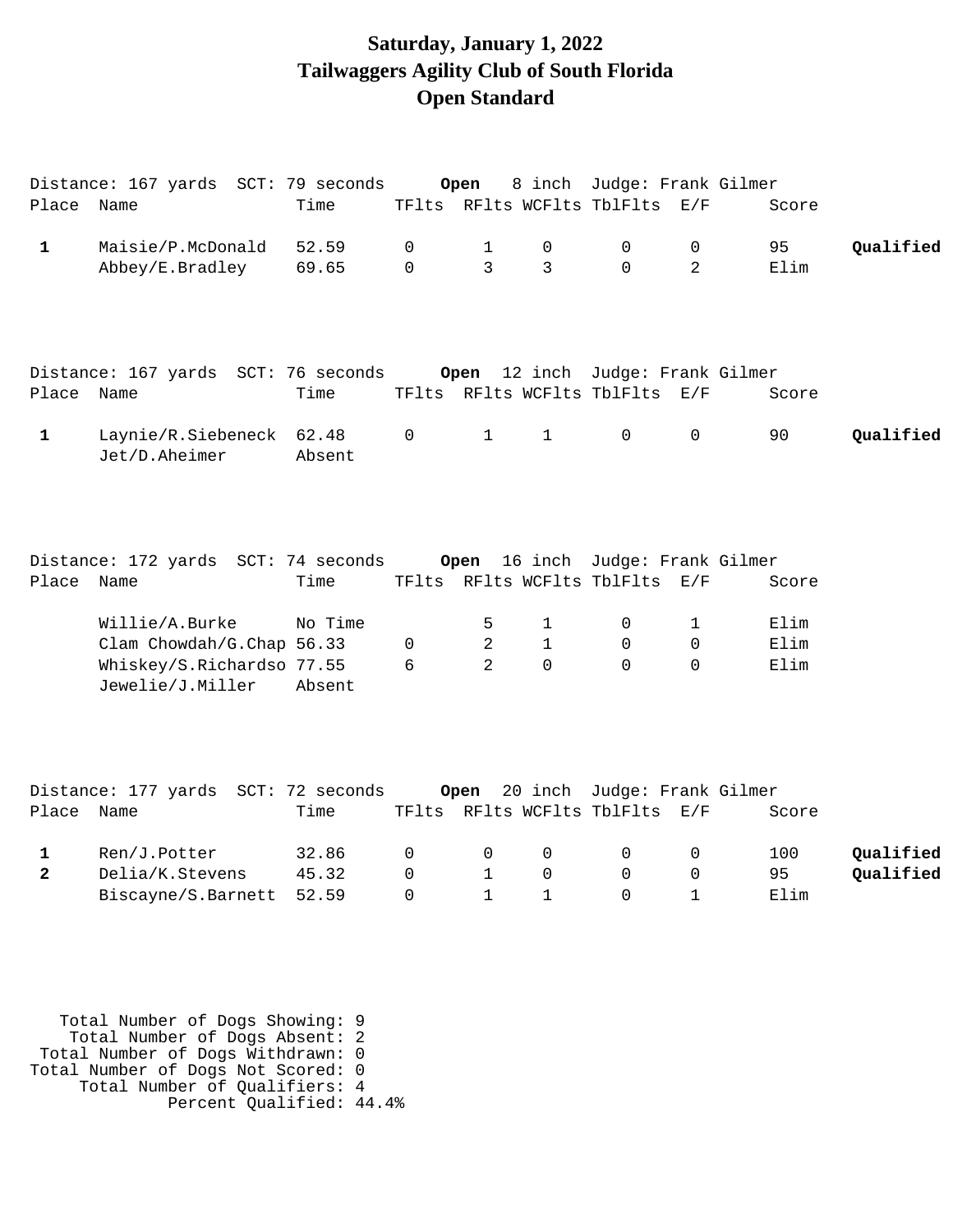|            | Distance: 167 yards SCT: 81 seconds Open Pref 8 inch Judge: Frank Gilmer  |         |                                         |   |          |                                |       |
|------------|---------------------------------------------------------------------------|---------|-----------------------------------------|---|----------|--------------------------------|-------|
| Place Name |                                                                           | Time    |                                         |   |          | TFlts RFlts WCFlts TblFlts E/F | Score |
|            | Carter/J.Tice                                                             | 40.78   | $0 \qquad 0 \qquad 1 \qquad 1 \qquad 2$ |   |          |                                | Elim  |
| Place Name | Distance: 177 yards SCT: 77 seconds Open Pref 16 inch Judge: Frank Gilmer | Time    |                                         |   |          | TFlts RFlts WCFlts TblFlts E/F | Score |
|            | Pilot/L.Doucet                                                            | No Time | 2                                       | 0 | $\Omega$ | 2                              | Elim  |

 Total Number of Dogs Showing: 2 Total Number of Dogs Absent: 0 Total Number of Dogs Withdrawn: 0 Total Number of Dogs Not Scored: 0 Total Number of Qualifiers: 0 Percent Qualified: 0.0%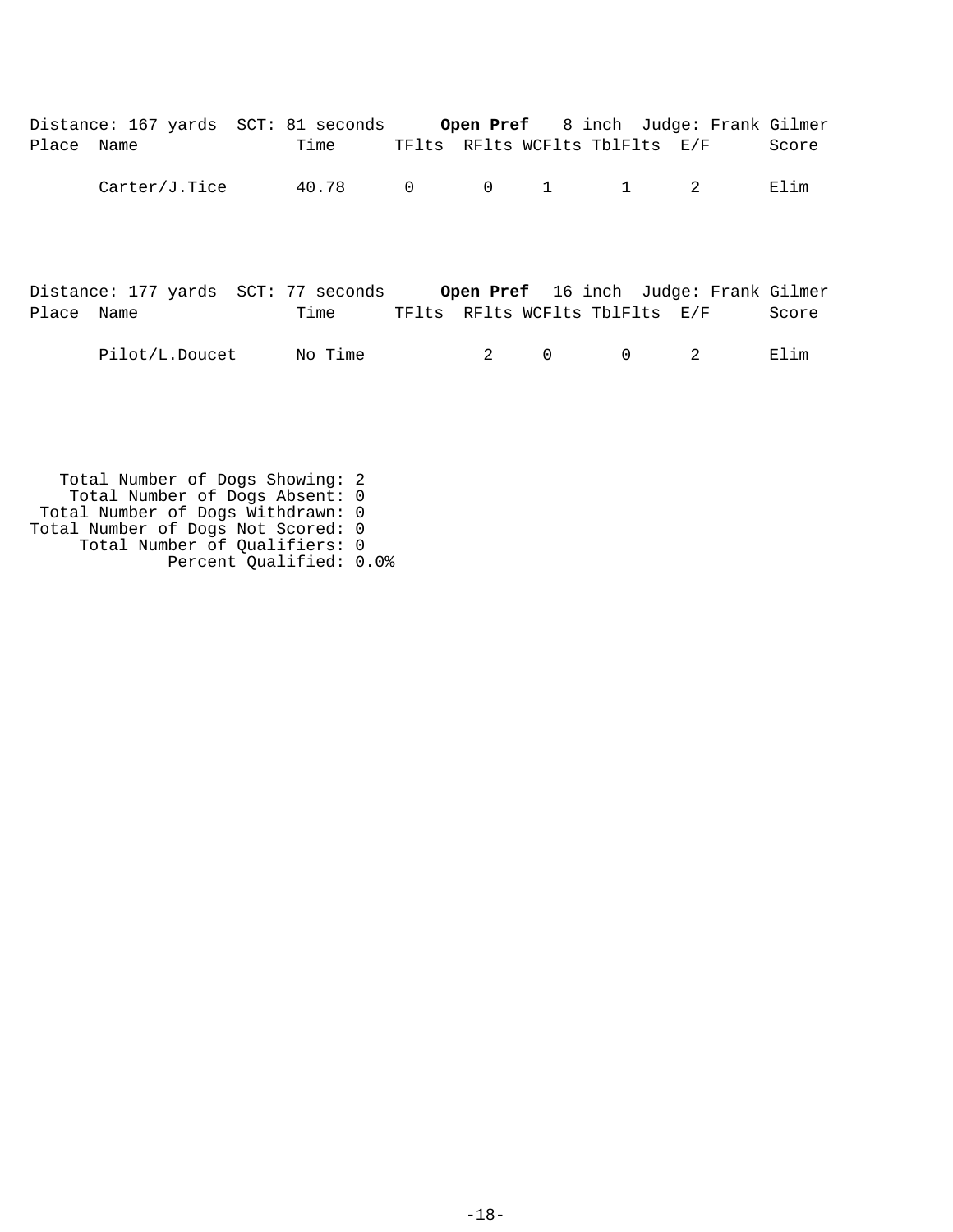### **Saturday, January 1, 2022 Tailwaggers Agility Club of South Florida Novice Standard**

Distance: 134 yards SCT: 67 seconds **Novice A** 16 inch Judge: Frank Gilmer Place Name Time TFlts RFlts WCFlts TblFlts E/F Score Nitro/R.Harris 76.59 9 2 0 0 1 Elim Sophie/C.Chipoco Absent

Distance: 137 yards SCT: 67 seconds **Novice A** 24 inch Judge: Frank Gilmer Place Name Time TFlts RFlts WCFlts TblFlts E/F Score

Pook/V.Vitale-Lewis Absent

 Total Number of Dogs Showing: 1 Total Number of Dogs Absent: 2 Total Number of Dogs Withdrawn: 0 Total Number of Dogs Not Scored: 0 Total Number of Qualifiers: 0 Percent Qualified: 0.0%

| Place Name | Distance: 130 yards SCT: 75 seconds Novice B 8 inch Judge: Frank Gilmer | Time               |                                |              | TFlts RFlts WCFlts TblFlts E/F   |                | Score                                |           |
|------------|-------------------------------------------------------------------------|--------------------|--------------------------------|--------------|----------------------------------|----------------|--------------------------------------|-----------|
|            | Dart/L.Solana                                                           | No Time            | $\overline{0}$                 | $\mathsf{O}$ | $\overline{0}$                   |                | Elim                                 |           |
|            | Tux/L.Sprick                                                            | Absent             |                                |              |                                  |                |                                      |           |
|            | Distance: 130 yards SCT: 70 seconds                                     |                    |                                |              |                                  |                | Novice B 12 inch Judge: Frank Gilmer |           |
| Place Name |                                                                         | Time               |                                |              | TFlts RFlts WCFlts TblFlts E/F   |                | Score                                |           |
|            | Salty/R.Luke<br>George/R.Taylor                                         | 45.85 0<br>No Time | $\mathbf{2}$<br>$\overline{0}$ | $\mathbf 0$  | $\overline{0}$<br>$\overline{0}$ | $\overline{0}$ | 90<br>Elim                           | Qualified |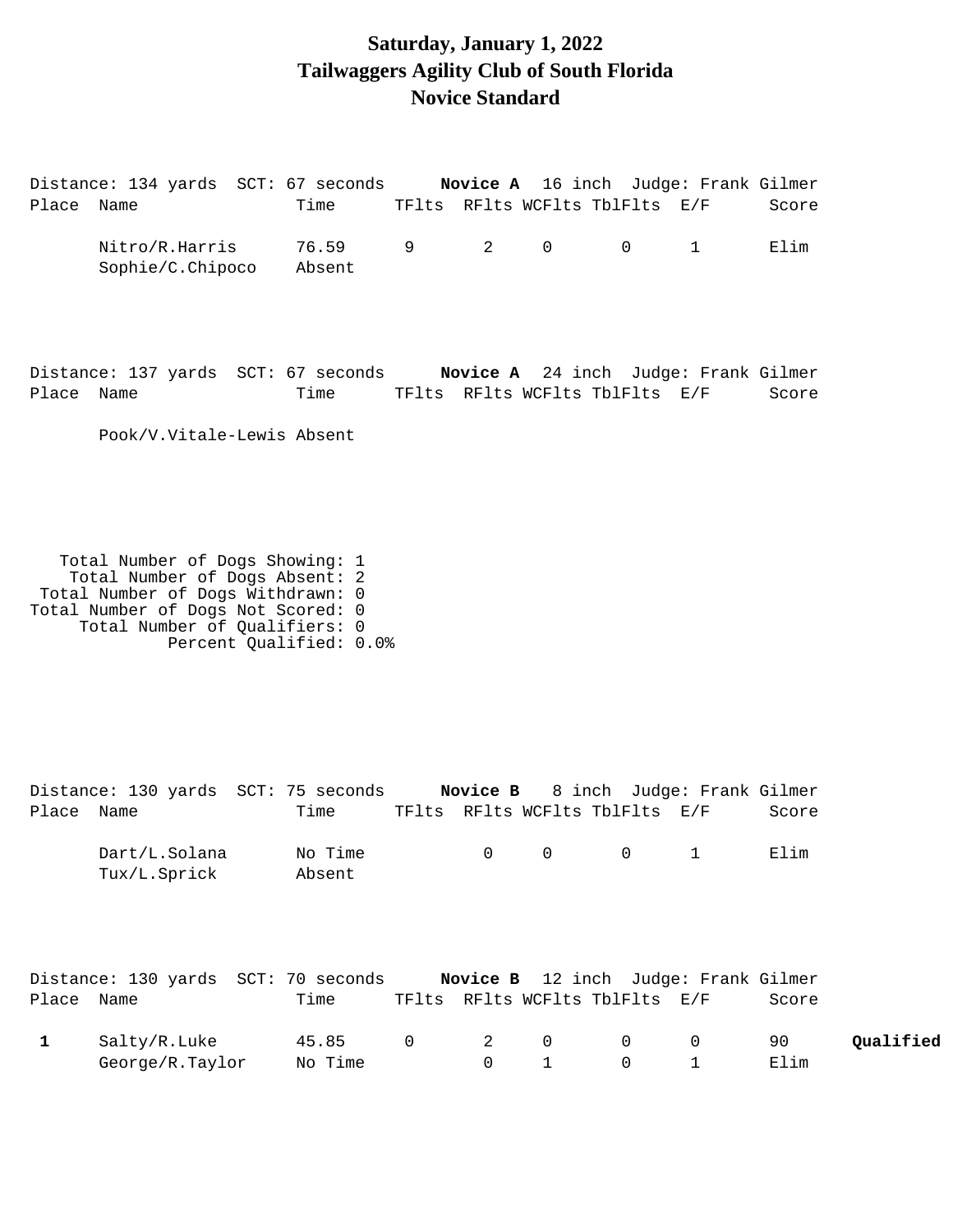|            | Distance: 134 yards SCT: 67 seconds |                                |  | <b>Novice B</b> 16 inch Judge: Frank Gilmer |
|------------|-------------------------------------|--------------------------------|--|---------------------------------------------|
| Place Name | Time                                | TFlts RFlts WCFlts TblFlts E/F |  | Score                                       |

Candy/L.Lunsford Absent

|       |                | Distance: 137 yards SCT: 66 seconds |          |                |          |                                | <b>Novice B</b> 20 inch Judge: Frank Gilmer |           |
|-------|----------------|-------------------------------------|----------|----------------|----------|--------------------------------|---------------------------------------------|-----------|
| Place | Name           | Time                                |          |                |          | TFlts RFlts WCFlts TblFlts E/F | Score                                       |           |
|       | Rio/D.Proe     | 58.52                               | 0        |                | $\Omega$ |                                | 95                                          | Qualified |
|       | Juno/J.Bair    | No Time                             |          |                |          |                                | Elim                                        |           |
|       | Archie/K.May   | 60.10                               | $\Omega$ | $\overline{3}$ | $\Omega$ |                                | Elim                                        |           |
|       | Dare/P.Presser | 37.27                               | 0        |                |          |                                | Elim                                        |           |

|            |                 | Distance: 137 yards SCT: 67 seconds |  | <b>Novice B</b> 24 inch Judge: Frank Gilmer |       |           |
|------------|-----------------|-------------------------------------|--|---------------------------------------------|-------|-----------|
| Place Name |                 | Time                                |  | TFlts RFlts WCFlts TblFlts E/F              | Score |           |
|            | $1$ Trudy/P.Liu | 52.17 0 1 1 0 0                     |  |                                             | 90    | Oualified |

 Total Number of Dogs Showing: 8 Total Number of Dogs Absent: 2 Total Number of Dogs Withdrawn: 0 Total Number of Dogs Not Scored: 0 Total Number of Qualifiers: 3 Percent Qualified: 37.5%

Distance: 130 yards SCT: 80 seconds **Novice Pref** 4 inch Judge: Frank Gilmer Place Name Time TFlts RFlts WCFlts TblFlts E/F Score Roscoe/R.Kozell Absent

|            |               | Distance: 130 yards SCT: 75 seconds |  |                                | <b>Novice Pref</b> 8 inch Judge: Frank Gilmer |           |
|------------|---------------|-------------------------------------|--|--------------------------------|-----------------------------------------------|-----------|
| Place Name |               | Time                                |  | TFlts RFlts WCFlts TblFlts E/F | Score                                         |           |
|            | 1 Scout/B.Fry | 50.96 0 1 0 0 0                     |  |                                | 95                                            | Qualified |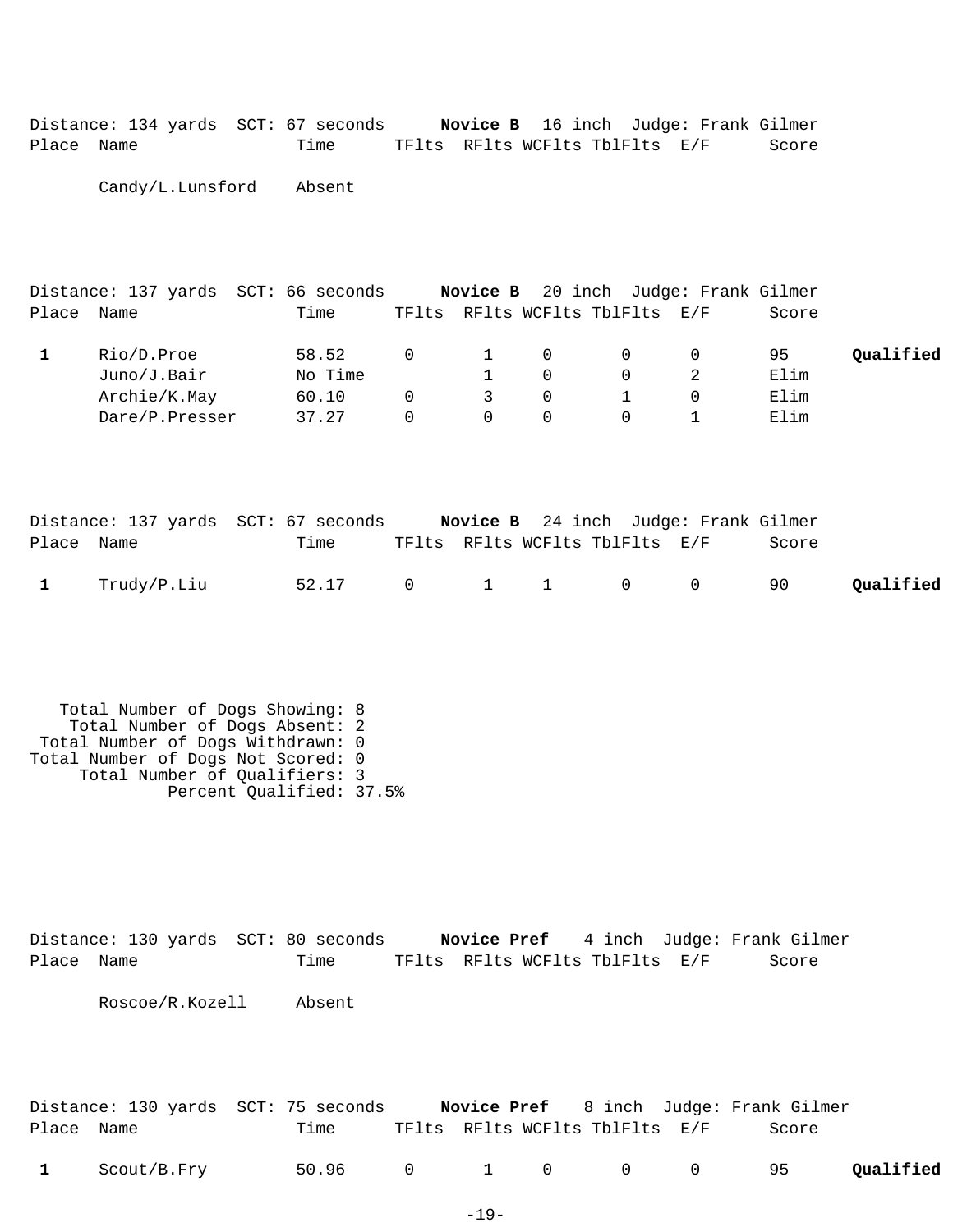| Place Name | Distance: 137 yards SCT: 71 seconds Novice Pref 16 inch Judge: Frank Gilmer | Time |  |                     | TFlts RFlts WCFlts TblFlts E/F |                | Score |           |
|------------|-----------------------------------------------------------------------------|------|--|---------------------|--------------------------------|----------------|-------|-----------|
|            | Jayko/D.Greenberg No Time                                                   |      |  | $0 \qquad \qquad 1$ | $\overline{0}$                 | 1              | Elim  |           |
| Place Name | Distance: 137 yards SCT: 72 seconds Novice Pref 20 inch Judge: Frank Gilmer | Time |  |                     | TFlts RFlts WCFlts TblFlts E/F |                | Score |           |
| 1          | Shelby/J.Peters 64.94 0                                                     |      |  | $1 \qquad \qquad 0$ | $\overline{0}$                 | $\overline{0}$ | 95    | Oualified |
|            |                                                                             |      |  |                     |                                |                |       |           |

 Total Number of Dogs Showing: 3 Total Number of Dogs Absent: 1 Total Number of Dogs Withdrawn: 0 Total Number of Dogs Not Scored: 0 Total Number of Qualifiers: 2 Percent Qualified: 66.7%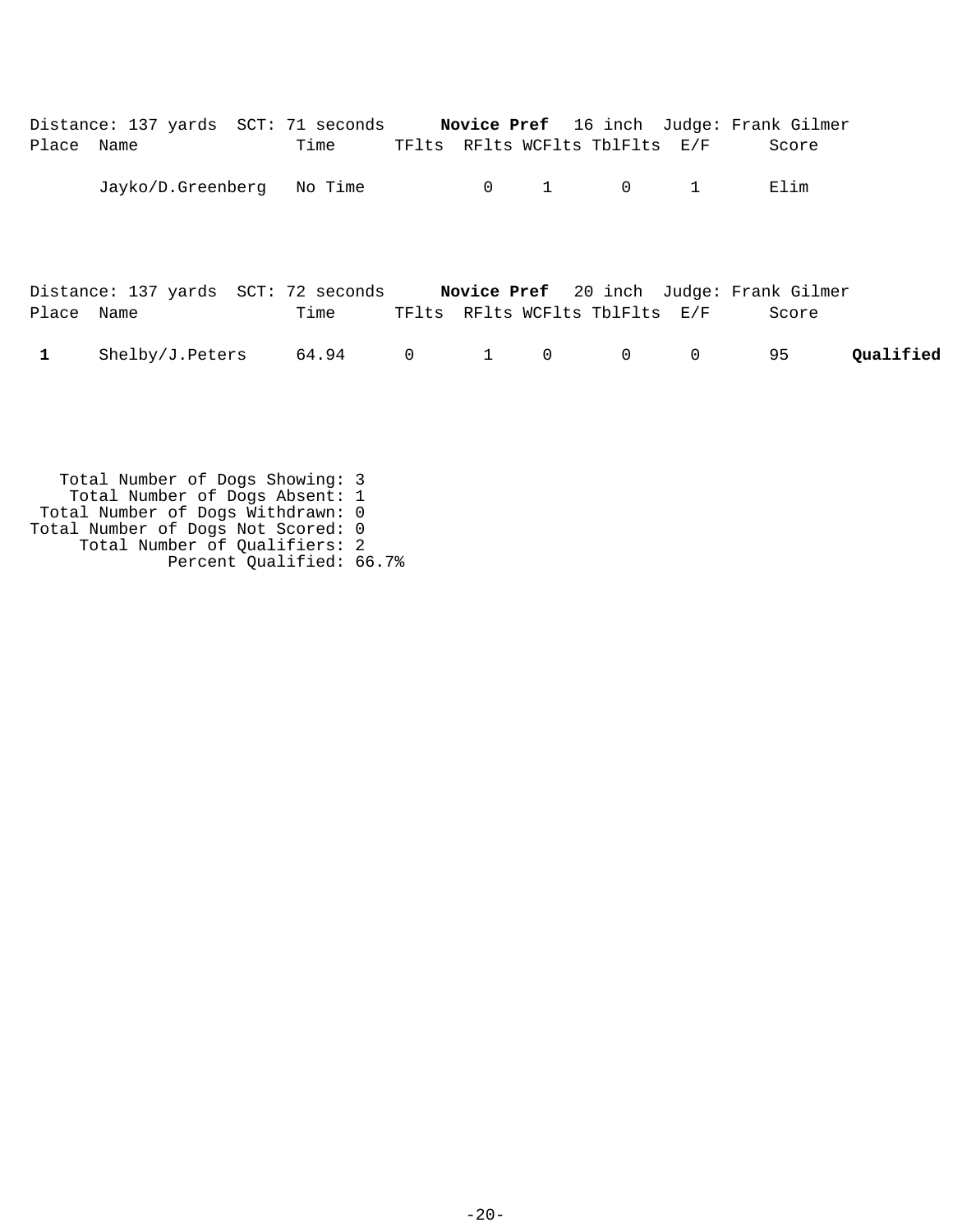# **Saturday, January 1, 2022 Tailwaggers Agility Club of South Florida Time 2 Beat**

|            | MCT: 60 seconds                    |                 | Time 2 Beat 8 inch Judge: Bob Jeffers |          |        |           |
|------------|------------------------------------|-----------------|---------------------------------------|----------|--------|-----------|
| Place Name |                                    | Time            | WCFlts                                | E/F      | Points |           |
|            | Zap/J.Taugher<br>Disco/K.Wlodarski | 31.08<br>Absent | $\Omega$                              | $\Omega$ | 10     | Qualified |

|       | MCT: 60 seconds<br>Time 2 Beat | 12 inch | Judge: Bob Jeffers |     |        |           |
|-------|--------------------------------|---------|--------------------|-----|--------|-----------|
| Place | Name                           | Time    | WCFlts             | E/F | Points |           |
|       | Krissi/K.Villars               | 26.03   | 0                  | 0   | 10     | Qualified |
|       | Sushi/J.Plamondon              | 29.09   | 0                  | 0   | 8      | Qualified |
|       | Logan/R.Nagel                  | 33.18   | 0                  | 0   | 7      | Qualified |
|       | Pi/B.Becker                    | 40.61   | 0                  | 0   | 4      | Qualified |
|       | Madeleine/P.Vojtas             | No Time | 0                  | 2   | Elim   |           |
|       | Jolene Rose/M.Liebh 41.43      |         | 2                  | 0   | Elim   |           |
|       | Jet/D.Aheimer                  | No Time | 0                  | 2   | Elim   |           |
|       | Kate/E.Bradley                 | No Time | 0                  | 2   | Elim   |           |
|       | Brave/B.Becker                 | 42.50   | 0                  | 0   | 3      | Oualified |
|       | Saucy/T. Boutwell              | Absent  |                    |     |        |           |

|       | MCT: 55 seconds<br>Time 2 Beat | 16 inch | Judge: Bob Jeffers |     |        |           |
|-------|--------------------------------|---------|--------------------|-----|--------|-----------|
| Place | Name                           | Time    | WCFlts             | E/F | Points |           |
|       | $Squid/G.C$ hapman             | 27.07   | 0                  | 0   | 10     | Qualified |
|       | Twister/C.Knapik               | 27.11   | 0                  | 0   | 9      | Qualified |
|       | Teal/C.Wold                    | 27.92   | 0                  | 0   | 9      | Qualified |
|       | Google/S.Smith                 | 28.16   | 0                  | 0   | 9      | Qualified |
|       | Wing Man/D.Elmore              | No Time |                    |     | Elim   |           |
|       | Swag/J.Murphy                  | 26.53   | 0                  |     | Elim   |           |
|       | Clam Chowdah/G.Chap No Time    |         | 2                  |     | Elim   |           |
|       | Virgil/B.Dumbaugh              | 31.93   | 0                  | 0   | 8      | Oualified |
|       |                                |         |                    |     |        |           |

|            | MCT: 50 seconds |       | <b>Time 2 Beat</b> 20 inch Judge: Bob Jeffers |        |        |           |
|------------|-----------------|-------|-----------------------------------------------|--------|--------|-----------|
| Place Name |                 | Time  | WCFlts                                        | E/F    | Points |           |
|            | Keavy/K.Stevens | 24.39 |                                               | $\cap$ | 10     | Qualified |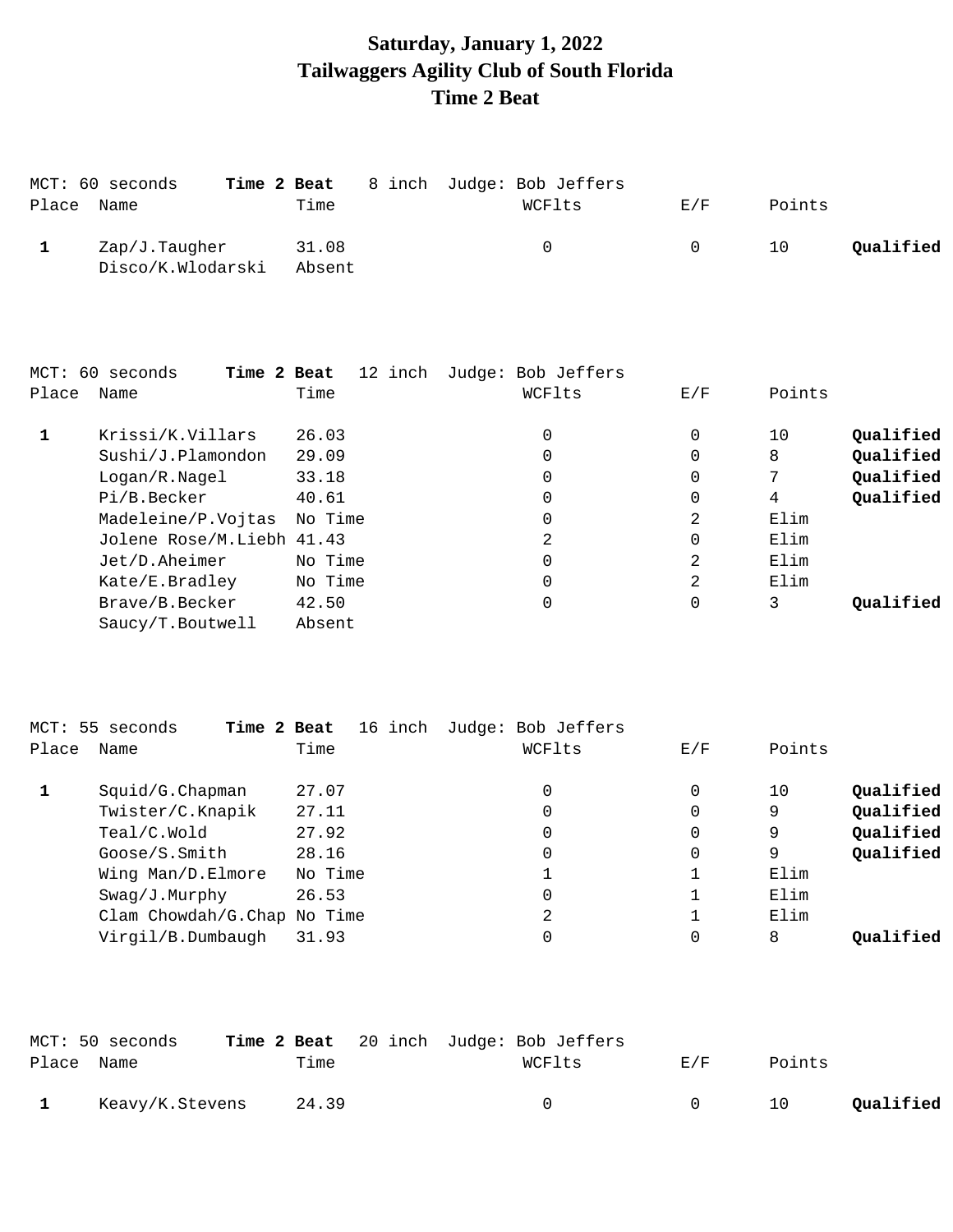| Ripley/K.Hix              | 25.86   |   | $\Omega$    | 9    | Qualified |
|---------------------------|---------|---|-------------|------|-----------|
| Raptor!/D.Nagengast 26.24 |         |   | $\Omega$    | 9    | Qualified |
| Keegan/D.Russell          | 29.56   |   | $\Omega$    | 8    | Qualified |
| Axl Rose/J.O'Neill        | No Time |   |             | Elim |           |
| Cabernet/P.Lieb           | No Time |   | 4           | Elim |           |
| Maddie/R.Sharpe           | 36.96   |   | 2           | Elim |           |
| Sam/T.Eifert              | 26.75   |   |             | Elim |           |
| Rosa/D.Puckett            | 25.21   |   |             | Elim |           |
| Bebop/G.Storm             | No Time |   | 3           | Elim |           |
| Melba/S.Cerron            | 48.43   |   | 3           | Elim |           |
| Archie/K.May              | 40.39   |   |             | Elim |           |
| Juno/J.Bair               | No Time |   |             | Elim |           |
| Ravyn/F.Jones             | 29.78   | U |             | Elim |           |
| Ren/J.Potter              | 26.39   |   | 2           | Elim |           |
| Delia/K.Stevens           | 26.60   | 0 |             | Elim |           |
| Echo/F.Jones              | 39.41   | U | 0           | 4    | Qualified |
| Vesta/K.Emge              | 36.02   | 0 | 0           | 5    | Qualified |
| Kopper/K.Kalwa            | 36.47   | U | $\mathbf 0$ | 5    | Qualified |
| Drake/L.Proe              | 36.14   | 0 | 0           | 5    | Qualified |

|       | MCT: 50 seconds<br>Time 2 Beat | 24 inch | Judge: Bob Jeffers |     |                 |
|-------|--------------------------------|---------|--------------------|-----|-----------------|
| Place | Name                           | Time    | WCFlts             | E/F | Points          |
|       | Rainey/K.Staub                 | 28.59   | 0                  | 0   | Oualified<br>10 |
|       | Reve/R.Becker                  | 34.92   | 0                  | 0   | Qualified<br>8  |
|       | Titan/P.Lieb                   | No Time | 0                  | 3   | Elim            |
|       | Crush/A.Ray                    | No Time | 0                  |     | Elim            |
|       | Trudy/P.Liu                    | No Time | 0                  | 2   | Elim            |
|       | Kelso/C.MacBroom               | 30.20   | 0                  |     | Elim            |
|       | Pook/V.Vitale-Lewis Absent     |         |                    |     |                 |

|            | MCT: 50 seconds |       |  | Time 2 Beat 24 inch Choice Judge: Bob Jeffers |               |        |
|------------|-----------------|-------|--|-----------------------------------------------|---------------|--------|
| Place Name |                 | Time  |  | WCFlts                                        | E/F           | Points |
|            | Nolan/B.Kennedy | 40.24 |  |                                               | $\mathcal{R}$ | Elim   |

 Total Number of Dogs Showing: 45 Total Number of Dogs Absent: 3 Total Number of Dogs Withdrawn: 0 Total Number of Dogs Not Scored: 0 Total Number of Qualifiers: 21 Percent Qualified: 46.7%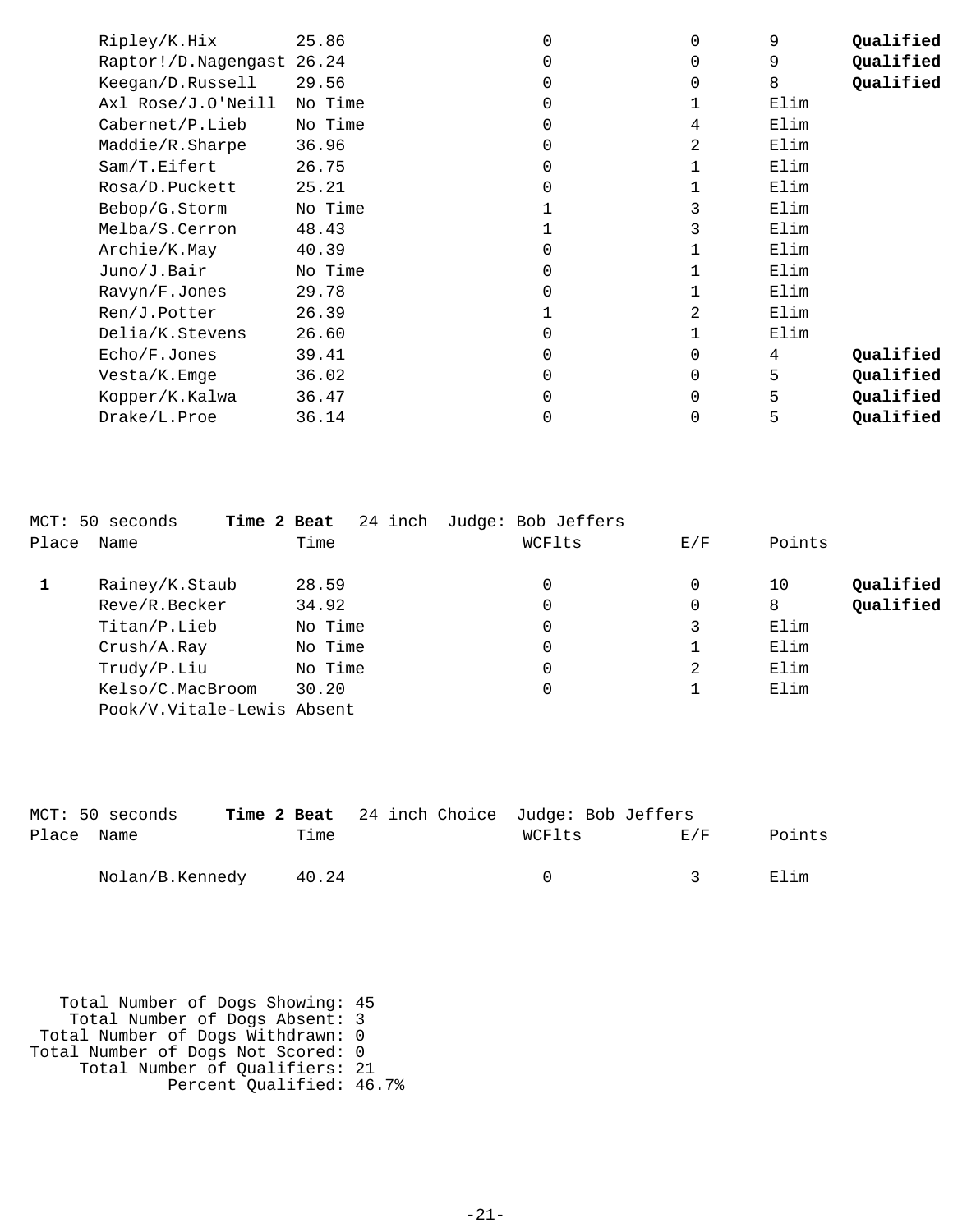|       | MCT: 60 seconds             | Time 2 Beat Pref |         | 4 inch | Judge: Bob Jeffers |     |        |
|-------|-----------------------------|------------------|---------|--------|--------------------|-----|--------|
| Place | Name                        |                  | Time    |        | WCFlts             | E/F | Points |
|       | Frankie/M.Hansen            |                  | No Time |        | 0                  |     | Elim   |
|       | Sparkle/S.Wagner            |                  | No Time |        | 0                  |     | Elim   |
|       | Fate/B.Gansky               |                  | 50.28   |        |                    |     | Elim   |
|       | Roscoe/R.Kozell             |                  | No Time |        | 0                  | 3   | Elim   |
|       | Charlie Bear/M.Hans No Time |                  |         |        | 0                  |     | Elim   |

|       | MCT: 60 seconds    | Time 2 Beat Pref<br>8 inch | Judge: Bob Jeffers |     |        |           |
|-------|--------------------|----------------------------|--------------------|-----|--------|-----------|
| Place | Name               | Time                       | WCFlts             | E/F | Points |           |
|       | Gauge/L.Glick      | 37.64                      | 0                  | 0   | 10     | Qualified |
|       | Romeo/B.Becker     | 38.87                      | 0                  | 0   | 9      | Qualified |
|       | Tiger/S.Berckmans  | 40.34                      | 0                  | 0   | 9      | Qualified |
|       | Carter/J.Tice      | 36.46                      |                    |     | Elim   |           |
|       | Pepper/S.Berckmans | No Time                    |                    |     | Elim   |           |

|       | MCT: 60 seconds            |       | Time 2 Beat Pref 12 inch Judge: Bob Jeffers |     |        |
|-------|----------------------------|-------|---------------------------------------------|-----|--------|
| Place | Name                       | Time  | WCFlts                                      | E/F | Points |
|       | Inca/T.Aull                | 39.25 | $\Omega$                                    |     | Elim   |
|       | Cullen/J.Plamondon No Time |       | <sup>n</sup>                                |     | Elim   |

|       | MCT: 55 seconds             | Time 2 Beat Pref<br>16 inch | Judge: Bob Jeffers |          |        |           |
|-------|-----------------------------|-----------------------------|--------------------|----------|--------|-----------|
| Place | Name                        | Time                        | WCFlts             | E/F      | Points |           |
|       | Alli/R.Clark                | 25.10                       | $\Omega$           | 0        | 10     | Qualified |
|       | Pepper/R.Geller-Car 26.04   |                             | $\Omega$           |          | 9      | Qualified |
|       | Vader/J.Potter              | 26.29                       |                    |          | 9      | Qualified |
|       | Shooter/L.Gardner           | 26.79                       | $\Omega$           | 0        | 9      | Qualified |
|       | Freedom/S.Markell           | 26.34                       | $\Omega$           |          | Elim   |           |
|       | Gusto/B.Hamilton            | No Time                     | $\Omega$           |          | Elim   |           |
|       | Abby/L.Doucet               | 33.96                       |                    | $\Omega$ | Elim   |           |
|       | Viper/D.Hill                | 23.35                       | $\Omega$           |          | Elim   |           |
|       | Charlie/L.Saxenmeye No Time |                             | 0                  |          | Elim   |           |
|       | Gator/K.Abel                | 32.63                       | $\Omega$           | $\Omega$ | 7      | Qualified |
|       | Jackson/M.John              | 38.22                       |                    |          | 4      | Qualified |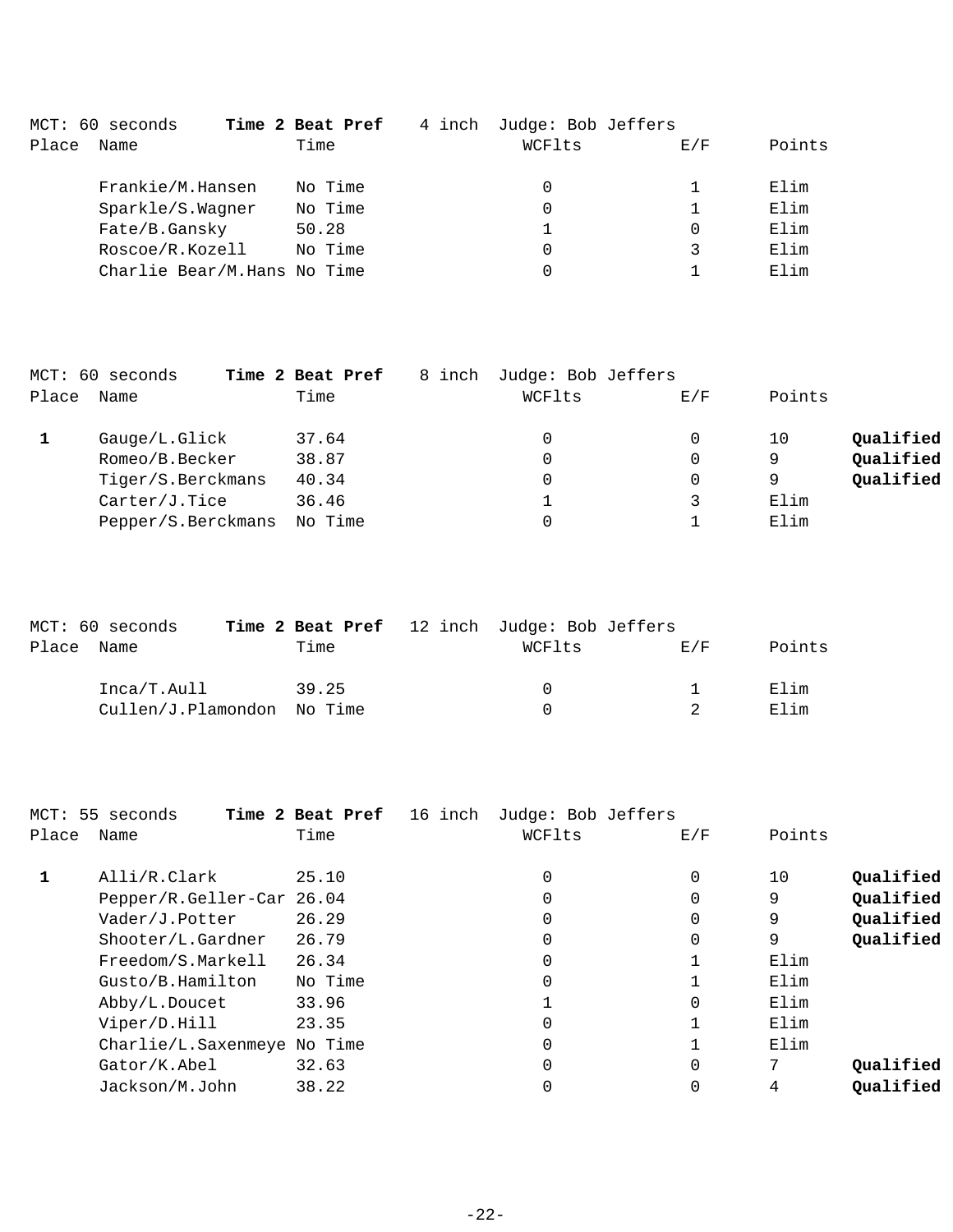|       | MCT: 50 seconds   |         | Time 2 Beat Pref 20 inch Judge: Bob Jeffers |     |        |           |
|-------|-------------------|---------|---------------------------------------------|-----|--------|-----------|
| Place | Name              | Time    | WCFlts                                      | E/F | Points |           |
|       | Julep/C.Gill      | 39.42   | 0                                           |     | 10     | Qualified |
|       | Blazer/C.MacBroom | 30.49   | 2                                           |     | Elim   |           |
|       | Chase/B.Bodnar    | No Time | 0                                           |     | Elim   |           |
|       | Lexi/M.Timken     | 27.71   |                                             |     | Elim   |           |

 Total Number of Dogs Showing: 27 Total Number of Dogs Absent: 0 Total Number of Dogs Withdrawn: 0 Total Number of Dogs Not Scored: 0 Total Number of Qualifiers: 10 Percent Qualified: 37.0%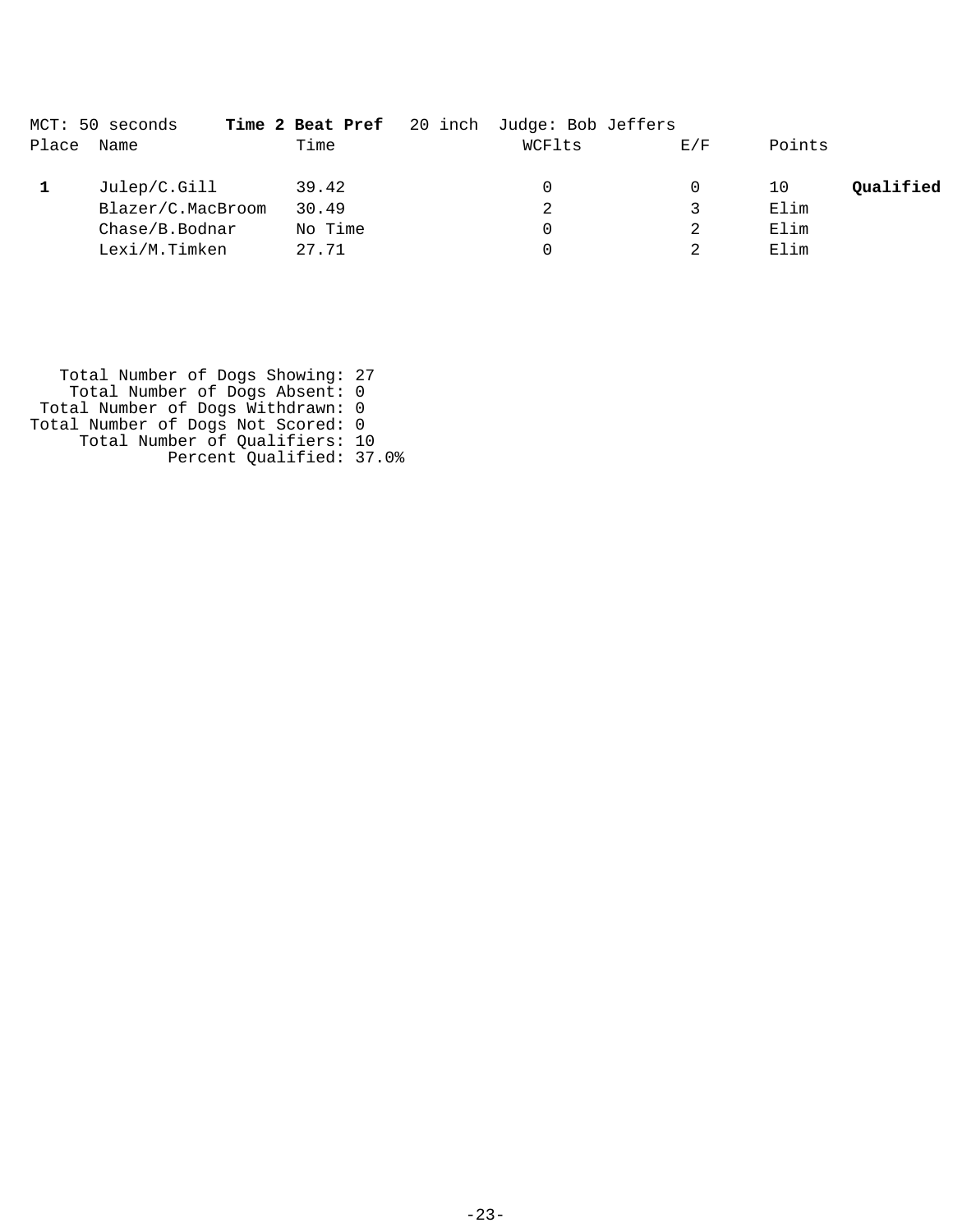### **Saturday, January 1, 2022 Tailwaggers Agility Club of South Florida Novice JWW**

| Place | Name                                                                |  | Distance: 108 yards SCT: 43 seconds Novice A 12 inch Judge: Bob Jeffers<br>Time TFlts RFlts WCFlts TblFlts E/F                                 |                |                                |                |              | Score |
|-------|---------------------------------------------------------------------|--|------------------------------------------------------------------------------------------------------------------------------------------------|----------------|--------------------------------|----------------|--------------|-------|
|       |                                                                     |  | Max/D.Pfeiffer 70.71 27                                                                                                                        | $5^{\circ}$    | $2 \left( \frac{1}{2} \right)$ | 0              | $\mathsf{O}$ | Elim  |
| Place | Name                                                                |  | Distance: 111 yards SCT: 40 seconds Novice A 16 inch Judge: Bob Jeffers<br>Time TFlts RFlts WCFlts TblFlts E/F                                 |                |                                |                |              | Score |
|       |                                                                     |  | Sophie/C.Chipoco No Time                                                                                                                       | 0              | $\overline{0}$                 | $\overline{0}$ | 1            | Elim  |
| Place | Name                                                                |  | Distance: 113 yards SCT: 38 seconds Novice A 20 inch Judge: Bob Jeffers<br>Time TFlts RFlts WCFlts TblFlts E/F                                 |                |                                |                |              | Score |
|       |                                                                     |  | Dane/C.Mauser 31.68 0                                                                                                                          | $\overline{2}$ | $1 \quad \blacksquare$         | 0              | 1            | Elim  |
| Place | Name                                                                |  | Distance: 113 yards SCT: 40 seconds Novice A 24 inch Judge: Bob Jeffers<br>Time TFlts RFlts WCFlts TblFlts E/F                                 |                |                                |                |              | Score |
|       |                                                                     |  | Shelby/J.Peters 34.76 0<br>Pook/V.Vitale-Lewis Absent                                                                                          | $\mathsf{O}$   | $\overline{0}$                 | $\mathsf{O}$   | 1            | Elim  |
|       | Total Number of Dogs Withdrawn:<br>Total Number of Dogs Not Scored: |  | Total Number of Dogs Showing: 4<br>Total Number of Dogs Absent: 1<br>0<br>$\Omega$<br>Total Number of Qualifiers: 0<br>Percent Qualified: 0.0% |                |                                |                |              |       |

| Distance: 108 yards SCT: 47 seconds |      |                                |  | <b>Novice B</b> 8 inch Judge: Bob Jeffers |
|-------------------------------------|------|--------------------------------|--|-------------------------------------------|
| Place Name                          | Time | TFlts RFlts WCFlts TblFlts E/F |  | Score                                     |

Tux/L.Sprick Mo Time 1 0 0 1 Elim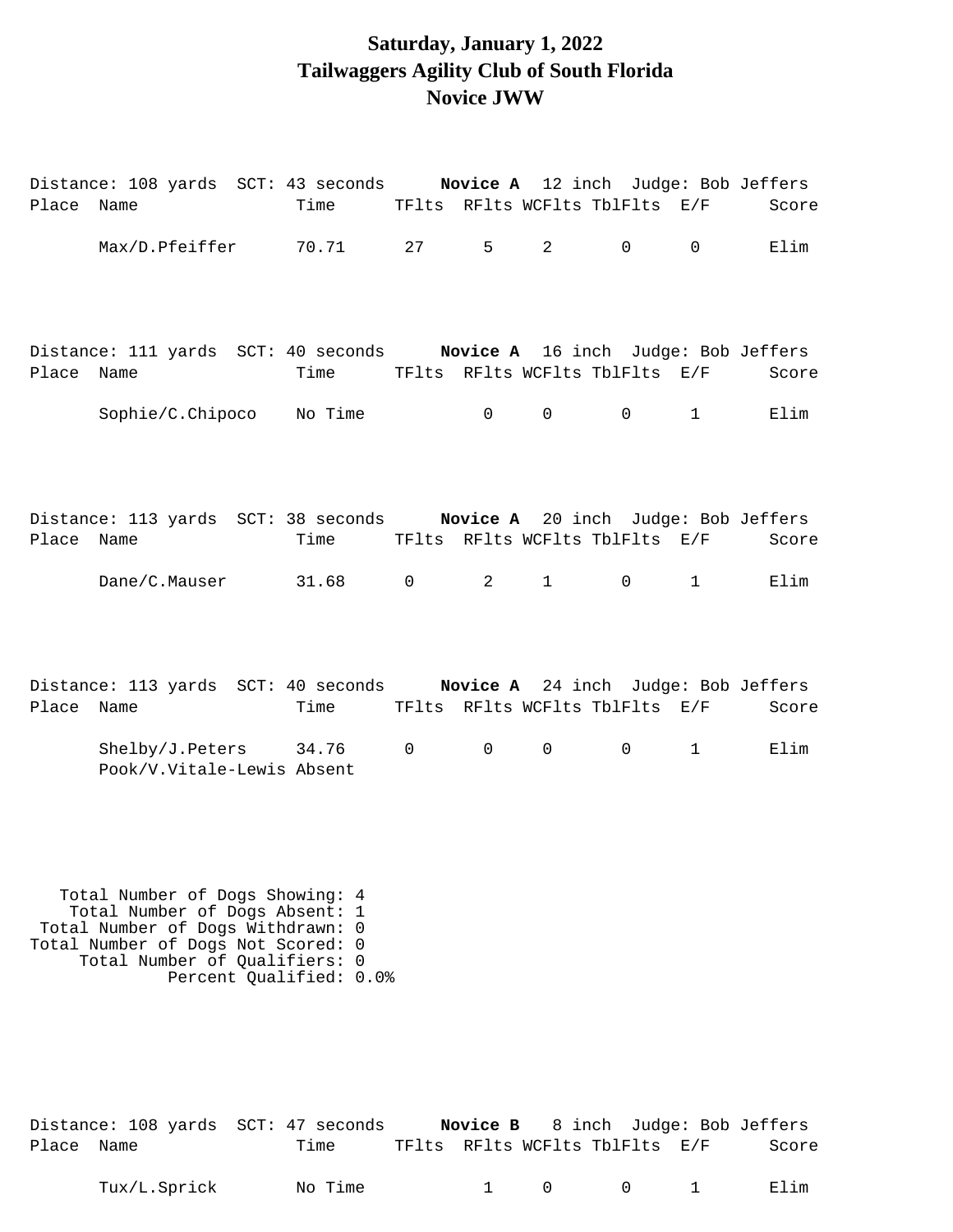|              | Dart/L.Solana                                   | No Time |             | $\Omega$       | $\Omega$                       | 0           | $\mathbf{1}$                        | Elim  |           |
|--------------|-------------------------------------------------|---------|-------------|----------------|--------------------------------|-------------|-------------------------------------|-------|-----------|
| Place Name   | Distance: 108 yards SCT: 43 seconds             | Time    |             |                | TFlts RFlts WCFlts TblFlts E/F |             | Novice B 12 inch Judge: Bob Jeffers | Score |           |
|              | Salty/R.Luke                                    | Absent  |             |                |                                |             |                                     |       |           |
| Place Name   | Distance: 111 yards SCT: 40 seconds             | Time    |             |                | TFlts RFlts WCFlts TblFlts E/F |             | Novice B 16 inch Judge: Bob Jeffers | Score |           |
|              | Clam Chowdah/G.Chap No Time<br>Candy/L.Lunsford | Absent  |             | $\overline{2}$ | $\mathbf{1}$                   | $\mathbf 0$ | 2                                   | Elim  |           |
|              | Distance: 113 yards SCT: 38 seconds             |         |             |                |                                |             | Novice B 20 inch Judge: Bob Jeffers |       |           |
| Place Name   |                                                 | Time    |             |                | TFlts RFlts WCFlts TblFlts E/F |             |                                     | Score |           |
| $\mathbf{1}$ | Dare/P.Presser                                  | 17.15   | $\mathbf 0$ | $\mathbf 0$    | $\mathsf{O}$                   | $\mathbf 0$ | $\mathbf 0$                         | 100   | Qualified |
|              | Rio/D.Proe                                      | 42.44   | 4           | 3              | $\mathbf{1}$                   | 0           | 0                                   | Elim  |           |
|              | Lynx/G.Chapman                                  | 34.70   | $\mathbf 0$ | $\mathbf{1}$   | $\Omega$                       | $\Omega$    | 3                                   | Elim  |           |
|              | Distance: 113 yards SCT: 40 seconds             |         |             |                |                                |             | Novice B 24 inch Judge: Bob Jeffers |       |           |
| Place Name   |                                                 | Time    |             |                | TFlts RFlts WCFlts TblFlts E/F |             |                                     | Score |           |
| $\mathbf{1}$ | Trudy/P.Liu                                     | 23.85   | 0           | 0              | 0                              | 0           | 0                                   | 100   | Qualified |
|              | Kelso/C.MacBroom                                | 28.86   | $\mathbf 0$ | 0              | $\overline{2}$                 | $\mathbf 0$ | 3                                   | Elim  |           |

 Total Number of Dogs Showing: 8 Total Number of Dogs Absent: 2 Total Number of Dogs Withdrawn: 0 Total Number of Dogs Not Scored: 0 Total Number of Qualifiers: 2 Percent Qualified: 25.0%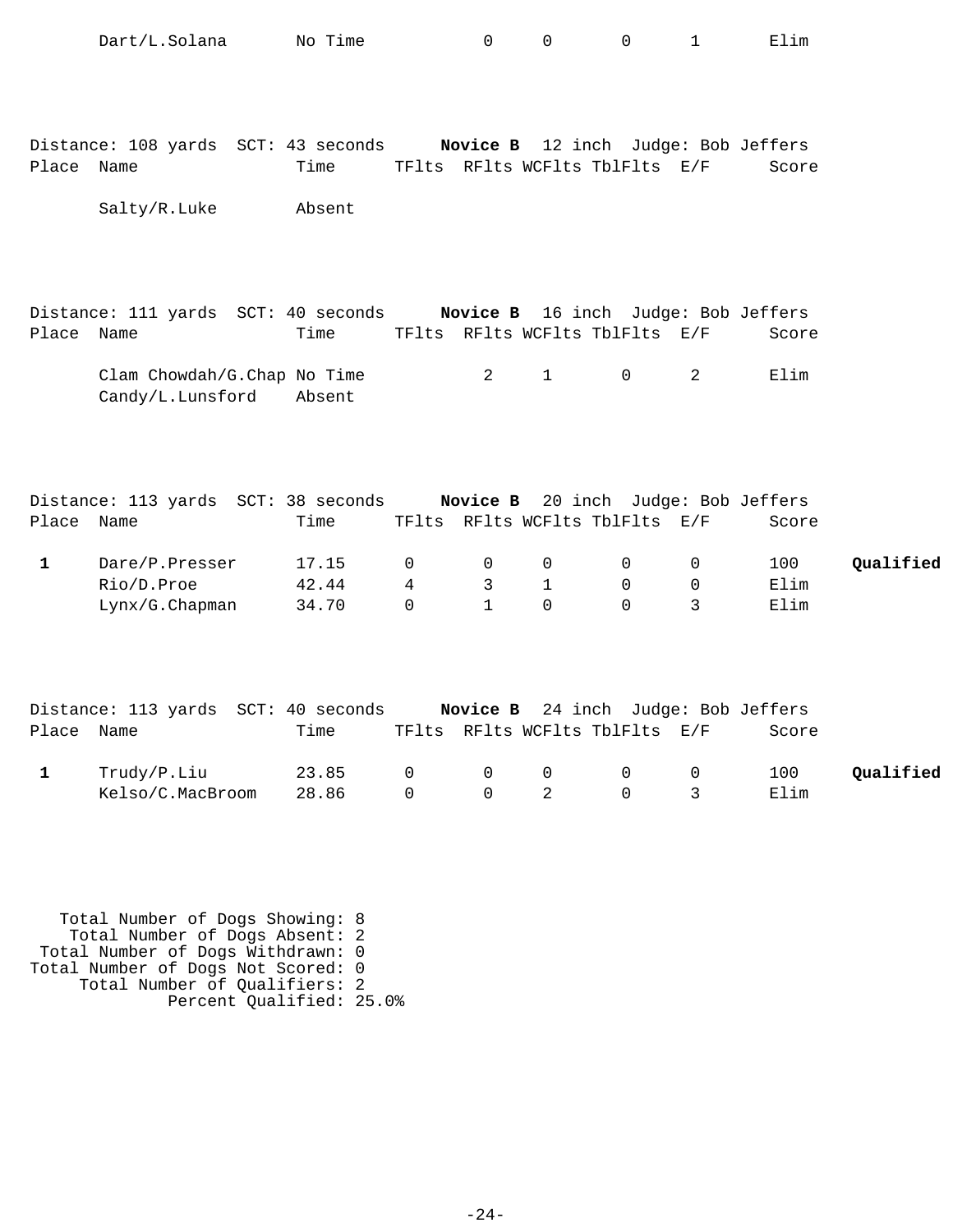| Place Name   | Distance: 108 yards SCT: 52 seconds Novice Pref 4 inch Judge: Bob Jeffers  | Time |                 |              | TFlts RFlts WCFlts TblFlts E/F |              | Score |           |
|--------------|----------------------------------------------------------------------------|------|-----------------|--------------|--------------------------------|--------------|-------|-----------|
| $\mathbf{1}$ | $Dream/L.Brady$ 67.44 15 0                                                 |      |                 | $\mathsf{O}$ | $\overline{0}$                 | $\mathsf{O}$ | 85    | Qualified |
| Place Name   | Distance: 108 yards SCT: 48 seconds Novice Pref 8 inch Judge: Bob Jeffers  | Time |                 |              | TFlts RFlts WCFlts TblFlts E/F |              | Score |           |
| $\mathbf{1}$ | $Scott/B.Fry$ 29.81 0 0                                                    |      |                 | $\mathbf 0$  | $0 \qquad \qquad$              | $\mathbf 0$  | 100   | Qualified |
| Place Name   | Distance: 113 yards SCT: 43 seconds Novice Pref 16 inch Judge: Bob Jeffers | Time |                 |              | TFlts RFlts WCFlts TblFlts E/F |              | Score |           |
|              | Jayko/D.Greenberg No Time                                                  |      | $4\overline{ }$ | $\mathbf{1}$ | $\mathbf 0$                    | 3            | Elim  |           |

 Total Number of Dogs Showing: 3 Total Number of Dogs Absent: 0 Total Number of Dogs Withdrawn: 0 Total Number of Dogs Not Scored: 0 Total Number of Qualifiers: 2 Percent Qualified: 66.7%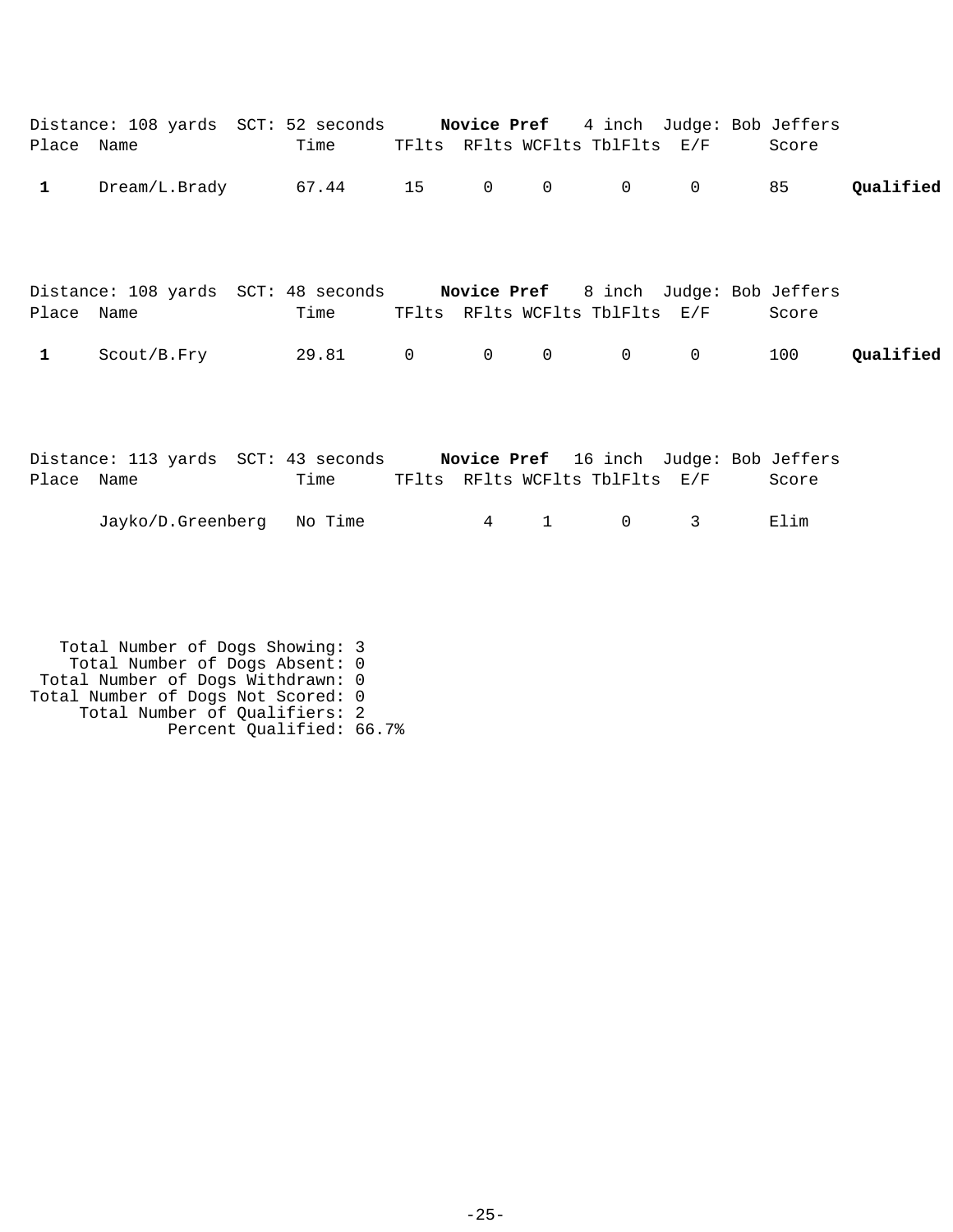### **Saturday, January 1, 2022 Tailwaggers Agility Club of South Florida Open JWW**

|                | Distance: 145 yards SCT: 52 seconds           |         |    | Open           |              |                                | 8 inch Judge: Bob Jeffers  |       |           |
|----------------|-----------------------------------------------|---------|----|----------------|--------------|--------------------------------|----------------------------|-------|-----------|
| Place Name     |                                               | Time    |    |                |              | TFlts RFlts WCFlts TblFlts E/F |                            | Score |           |
| $\mathbf{1}$   | Abbey/E.Bradley                               | 41.90   | 0  | 0              | 0            | $\mathbf 0$                    | 0                          | 100   | Qualified |
| $\overline{a}$ | Maisie/P.McDonald                             | 41.96   | 0  | $\mathbf{1}$   | $\Omega$     | $\Omega$                       | $\Omega$                   | 95    | Qualified |
|                | Distance: 145 yards SCT: 48 seconds           |         |    | Open           |              |                                | 12 inch Judge: Bob Jeffers |       |           |
| Place Name     |                                               | Time    |    |                |              | TFlts RFlts WCFlts TblFlts E/F |                            | Score |           |
| 1              | Jet/D.Aheimer                                 | 55.98   | 14 | 0              | 0            | 0                              | 0                          | 86    | Qualified |
|                | George/R.Taylor                               | No Time |    | $\mathbf{1}$   | $\mathbf 1$  | 0                              | 1                          | Elim  |           |
|                | Laynie/R.Siebeneck                            | 55.09   | 14 | $\overline{4}$ | $\Omega$     | $\Omega$                       | $\mathbf 0$                | Elim  |           |
|                | Kate/E.Bradley                                | 42.80   | 0  | 3              | $\Omega$     | $\Omega$                       | $\mathbf{1}$               | Elim  |           |
|                | Distance: 151 yards SCT: 46 seconds           |         |    | Open           |              |                                | 16 inch Judge: Bob Jeffers |       |           |
| Place          | Name                                          | Time    |    |                |              | TFlts RFlts WCFlts TblFlts E/F |                            | Score |           |
| $\mathbf 1$    | Connor/S.Blackledge 33.80                     |         | 0  | $\mathbf 0$    | 0            | $\mathbf 0$                    | 0                          | 100   | Qualified |
|                | Willie/A.Burke                                | No Time |    | 3              | 0            | 0                              | 3                          | Elim  |           |
|                | Whiskey/S.Richardso 51.13<br>Jewelie/J.Miller | Absent  | 10 | $\Omega$       | $\mathbf{1}$ | $\Omega$                       | $\Omega$                   | Elim  |           |
|                |                                               |         |    |                |              |                                |                            |       |           |
|                | Distance: 157 yards SCT: 45 seconds           |         |    | Open           |              |                                | 20 inch Judge: Bob Jeffers |       |           |
| Place          | Name                                          | Time    |    |                |              | TFlts RFlts WCFlts TblFlts E/F |                            | Score |           |
|                | Ren/J.Potter                                  | 23.17   | 0  | 0              | 0            | 0                              | 2                          | Elim  |           |
|                | Delia/K.Stevens                               | 32.90   | 0  | 2              | 0            | 0                              | 0                          | Elim  |           |
|                | Juno/J.Bair                                   | 35.40   | 0  | $\mathbf 0$    | 0            | 0                              | 3                          | Elim  |           |
|                | Cabernet/P.Lieb                               | No Time |    | $\Omega$       | $\Omega$     | $\Omega$                       | $\mathbf{1}$               | Elim  |           |

 Total Number of Dogs Showing: 13 Total Number of Dogs Absent: 1 Total Number of Dogs Withdrawn: 0 Total Number of Dogs Not Scored: 0 Total Number of Qualifiers: 4 Percent Qualified: 30.8%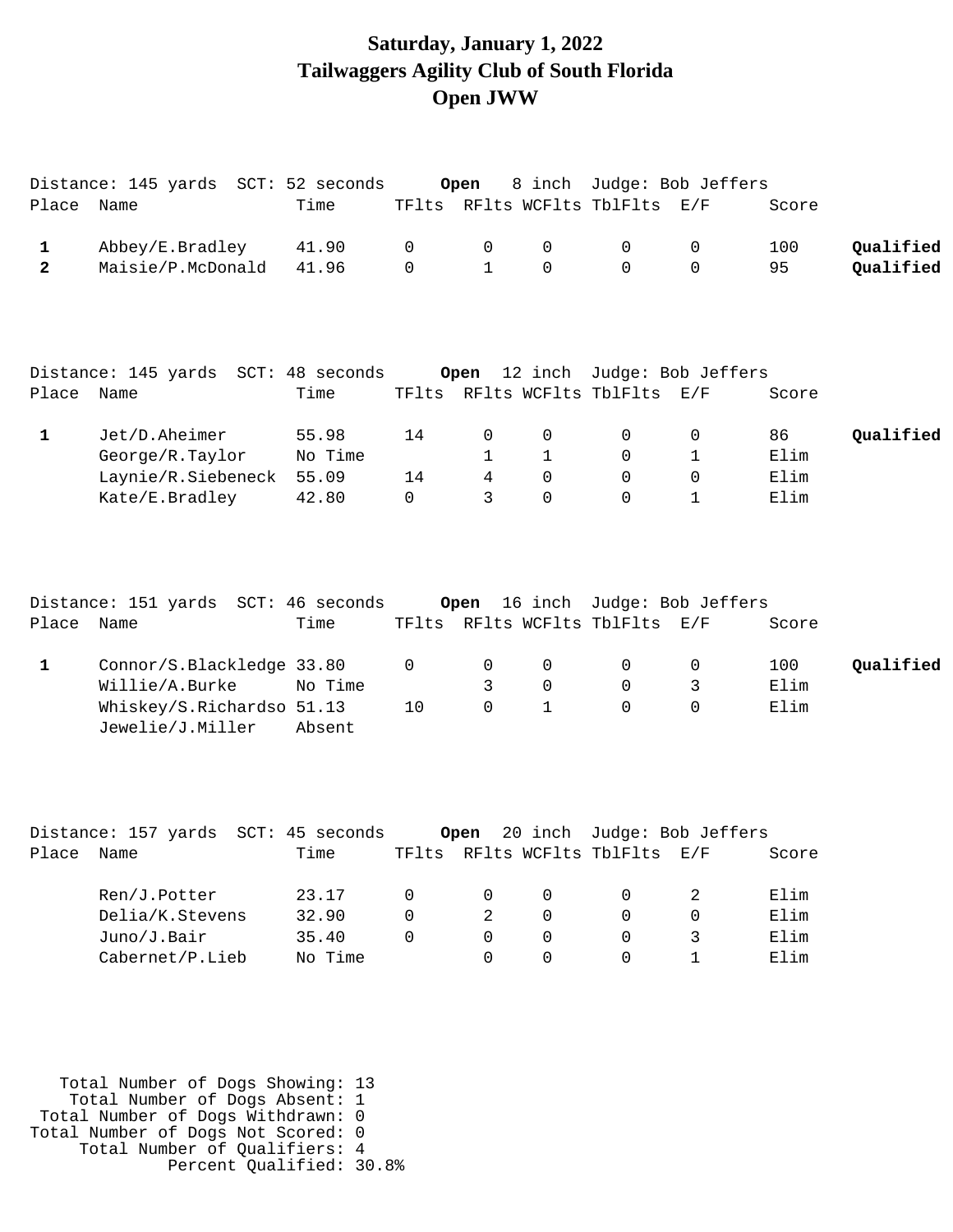|            | Distance: 145 yards SCT: 57 seconds Open Pref 4 inch Judge: Bob Jeffers |         |                |                |                                |          |       |
|------------|-------------------------------------------------------------------------|---------|----------------|----------------|--------------------------------|----------|-------|
| Place Name |                                                                         | Time    |                |                | TFlts RFlts WCFlts TblFlts E/F |          | Score |
|            | Roscoe/R.Kozell                                                         | 72.69   | 30 1 0         |                | $\overline{0}$                 | $\Omega$ | 65    |
|            | Distance: 145 yards SCT: 53 seconds Open Pref 8 inch Judge: Bob Jeffers |         |                |                |                                |          |       |
| Place Name |                                                                         | Time    |                |                | TFlts RFlts WCFlts TblFlts E/F |          | Score |
|            | Carter/J.Tice                                                           | No Time | $\overline{0}$ | $\overline{0}$ | $\mathbf 0$                    | 2        | Elim  |

|            | Distance: 157 yards SCT: 50 seconds |         |                                |       |               |                                        | Open Pref 16 inch Judge: Bob Jeffers |
|------------|-------------------------------------|---------|--------------------------------|-------|---------------|----------------------------------------|--------------------------------------|
| Place Name |                                     | Time    | TFlts RFlts WCFlts TblFlts E/F |       |               |                                        | Score                                |
|            | Charlie/L.Saxenmeye No Time         |         |                                |       | $\cap$ $\cap$ | $\begin{array}{ccc} 0 & 1 \end{array}$ | Elim                                 |
|            | Pilot/L.Doucet                      | No Time |                                | $5 -$ | $\cap$        | $\begin{array}{ccc} 0 & 2 \end{array}$ | Elim                                 |

 Total Number of Dogs Showing: 4 Total Number of Dogs Absent: 0 Total Number of Dogs Withdrawn: 0 Total Number of Dogs Not Scored: 0 Total Number of Qualifiers: 0 Percent Qualified: 0.0%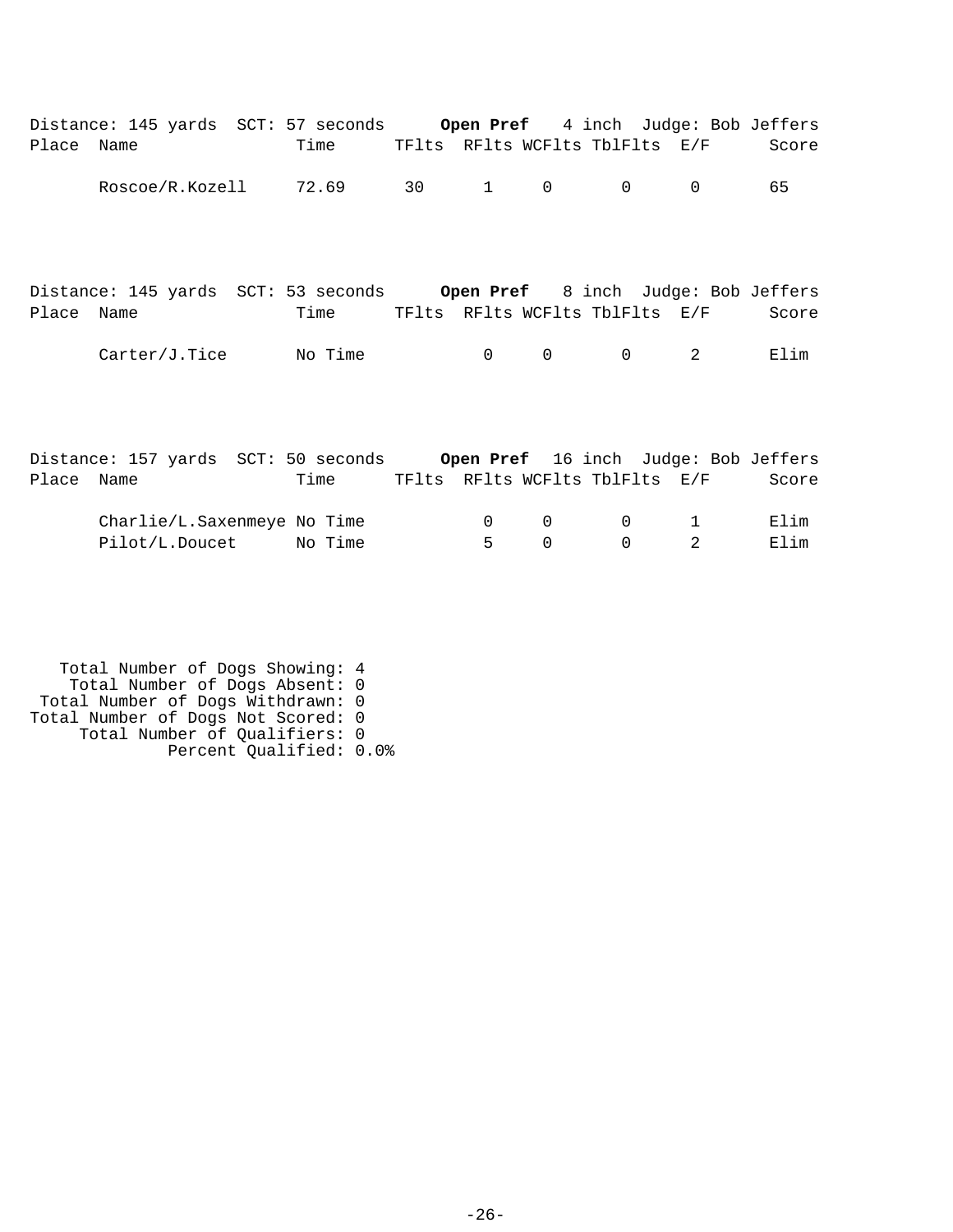## **Saturday, January 1, 2022 Tailwaggers Agility Club of South Florida Master/Excellent JWW**

|              | Distance: 162 yards SCT: 53 seconds Excellent                            |         |                |                |                | 8 inch Judge: Bob Jeffers      |              |       |           |
|--------------|--------------------------------------------------------------------------|---------|----------------|----------------|----------------|--------------------------------|--------------|-------|-----------|
| Place Name   |                                                                          | Time    |                |                |                | TFlts RFlts WCFlts TblFlts E/F |              | Score |           |
|              | CinnaBun/D.Elmore<br>Presley/J.Philbrook Absent                          | 29.79   | $\overline{0}$ | 2              | $\overline{2}$ | $\mathbf 0$                    | 2            | Elim  |           |
| Place Name   | Distance: 162 yards SCT: 50 seconds Excellent 12 inch Judge: Bob Jeffers | Time    |                |                |                | TFlts RFlts WCFlts TblFlts E/F |              | Score |           |
|              | Blu/N.Olimpo                                                             | 43.44   | $\mathsf{O}$   | $\overline{0}$ | $\mathsf{O}$   | 0                              | $\mathbf{1}$ | Elim  |           |
| Place Name   | Distance: 168 yards SCT: 48 seconds Excellent 16 inch Judge: Bob Jeffers | Time    |                |                |                | TFlts RFlts WCFlts TblFlts E/F |              | Score |           |
|              |                                                                          |         |                |                |                |                                |              |       |           |
|              | Swag/J.Murphy                                                            | 33.59   | 0              | $\mathbf{1}$   | 0              | 0                              | 0            | Elim  |           |
|              | Moji/M.John                                                              | 49.35   | 3              | 2              | 0              | $\mathbf 0$                    | $\mathbf{1}$ | Elim  |           |
|              | Finnegan/A.Burke                                                         | 29.74   | $\mathbf 0$    | $\mathbf{1}$   | 0              | $\Omega$                       | 0            | Elim  |           |
|              | Distance: 173 yards SCT: 46 seconds Excellent 20 inch Judge: Bob Jeffers |         |                |                |                |                                |              |       |           |
| Place Name   |                                                                          | Time    |                |                |                | TFlts RFlts WCFlts TblFlts E/F |              | Score |           |
| $\mathbf{1}$ | Archie/K.May                                                             | 27.30   | 0              | 0              | 0              | 0                              | 0            | 100   | Qualified |
|              | Dash/D.Avick                                                             | 48.18   | 6              | 3              | 1              | 0                              | 0            | Elim  |           |
|              | Bess/J.Jaskula                                                           | No Time |                | $\mathbf{1}$   | 0              | $\mathbf 0$                    | 1            | Elim  |           |
|              | Cash/C.Williams                                                          | 25.34   | $\overline{0}$ | $\overline{0}$ | $\overline{0}$ | $\overline{0}$                 | $\mathbf{1}$ | Elim  |           |
|              | Thor/S.Goldberg                                                          | 37.77   | 0              | 1              | 1              | 0                              | 0            | Elim  |           |
|              | Biscayne/S.Barnett                                                       | 37.42   | 0              | $\mathbf 1$    | 0              | $\mathbf 0$                    | 1            | Elim  |           |
|              | Gadget/A.Eisenstadt Absent                                               |         |                |                |                |                                |              |       |           |
|              |                                                                          |         |                |                |                |                                |              |       |           |
|              |                                                                          |         |                |                |                |                                |              |       |           |

|            | Distance: 173 yards  SCT: 49 seconds |       |  |  |                                         | <b>Excellent</b> 24 inch Judge: Bob Jeffers |       |
|------------|--------------------------------------|-------|--|--|-----------------------------------------|---------------------------------------------|-------|
| Place Name |                                      | Time  |  |  | TFlts RFlts WCFlts TblFlts E/F          |                                             | Score |
|            | Willy/S.Minix                        | 48.17 |  |  | $0 \qquad 2 \qquad 0 \qquad 0 \qquad 1$ |                                             | Elim  |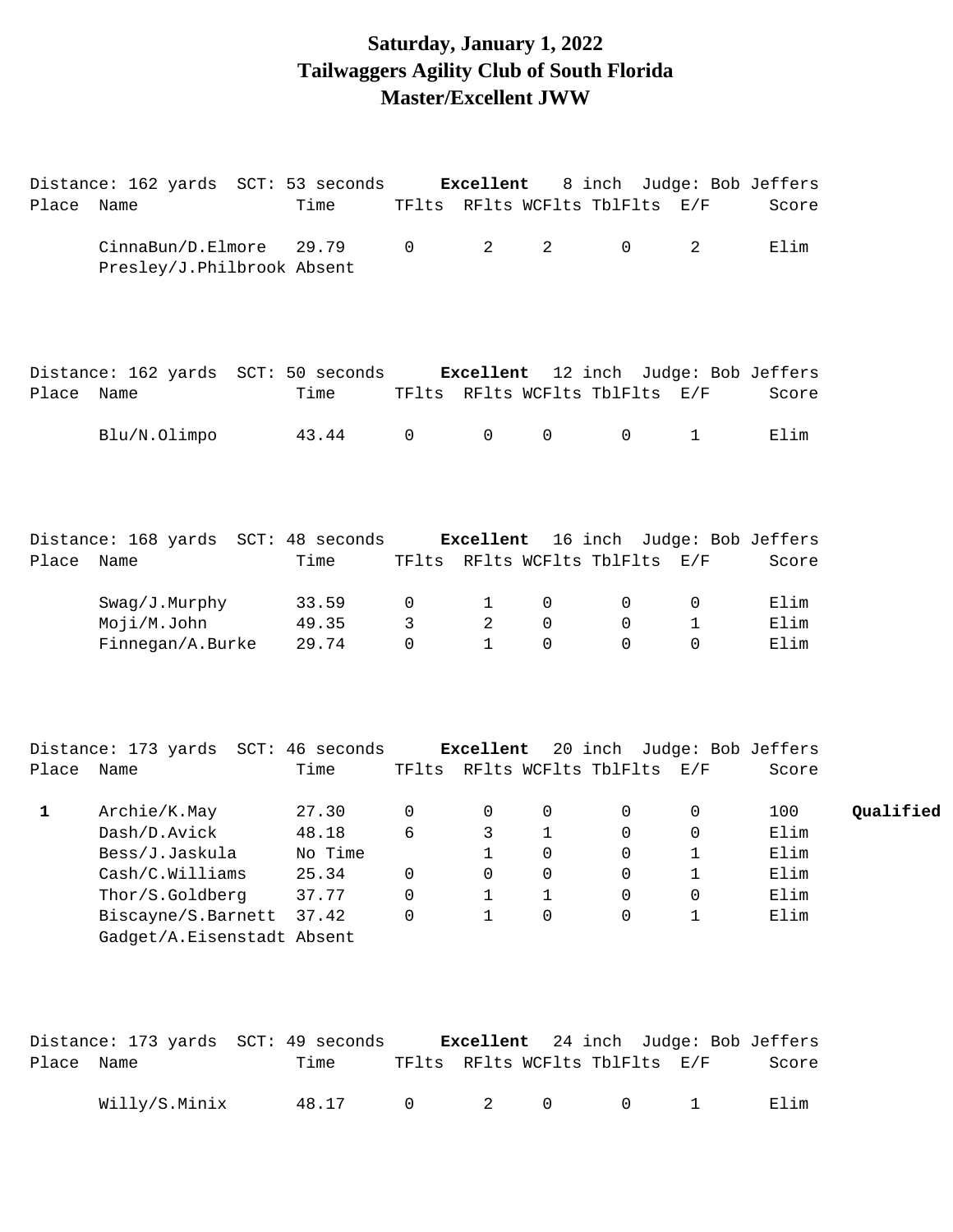| Total Number of Dogs Showing: 12   |  |
|------------------------------------|--|
| Total Number of Dogs Absent: 2     |  |
| Total Number of Dogs Withdrawn: 0  |  |
| Total Number of Dogs Not Scored: 0 |  |
| Total Number of Qualifiers: 1      |  |
| Percent Qualified: 8.3%            |  |

|       | Distance: 162 yards       | SCT: 53 seconds |          | Master       | 8 inch       |                      |              | Judge: Bob Jeffers |           |
|-------|---------------------------|-----------------|----------|--------------|--------------|----------------------|--------------|--------------------|-----------|
| Place | Name                      | Time            | TFlts    |              |              | RFlts WCFlts TblFlts | E/F          | Score              |           |
| 1     | Sky Cowboy/D.Elmore 26.88 |                 | $\Omega$ | $\Omega$     | $\Omega$     | 0                    | $\Omega$     | 100                | Qualified |
| 2     | Macchiato/D.Elmore        | 32.12           | 0        | $\Omega$     | $\Omega$     | 0                    | $\Omega$     | 100                | Qualified |
| 3     | Mighty Mouse/D.Elmo 32.25 |                 | 0        | $\Omega$     | 0            | 0                    | $\Omega$     | 100                | Qualified |
| 4     | Zap/J.Taugher             | 33.51           | $\Omega$ | $\Omega$     | $\Omega$     | $\Omega$             | $\Omega$     | 100                | Qualified |
|       | Honey Badger/D.Elmo 40.72 |                 | 0        |              | 1            | 0                    | 0            | Elim               |           |
|       | Ming/J.Parker             | 51.02           | $\Omega$ | $\mathbf 1$  | $\mathbf{1}$ | 0                    | $\Omega$     | Elim               |           |
|       | Cody/S.Crechiolo          | 66.93           | 39       | 0            | $\Omega$     | 0                    | $\Omega$     | 61                 |           |
|       | Jack/L.Kerwin             | No Time         |          | 3            | $\Omega$     | $\Omega$             | 1            | $F.1$ im           |           |
|       | Luna/L.Brady              | 62.67           | 27       | $\mathbf{1}$ | $\mathbf{1}$ | 0                    | 1            | Elim               |           |
|       | Mr. Ping/J.Bell           | 61.30           | 24       | 0            | $\mathbf 0$  | $\Omega$             | $\Omega$     | 76                 |           |
|       | Merlin/C.Disque           | No Time         |          | 2            | 1            | 0                    | 2            | Elim               |           |
|       | Jackie/M.Valentine        | 51.55           | 0        | 0            | $\Omega$     | 0                    | $\mathbf{1}$ | Elim               |           |
|       | Bobby/S.Crechiolo         | 45.27           | $\Omega$ | $\Omega$     | $\Omega$     | 0                    | $\Omega$     | 100                | Oualified |
|       | Disco/K.Wlodarski         | Absent          |          |              |              |                      |              |                    |           |
|       | Dodger/M.Valentine        | 51.21           | $\Omega$ | $\Omega$     | $\Omega$     | $\Omega$             | $\Omega$     | 100                | Qualified |
|       | Ace/L.Sprick              | 36.05           | $\Omega$ | $\Omega$     | $\Omega$     | $\Omega$             | $\Omega$     | 100                | Qualified |
|       | Desmond/B.Kennedy         | 37.25           | 0        | $\Omega$     | $\Omega$     | 0                    | $\Omega$     | 100                | Qualified |
|       | Tesla/S.Wagner            | 49.53           | 0        | $\Omega$     | $\Omega$     | 0                    | $\Omega$     | 100                | Qualified |
|       | Dash/G.Reed               | 53.00           | 0        | 0            | 0            | 0                    | $\mathbf 0$  | 100                | Qualified |
|       | Jive/K.Wlodarski          | 33.60           | $\Omega$ | 0            | $\Omega$     | 0                    | $\Omega$     | 100                | Qualified |
|       |                           |                 |          |              |              |                      |              |                    |           |

| Distance: 162 yards  SCT: |         |                                                                      |          |          |          |                                 |       |                    |
|---------------------------|---------|----------------------------------------------------------------------|----------|----------|----------|---------------------------------|-------|--------------------|
| Name                      | Time    | TFlts                                                                |          |          |          | E/F                             | Score |                    |
| TKake/D.Shumate           | 23.50   |                                                                      | $\Omega$ | $\Omega$ | $\Omega$ | 0                               | 100   | Qualified          |
| Madeleine/P.Vojtas        | 24.80   |                                                                      | 0        | 0        | $\Omega$ | 0                               | 100   | Oualified          |
|                           |         |                                                                      | $\Omega$ | $\Omega$ | $\Omega$ | $\Omega$                        | 100   | Qualified          |
| Krissi/K.Villars          | 26.89   | $\Omega$                                                             | $\Omega$ | $\Omega$ | $\Omega$ | $\Omega$                        | 100   | Qualified          |
| Brave/B.Becker            | 55.82   | 15                                                                   |          | $\Omega$ | $\Omega$ | $\Omega$                        | Elim  |                    |
|                           |         |                                                                      | 0        | 0        | 0        |                                 | Elim  |                    |
| Q/C.Halprin               | 35.62   |                                                                      |          | $\Omega$ | $\Omega$ | $\Omega$                        | Elim  |                    |
| Karma/C.Sreenan           | 40.92   | $\Omega$                                                             |          | $\Omega$ | $\Omega$ | $\Omega$                        | Elim  |                    |
| Riley/S.Walsh             | 24.21   |                                                                      |          | $\Omega$ | $\Omega$ | 2                               | Elim  |                    |
| Sweetie/J.Turzio          | No Time |                                                                      |          | 2        | $\Omega$ |                                 | Elim  |                    |
| Dream/J.Turzio            | 34.14   |                                                                      | $\Omega$ | $\Omega$ | $\Omega$ | $\Omega$                        | 100   | Oualified          |
|                           |         | 50 seconds<br>Shelby Rae/M.Liebha 26.28<br>Flynn Rider/B.Pruet 24.87 |          | Master   |          | 12 inch<br>RFlts WCFlts TblFlts |       | Judge: Bob Jeffers |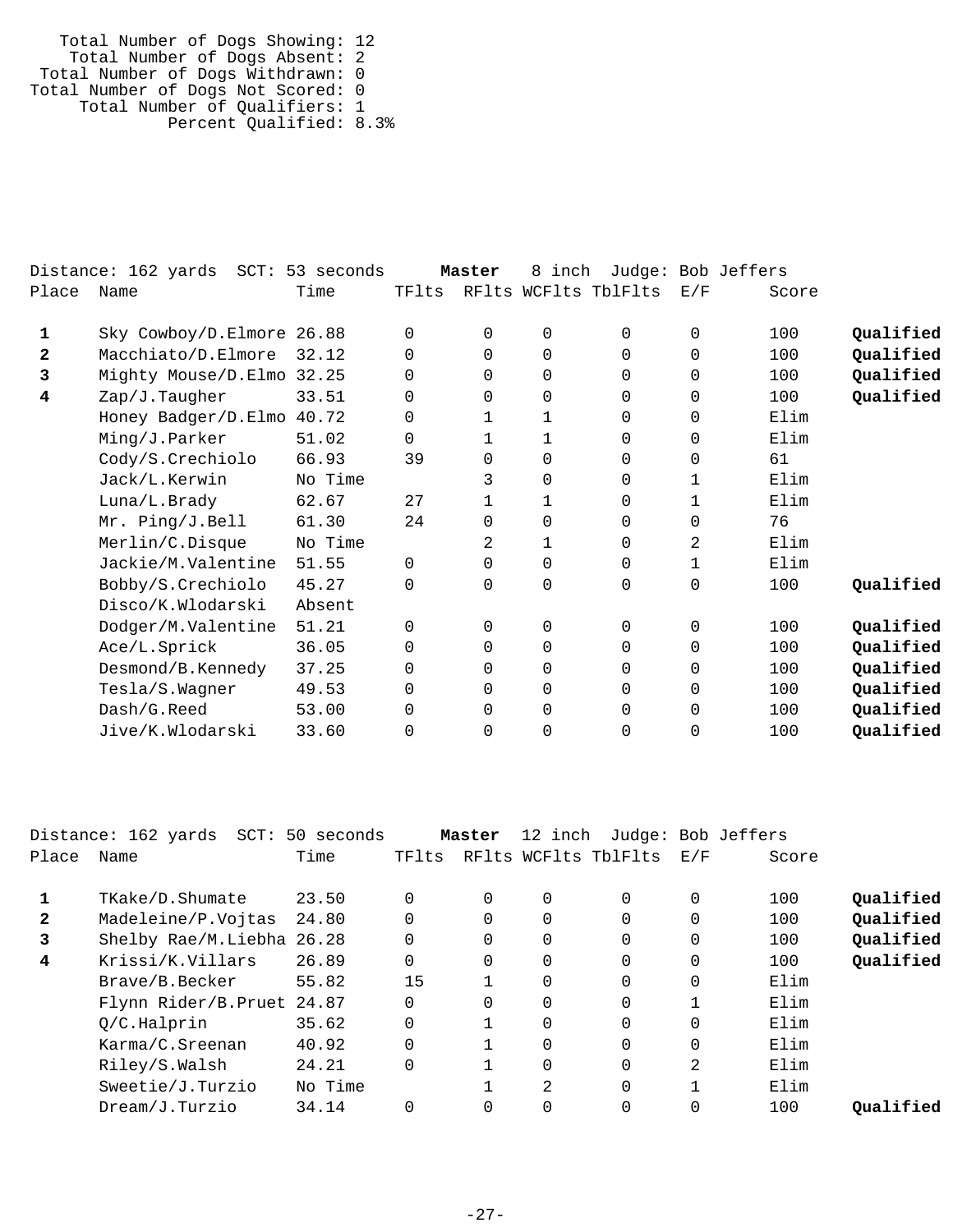| Sushi/J.Plamondon   | 30.16  | $\Omega$    | $\Omega$ | $\Omega$    | $\Omega$       | 0 | 100 | Qualified |
|---------------------|--------|-------------|----------|-------------|----------------|---|-----|-----------|
| Logan/R.Nagel       | 39.10  | $\mathbf 0$ | 0        | 0           | 0              | 0 | 100 | Qualified |
| Beetle/G.Chapman    | 31.06  | $\mathbf 0$ | 0        | $\Omega$    | $\Omega$       | 0 | 100 | Qualified |
| Bryce/P.Kvarnberg   | 27.05  | $\Omega$    | 0        | 0           | $\Omega$       | 0 | 100 | Qualified |
| Beyda/J.Shelley     | 33.28  | $\mathbf 0$ | 0        | 0           | 0              | 0 | 100 | Qualified |
| Riley/R.Kozell      | 42.63  | $\mathbf 0$ | $\Omega$ | 0           | $\Omega$       | 0 | 100 | Qualified |
| Pi/B.Becker         | 43.08  | $\mathbf 0$ | 0        | 0           | $\Omega$       | 0 | 100 | Qualified |
| Dixee/K.Levee       | 40.24  | $\mathbf 0$ | 0        | $\Omega$    | $\overline{0}$ | 0 | 100 | Qualified |
| Levi/J.Turzio       | 50.98  | $\mathbf 0$ | $\Omega$ | $\Omega$    | 0              | 0 | 100 | Qualified |
| Captain Jack/J.Baud | 32.37  | $\mathbf 0$ | $\Omega$ | 0           | $\overline{0}$ | 0 | 100 | Qualified |
| Casey/J.Brav        | Absent |             |          |             |                |   |     |           |
| Bella/E.Bradley     | 32.55  | $\mathbf 0$ | 0        | $\mathbf 0$ | 0              | 0 | 100 | Qualified |
| Saucy/T.Boutwell    | Absent |             |          |             |                |   |     |           |
| Johnny/R.Taylor     | 30.26  | $\Omega$    | $\Omega$ | 0           | $\Omega$       | 0 | 100 | Qualified |
| Jolene Rose/M.Liebh | 29.64  | $\Omega$    | $\Omega$ | $\Omega$    | 0              | 0 | 100 | Qualified |
| Lexie/C.Campbell    | 33.30  | $\Omega$    | 0        | 0           | 0              | 0 | 100 | Qualified |
|                     |        |             |          |             |                |   |     |           |

|                | Distance: 168 yards<br>$SCT$ : | 48 seconds |             | Master      | 16 inch              | Judge: Bob Jeffers |             |       |           |
|----------------|--------------------------------|------------|-------------|-------------|----------------------|--------------------|-------------|-------|-----------|
| Place          | Name                           | Time       | TFlts       |             | RFlts WCFlts TblFlts |                    | E/F         | Score |           |
| 1              | Ernie/D.Shumate                | 24.36      | 0           | $\Omega$    | 0                    | 0                  | $\mathbf 0$ | 100   | Qualified |
| $\overline{2}$ | Goose/S.Smith                  | 27.97      | $\Omega$    | $\Omega$    | $\Omega$             | 0                  | $\Omega$    | 100   | Qualified |
| 3              | Chip/S.Walsh                   | 28.30      | 0           | 0           | 0                    | 0                  | $\mathbf 0$ | 100   | Qualified |
| 4              | Charlie Bear/M.Hans            | 28.33      | $\Omega$    | $\Omega$    | 0                    | 0                  | $\mathbf 0$ | 100   | Qualified |
|                | Teal/C.Wold                    | 28.59      | $\Omega$    | $\Omega$    | 0                    | 0                  | 1           | Elim  |           |
|                | Andre/T.Poirier                | 41.68      | $\Omega$    | $\mathbf 1$ | 0                    | 0                  | $\mathbf 0$ | Elim  |           |
|                | Twister/C.Knapik               | 29.70      | $\Omega$    | 1           | 0                    | 0                  | $\mathbf 0$ | Elim  |           |
|                | Genevieve/P.Vojtas             | 27.48      | $\Omega$    | $\Omega$    | 0                    | 0                  | 1           | Elim  |           |
|                | Dillon/S.Bass                  | 31.86      | $\Omega$    | 0           | 0                    | 0                  | 1           | Elim  |           |
|                | Scoot/R.Abell                  | 39.88      | $\Omega$    | 1           | 0                    | 0                  | $\mathbf 0$ | Elim  |           |
|                | Nala/S.Richardson              | 46.89      | $\Omega$    | $\mathbf 1$ | 2                    | 0                  | 2           | Elim  |           |
|                | Ruff/M.Bennett                 | 45.34      | $\Omega$    | 2           | $\mathsf{O}\xspace$  | 0                  | 0           | Elim  |           |
|                | Nautique/S. Barnett            | 24.74      | $\Omega$    | 0           | 0                    | 0                  | 2           | Elim  |           |
|                | Liberty/R.Coates               | 39.55      | $\Omega$    | $\Omega$    | 0                    | 0                  | $\mathbf 1$ | Elim  |           |
|                | Wing Man/D.Elmore              | 37.54      | 0           | 2           | $\mathbf 1$          | 0                  | $\mathbf 1$ | Elim  |           |
|                | Virgil/B.Dumbaugh              | 34.45      | 0           | 2           | 2                    | 0                  | 2           | Elim  |           |
|                | Whimsy/B.Pruett                | 32.47      | $\mathbf 0$ | 0           | 0                    | 0                  | 0           | 100   | Qualified |
|                | Rider/P.Kvarnberg              | 34.26      | 0           | 0           | 0                    | 0                  | 0           | 100   | Qualified |
|                | Jaxon/J.Davis                  | Absent     |             |             |                      |                    |             |       |           |
|                | Skittles/C.Graham              | 40.21      | $\Omega$    | $\Omega$    | 0                    | 0                  | $\mathbf 0$ | 100   | Qualified |
|                | Abaco/B.Nettles                | 42.34      | 0           | 0           | 0                    | $\mathbf 0$        | 0           | 100   | Qualified |
|                | Giorgio/T.Poirier              | 33.08      | 0           | 0           | $\mathbf 0$          | 0                  | $\mathbf 0$ | 100   | Qualified |
|                |                                |            |             |             |                      |                    |             |       |           |

|              | Distance: 173 yards  SCT: 46 seconds |                 |  | <b>Master</b> 20 inch Judge: Bob Jeffers |       |           |
|--------------|--------------------------------------|-----------------|--|------------------------------------------|-------|-----------|
| Place Name   |                                      | Time            |  | TFlts RFlts WCFlts TblFlts E/F           | Score |           |
| $\mathbf{1}$ | Shoofly/B.Hill                       | 23.93 0 0 0 0 0 |  |                                          | 100   | Qualified |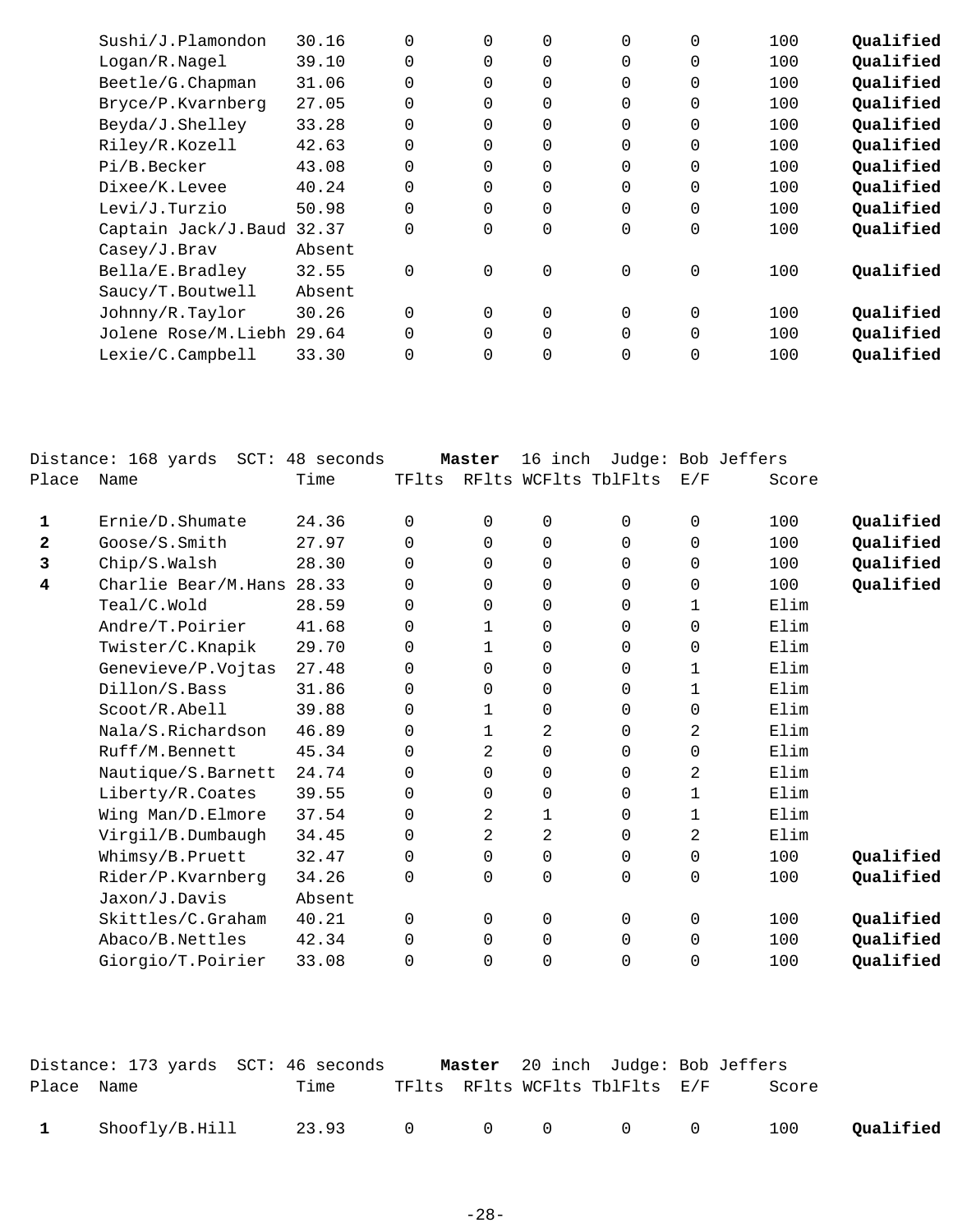| 2                       | Raptor!/D.Nagengast 25.47 |         | 0           | $\mathbf 0$    | 0                   | 0                   | $\mathbf 0$         | 100  | Qualified |
|-------------------------|---------------------------|---------|-------------|----------------|---------------------|---------------------|---------------------|------|-----------|
| 3                       | Ripley/K.Hix              | 26.52   | 0           | $\mathsf 0$    | 0                   | $\mathsf{O}\xspace$ | $\mathsf{O}\xspace$ | 100  | Qualified |
| $\overline{\mathbf{4}}$ | Rosa/D.Puckett            | 27.12   | 0           | $\mathbf 0$    | 0                   | 0                   | $\mathsf 0$         | 100  | Qualified |
|                         | Red/M.Yenter              | 23.73   | $\Omega$    | $\Omega$       | $\mathbf 0$         | $\Omega$            | $\mathbf 1$         | Elim |           |
|                         | Axl Rose/J.O'Neill        | 61.13   | 45          | $\mathbf{1}$   | $\mathbf{1}$        | $\Omega$            | 2                   | Elim |           |
|                         | Ziva/W.Yu                 | 22.72   | $\Omega$    | $\Omega$       | 0                   | $\Omega$            | $\mathbf 1$         | Elim |           |
|                         | Maddie/R.Sharpe           | 30.19   | $\Omega$    | $\Omega$       | 0                   | $\Omega$            | $\mathbf 1$         | Elim |           |
|                         | Sam/T.Eifert              | 30.69   | 0           | $\mathbf 0$    | 0                   | $\mathsf{O}\xspace$ | 2                   | Elim |           |
|                         | Kelso/A.Benner            | 26.18   | 0           | $\mathbf 0$    | 0                   | 0                   | $\mathbf 1$         | Elim |           |
|                         | Chili Pepper/D.Bate 40.42 |         | $\Omega$    | $\Omega$       | 0                   | $\Omega$            | $\mathbf 1$         | Elim |           |
|                         | Drake/L.Proe              | 41.89   | $\Omega$    | $\mathbf{1}$   | 0                   | $\Omega$            | 0                   | Elim |           |
|                         | Keavy/K.Stevens           | 30.98   | $\Omega$    | $\mathbf 1$    | $\mathbf 0$         | 0                   | 1                   | Elim |           |
|                         | Zinger/A.Gooch            | 26.87   | $\Omega$    | $\Omega$       | 0                   | 0                   | $\mathbf 1$         | Elim |           |
|                         | Bebop/G.Storm             | 39.16   | $\Omega$    | $\mathbf 1$    | $\mathbf{1}$        | 0                   | $\mathbf 1$         | Elim |           |
|                         | Redd/J.Greiff             | No Time |             | $\mathbf 1$    | 0                   | 0                   | $\mathbf 1$         | Elim |           |
|                         | Roo/B.Skilling            | 51.21   | 15          | $\mathbf{1}$   | 0                   | 0                   | 3                   | Elim |           |
|                         | Melba/S.Cerron            | 43.10   | $\Omega$    | $\overline{2}$ | $\mathbf 1$         | 0                   | 1                   | Elim |           |
|                         | Stealth/R.Abell           | 38.60   | 0           | $\mathbf 1$    | $\mathbf 1$         | 0                   | $\mathbf 0$         | Elim |           |
|                         | Thunder/D.Russell         | 31.81   | 0           | $\overline{2}$ | $\overline{a}$      | 0                   | $\mathbf 1$         | Elim |           |
|                         | Nate/P.Presser            | No Time |             | 0              | $\mathbf{1}$        | 0                   | 5                   | Elim |           |
|                         | Ravyn/F.Jones             | 29.59   | 0           | $\Omega$       | $\mathbf 0$         | $\Omega$            | $\overline{2}$      | Elim |           |
|                         | Echo/F.Jones              | 34.49   | $\Omega$    | $\Omega$       | $\mathbf 0$         | $\Omega$            | $\Omega$            | 100  | Qualified |
|                         | Vesta/K.Emge              | 31.19   | $\Omega$    | $\Omega$       | $\mathbf 0$         | 0                   | $\mathbf 0$         | 100  | Qualified |
|                         | Aspen/N.Young             | 33.38   | 0           | $\mathbf 0$    | 0                   | 0                   | 0                   | 100  | Qualified |
|                         | Peak/L.Hill               | 32.71   | $\mathbf 0$ | 0              | $\mathsf{O}\xspace$ | $\mathsf{O}\xspace$ | $\mathsf{O}\xspace$ | 100  | Qualified |
|                         | Puma/B.Barker             | Absent  |             |                |                     |                     |                     |      |           |
|                         | Chase/L.McKenzie          | 41.59   | 0           | $\mathbf 0$    | 0                   | 0                   | $\mathsf{O}\xspace$ | 100  | Qualified |
|                         | Twyst/C.Conklin           | 35.95   | $\Omega$    | $\Omega$       | 0                   | 0                   | 0                   | 100  | Qualified |
|                         | Keegan/D.Russell          | 31.42   | $\Omega$    | $\Omega$       | $\mathbf 0$         | $\Omega$            | $\mathbf 0$         | 100  | Qualified |
|                         | Kopper/K.Kalwa            | 31.35   | $\Omega$    | $\Omega$       | 0                   | 0                   | $\mathbf 0$         | 100  | Qualified |
|                         | Wilson/L.Gray             | 37.65   | 0           | $\mathbf 0$    | 0                   | 0                   | 0                   | 100  | Qualified |
|                         | Tressa/D.Broadrick        | 40.44   | 0           | $\mathbf 0$    | 0                   | 0                   | $\mathsf 0$         | 100  | Qualified |
|                         | Rain/K.McElwee            | 32.93   | 0           | $\mathbf 0$    | $\mathsf{O}\xspace$ | 0                   | $\mathbf 0$         | 100  | Qualified |
|                         | Goldie/M.Yenter           | 32.37   | $\Omega$    | $\Omega$       | 0                   | $\Omega$            | 0                   | 100  | Qualified |
|                         |                           |         |             |                |                     |                     |                     |      |           |

|              | Distance: 173 yards SCT:    | 49 seconds |       | Master   | 24 inch     |                      | Judge: Bob Jeffers |       |           |
|--------------|-----------------------------|------------|-------|----------|-------------|----------------------|--------------------|-------|-----------|
| Place        | Name                        | Time       | TFlts |          |             | RFlts WCFlts TblFlts | E/F                | Score |           |
|              | Rainey/K.Staub              | 31.17      |       | $\Omega$ | 0           | 0                    | $\Omega$           | 100   | Qualified |
| $\mathbf{2}$ | Reve/R.Becker               | 35.98      |       | $\Omega$ | $\mathbf 0$ | 0                    | $\Omega$           | 100   | Qualified |
| 3            | Baron/B.Reed                | 41.00      |       | 0        | 0           | $\Omega$             | 0                  | 100   | Qualified |
|              | Slash/J.Bauder-Heid No Time |            |       | 0        | 0           | 0                    | 2                  | Elim  |           |
|              | Tazz/M.Valentine            | 41.37      |       | 2        | 0           | $\Omega$             |                    | Elim  |           |
|              | Titan/P.Lieb                | 30.93      |       | $\Omega$ | $\Omega$    | $\Omega$             | 2                  | Elim  |           |
|              | Crush/A.Ray                 | No Time    |       |          | 0           | 0                    |                    | Elim  |           |
|              |                             |            |       |          |             |                      |                    |       |           |

|            | Distance: 173 yards SCT: 46 seconds |      |  |                                | <b>Master</b> 24 inch Choice Judge: Bob Jeffers |
|------------|-------------------------------------|------|--|--------------------------------|-------------------------------------------------|
| Place Name |                                     | Time |  | TFlts RFlts WCFlts TblFlts E/F | Score                                           |
|            | Nolan/B.Kennedy 30.45 0 0 0 0 1     |      |  |                                | Filim                                           |

-29-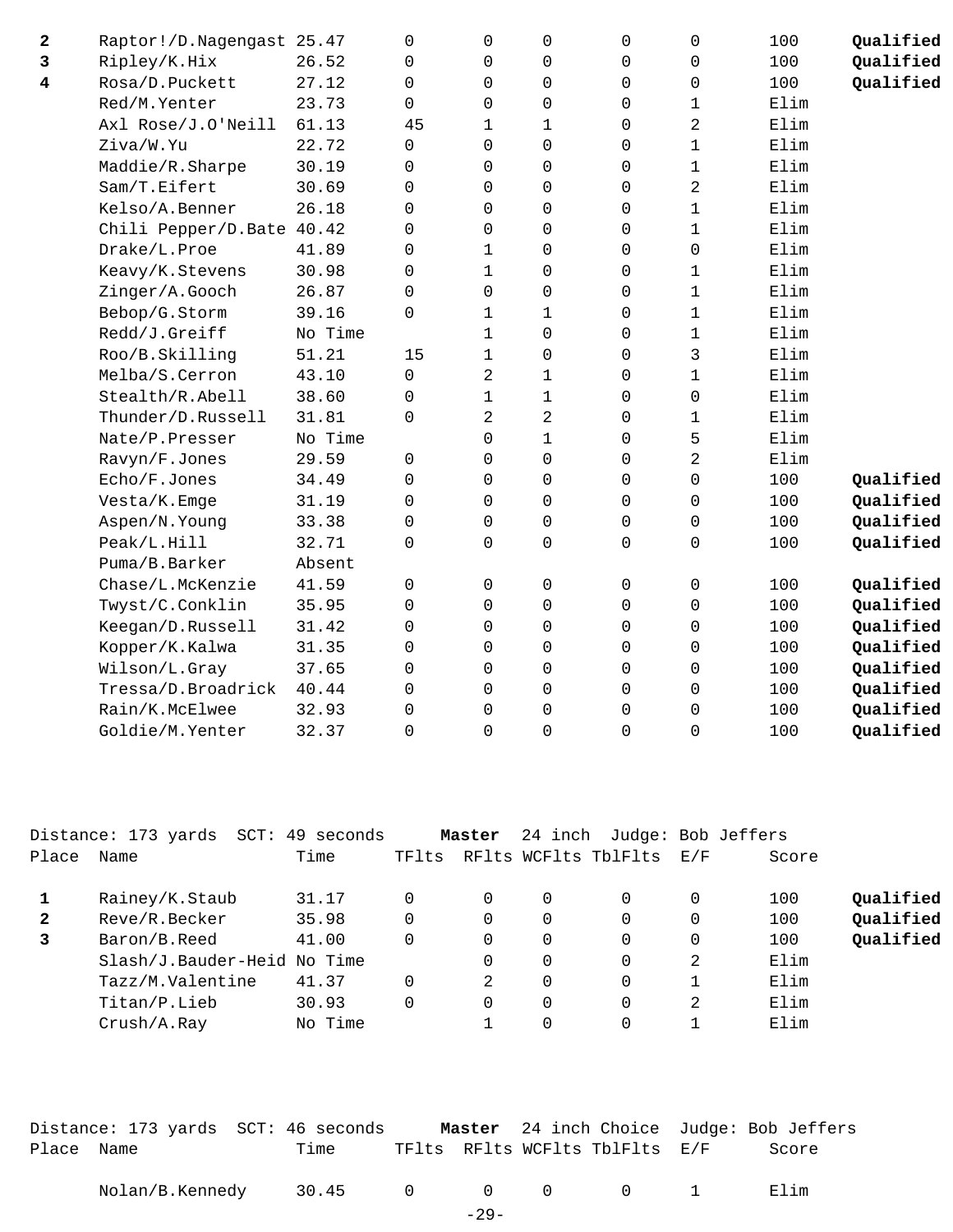| Veni<br>$-1$<br>$/ \Gamma$<br>'enı/D.Hıll | 66<br>, . |  |  |  |  | . .<br>- | …⊥m |
|-------------------------------------------|-----------|--|--|--|--|----------|-----|
|-------------------------------------------|-----------|--|--|--|--|----------|-----|

 Total Number of Dogs Showing: 108 Total Number of Dogs Absent: 5 Total Number of Dogs Withdrawn: 0 Total Number of Dogs Not Scored: 0 Total Number of Qualifiers: 58 Percent Qualified: 53.7%

Distance: 162 yards SCT: 58 seconds **Excellent Pref** 4 inch Judge: Bob Jeffers Place Name Time TFlts RFlts WCFlts TblFlts E/F Score

Magnolia/L.Purkey Absent

Distance: 173 yards SCT: 51 seconds **Excellent Pref** 16 inch Judge: Bob Jeffers Place Name Time TFlts RFlts WCFlts TblFlts E/F Score Ronan/J.Tunbridge 31.84 0 0 1 0 1 Elim

 Total Number of Dogs Showing: 1 Total Number of Dogs Absent: 1 Total Number of Dogs Withdrawn: 0 Total Number of Dogs Not Scored: 0 Total Number of Qualifiers: 0 Percent Qualified: 0.0%

|       | Distance: 162 yards<br>SCT: | 58 seconds |          | Master Pref |   |                      |      | 4 inch Judge: Bob Jeffers |           |
|-------|-----------------------------|------------|----------|-------------|---|----------------------|------|---------------------------|-----------|
| Place | Name                        | Time       | TFlts    |             |   | RFlts WCFlts TblFlts | F./F | Score                     |           |
|       | Sparkle/S.Wagner            | 32.04      |          |             | 0 |                      |      | 100                       | Oualified |
| 2     | Willow/C.Disque             | 41.51      | $\Omega$ |             | 0 |                      |      | 100                       | Qualified |
|       | Junjie/J.Bell1              | 43.25      |          |             | 0 |                      |      | 100                       | Oualified |
| 4     | Fate/B.Gansky               | 47.29      |          |             | 0 |                      |      | 100                       | Qualified |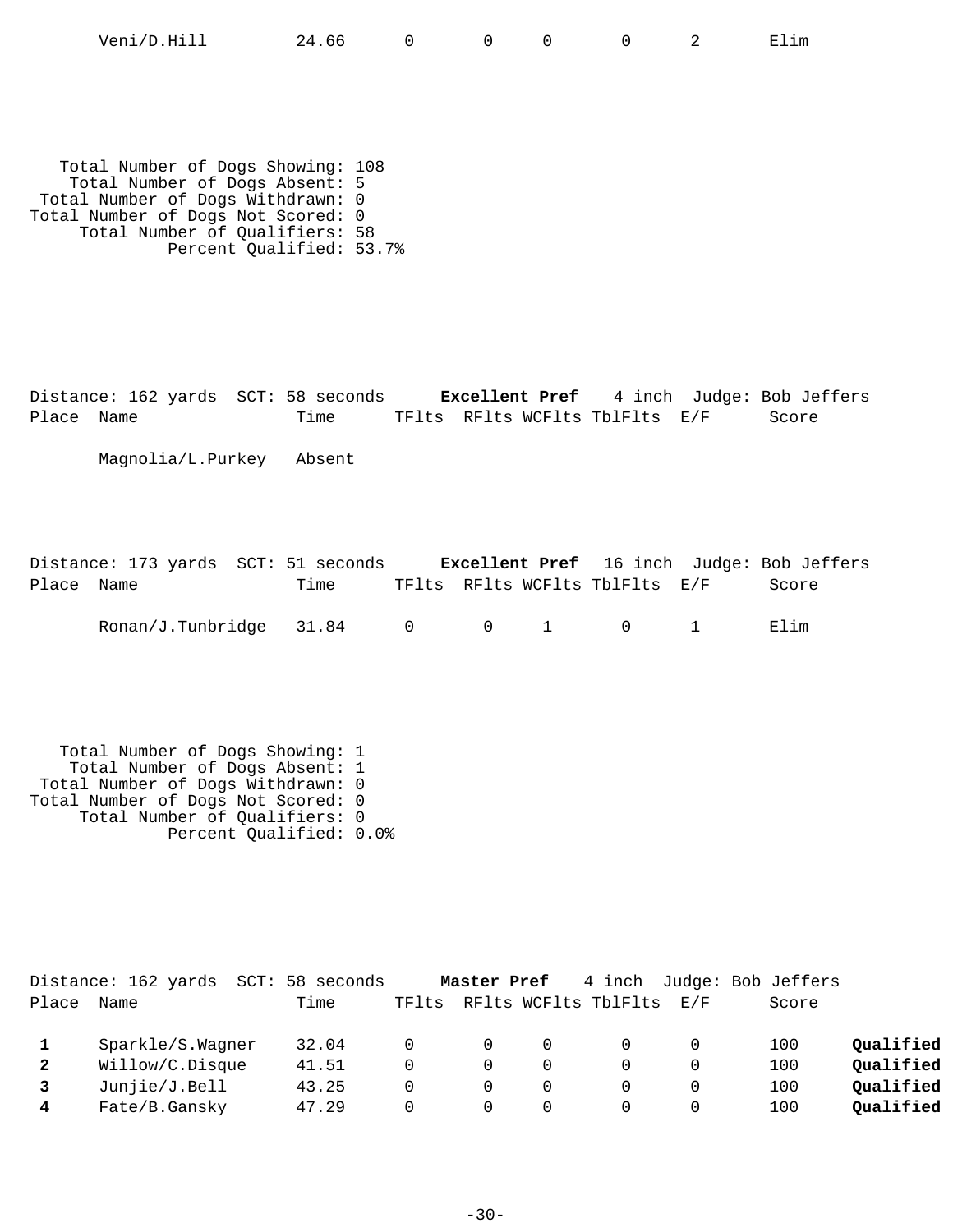| Taxi/G.Reed                | 61.58  |  |   |  |     |           |
|----------------------------|--------|--|---|--|-----|-----------|
| Mini Cooper`/N.Atki Absent |        |  |   |  |     |           |
| Max/J.Brav                 | Absent |  |   |  |     |           |
| Willow/C.Ponzo             | 49.56  |  | 0 |  | 100 | Oualified |

|              | Distance: 162 yards SCT: 55 seconds |         |       | Master Pref |          | 8 inch               |     | Judge: Bob Jeffers |           |
|--------------|-------------------------------------|---------|-------|-------------|----------|----------------------|-----|--------------------|-----------|
| Place        | Name                                | Time    | TFlts |             |          | RFlts WCFlts TblFlts | E/F | Score              |           |
|              | Banner/D.Aheimer                    | 35.18   | 0     | 0           | $\Omega$ | $\Omega$             |     | 100                | Qualified |
| $\mathbf{2}$ | Ditty/D.McFarlane                   | 41.78   | 0     | 0           | $\Omega$ | $\Omega$             |     | 100                | Qualified |
|              | Borgoe/A.Boon                       | 50.88   | 0     | 2           | $\Omega$ | $\Omega$             |     | Elim               |           |
|              | Princess/B.Bell                     | No Time |       |             | $\Omega$ | $\Omega$             |     | Elim               |           |
|              | Gauge/L.Glick                       | No Time |       |             | $\Omega$ | $\Omega$             |     | Elim               |           |
|              | Kevin/S.Crechiolo                   | 47.28   |       |             | $\Omega$ | $\Omega$             |     | Elim               |           |

|       | Distance: 168 yards SCT: 53 seconds |         |          | Master Pref |          |                          |   | 12 inch Judge: Bob Jeffers |           |
|-------|-------------------------------------|---------|----------|-------------|----------|--------------------------|---|----------------------------|-----------|
| Place | Name                                | Time    | TFlts    |             |          | RFlts WCFlts TblFlts E/F |   | Score                      |           |
|       | Genuine Risk/A.Benn 24.37           |         | $\Omega$ | $\Omega$    | $\Omega$ |                          |   | 100                        | Qualified |
|       | Frankie/M.Hansen                    | 32.37   | 0        | $\Omega$    | $\Omega$ | 0                        | 0 | 100                        | Qualified |
|       | Henna/J.Baiocco                     | 33.35   | 0        | $\Omega$    | 0        | 0                        | 0 | 100                        | Qualified |
|       | Sting/B.Dumbaugh                    | 26.25   | $\Omega$ | $\Omega$    | 0        | 0                        |   | Elim                       |           |
|       | Cullen/J.Plamondon                  | No Time |          |             |          | 0                        |   | Elim                       |           |

|       | Distance: 173 yards SCT: 51 seconds |         |          | Master Pref  |          | 16 inch              |          | Judge: Bob Jeffers |           |
|-------|-------------------------------------|---------|----------|--------------|----------|----------------------|----------|--------------------|-----------|
| Place | Name                                | Time    | TFlts    |              |          | RFlts WCFlts TblFlts | E/F      | Score              |           |
| 1     | Alli/R.Clark                        | 24.17   | $\Omega$ | 0            | $\Omega$ | 0                    | $\Omega$ | 100                | Qualified |
| 2     | Toad/G.Chapman                      | 25.81   | 0        | 0            | 0        | 0                    | 0        | 100                | Qualified |
| 3     | Vader/J.Potter                      | 26.60   | $\Omega$ | 0            | 0        | 0                    | $\Omega$ | 100                | Qualified |
| 4     | Packer/R.Clark                      | 27.41   | $\Omega$ | 0            |          | 0                    | $\Omega$ | 100                | Qualified |
|       | Freedom/S.Markell                   | 33.47   | $\Omega$ | $\mathbf 1$  | 0        | 0                    |          | Elim               |           |
|       | Gusto/B.Hamilton                    | 37.83   | $\Omega$ | $\Omega$     | $\Omega$ | 0                    |          | Elim               |           |
|       | Abby/L.Doucet                       | 39.98   | $\Omega$ | $\mathbf{1}$ | $\Omega$ | 0                    | $\Omega$ | Elim               |           |
|       | Riot/L.Hill                         | No Time |          | 1            | 0        | 0                    |          | Elim               |           |
|       | Shooter/L.Gardner                   | 29.83   | $\Omega$ | 1            | 0        | 0                    |          | Elim               |           |
|       | Blondie/D.Bates                     | 60.70   | 27       | 2            | 0        | 0                    |          | Elim               |           |
|       | Promise/M.Touchston                 | 29.27   | $\Omega$ | 0            | 0        | 0                    | 2        | Elim               |           |
|       | Evie/P.Liu                          | 28.88   | 0        | 0            | 0        | 0                    | 2        | Elim               |           |
|       | Pretzel/T.Aull                      | 55.69   | 12       |              |          | 0                    |          | Elim               |           |
|       | Gator/K.Abel                        | 44.89   | $\Omega$ | $\mathbf{1}$ |          | 0                    | $\Omega$ | Elim               |           |
|       | Breeze/S.Papciak                    | 30.67   | $\Omega$ | $\Omega$     | 0        | 0                    | $\Omega$ | 100                | Oualified |
|       | Trudy/B.Pruett                      | 32.08   | $\Omega$ | 0            |          | 0                    | 0        | 100                | Qualified |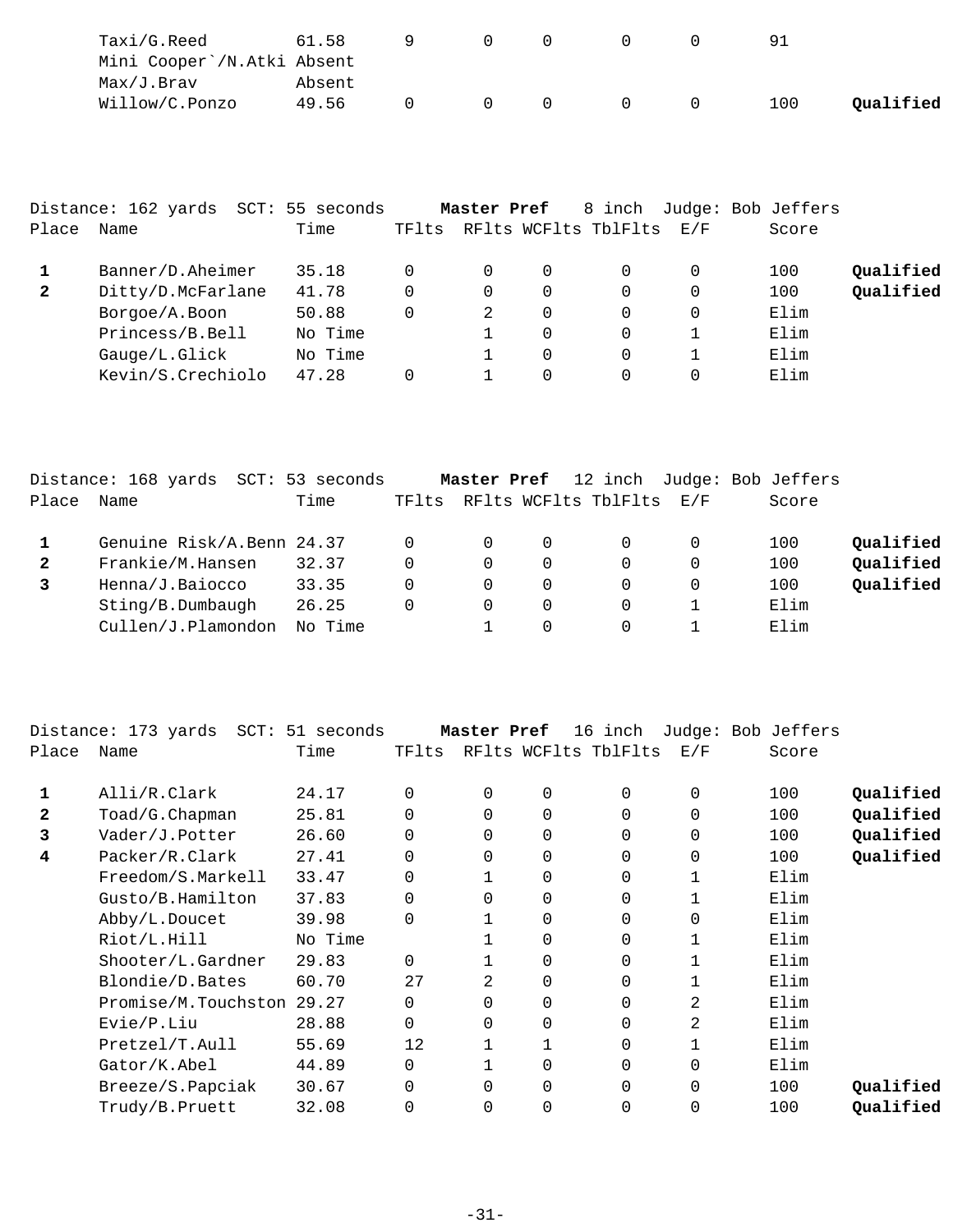| Taze/N.Young              | Absent |   |          |  |   |     |           |
|---------------------------|--------|---|----------|--|---|-----|-----------|
| Pepper/R.Geller-Car 28.57 |        |   |          |  | 0 | 100 | Oualified |
| Bird/D.Shumate            | Absent |   |          |  |   |     |           |
| Heli/A.Dunkle             | 38.06  |   |          |  | 0 | 100 | Qualified |
| Jett/D.Noonan             | 41.07  |   | 0        |  | 0 | 100 | Qualified |
| Molly/J.Becker            | Absent |   |          |  |   |     |           |
| Zyn/S.Papciak             | 34.95  |   |          |  | 0 | 100 | Oualified |
| Lilly/A.Nathanson         | 46.06  | 0 | $\Omega$ |  | 0 | 100 | Qualified |
|                           |        |   |          |  |   |     |           |

|              | Distance: 173 yards<br>SCT: | 54 seconds |       | Master Pref |          | 20 inch              |     | Judge: Bob Jeffers |           |
|--------------|-----------------------------|------------|-------|-------------|----------|----------------------|-----|--------------------|-----------|
| Place        | Name                        | Time       | TFlts |             |          | RFlts WCFlts TblFlts | E/F | Score              |           |
|              | Blazer/C.MacBroom           | 33.07      |       | $\Omega$    | 0        | 0                    | 0   | 100                | Qualified |
| $\mathbf{2}$ | Julep/C.Gill                | 35.50      |       | $\Omega$    | 0        | 0                    | 0   | 100                | Qualified |
|              | BOSS429/M.Timken            | 32.29      |       | 0           | 0        | 0                    | 3   | Elim               |           |
|              | Albe/S.Cerron               | No Time    |       |             | 0        | 0                    |     | Elim               |           |
|              | Colt/J.Bruner               | 32.82      |       |             | 0        | 0                    |     | Elim               |           |
|              | Myles/P.Lieb                | 34.28      |       | $\Omega$    | 0        | 0                    | 2   | Elim               |           |
|              | Chase/B.Bodnar              | 29.05      |       | $\Omega$    | $\Omega$ | 0                    |     | Elim               |           |
|              | Bishop/J.Younq              | 32.90      |       | $\Omega$    | $\Omega$ | 0                    |     | Elim               |           |
|              | Tempe/W.Yu                  | 38.40      |       | $\Omega$    | $\Omega$ | 0                    |     | Elim               |           |
|              | Lexi/M.Timken               | No Time    |       |             | 0        | 0                    |     | Elim               |           |

 Total Number of Dogs Showing: 48 Total Number of Dogs Absent: 5 Total Number of Dogs Withdrawn: 0 Total Number of Dogs Not Scored: 0 Total Number of Qualifiers: 23 Percent Qualified: 47.9%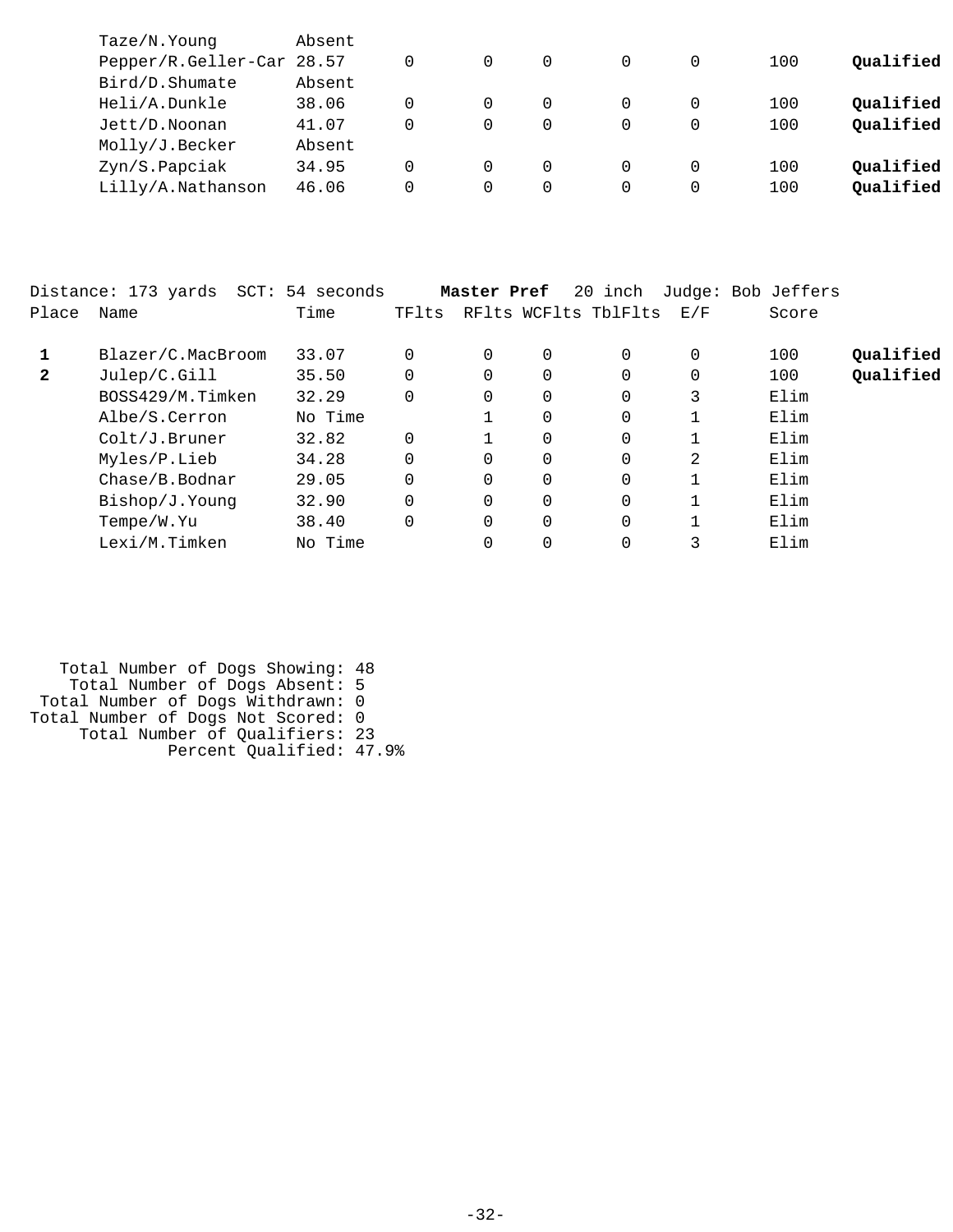## **Saturday, January 1, 2022 Tailwaggers Agility Club of South Florida Premier JWW**

|                | MCT: 50 seconds<br>Premier JWW                |         | 8 inch Judge: Bob Jeffers |                    |              |             |       |           |
|----------------|-----------------------------------------------|---------|---------------------------|--------------------|--------------|-------------|-------|-----------|
| Place          | Name                                          | Time    | RFlts                     | WCFlts E/F         |              | Score       | Top25 |           |
|                | Disco/K.Wlodarski                             | Absent  |                           |                    |              |             |       |           |
|                | Premier JWW<br>MCT: 48 seconds                | 12 inch |                           | Judge: Bob Jeffers |              |             |       |           |
| Place          | Name                                          | Time    | RFlts                     | WCFlts E/F         |              | Score       | Top25 |           |
| 1              | Sushi/J.Plamondon                             | 34.36   | 0                         | $\mathbf 0$        | $\mathbf 0$  | 100         | Yes   | Qualified |
| $\overline{2}$ | Jolene Rose/M.Liebh 36.57                     |         | 0                         | $\Omega$           | $\Omega$     | 100         | Yes   | Qualified |
| 3              | Krissi/K.Villars                              | 38.30   | $\Omega$                  | $\mathbf 0$        | $\mathbf 0$  | 100         |       | Qualified |
| 4              | Johnny/R.Taylor<br>Flynn Rider/B. Pruet 30.83 | 42.64   | 0<br>0                    | 0<br>2             | 0<br>2       | 100<br>Elim |       | Qualified |
|                | Captain Jack/J.Baud 39.11                     |         | 2                         | $\mathbf{1}$       | 3            | Elim        |       |           |
|                | TKake/D.Shumate                               | Absent  |                           |                    |              |             |       |           |
|                | Logan/R.Nagel                                 | Absent  |                           |                    |              |             |       |           |
|                | Karma/C.Sreenan                               | 46.79   | 0                         | $\mathsf{O}$       | $\mathsf{O}$ | 100         |       | Qualified |
|                | Lexie/C.Campbell                              | Absent  |                           |                    |              |             |       |           |
|                |                                               |         |                           |                    |              |             |       |           |
|                | Premier JWW<br>MCT: 45 seconds                | 16 inch |                           | Judge: Bob Jeffers |              |             |       |           |
| Place          | Name                                          | Time    | RFlts                     | WCFlts E/F         |              | Score       | Top25 |           |
| 1              | Swag/J.Murphy                                 | 35.31   | 0                         | 0                  | 0            | 100         | Yes   | Qualified |
|                | Liberty/R.Coates                              | 44.79   | $\mathbf{1}$              | $\Omega$           | $\mathbf{1}$ | Elim        |       |           |
|                |                                               |         |                           |                    |              |             |       |           |
|                |                                               |         |                           |                    |              |             |       |           |
|                |                                               |         |                           |                    |              |             |       |           |

|              | MCT: 42 seconds | Premier JWW<br>20 inch | Judge: Bob Jeffers |          |     |       |       |           |
|--------------|-----------------|------------------------|--------------------|----------|-----|-------|-------|-----------|
| Place        | Name            | Time                   | RFlts              | WCFlts   | E/F | Score | Top25 |           |
|              | Shoofly/B.Hill  | 28.74                  | 0                  | $\Omega$ | 0   | 100   | Yes   | Qualified |
| $\mathbf{2}$ | Zinger/A.Gooch  | 33.29                  | 0                  | $\Omega$ | 0   | 100   | Yes   | Qualified |
| 3            | Twyst/C.Conklin | 39.19                  | 0                  | $\Omega$ | 0   | 100   | Yes   | Qualified |
| 4            | Aspen/N.Young   | 39.71                  | 0                  | $\Omega$ | 0   | 100   |       | Qualified |
|              | Ripley/K.Hix    | No Time                |                    |          |     | Elim  |       |           |
|              | Sam/T.Eifert    | 36.89                  | 0                  | $\Omega$ |     | Elim  |       |           |
|              | Vesta/K.Emge    | No Time                |                    |          |     | Elim  |       |           |
|              | Kelso/A.Benner  | No Time                |                    |          |     | Elim  |       |           |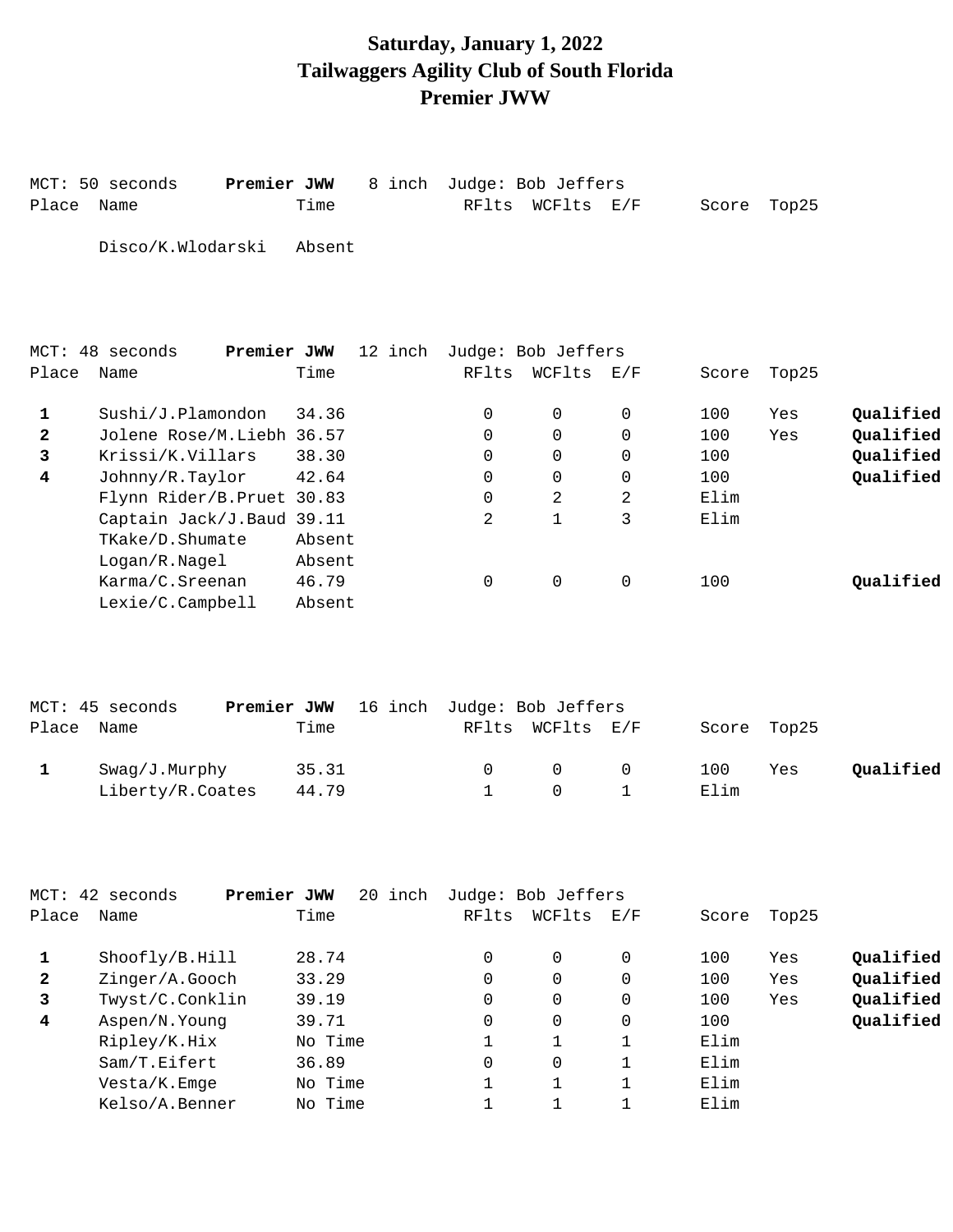|       | Keegan/D.Russell | 44.44   |  | 0                                             | $\Omega$         | 0            | Elim  |       |
|-------|------------------|---------|--|-----------------------------------------------|------------------|--------------|-------|-------|
|       | Kopper/K.Kalwa   | 44.16   |  | $\mathbf 1$                                   | 1                | 1            | Elim  |       |
|       | Wilson/L.Gray    | 48.25   |  | 0                                             | $\Omega$         | 0            | Elim  |       |
|       | Keavy/K.Stevens  | 30.58   |  | 0                                             | 0                | 1            | Elim  |       |
|       | Dash/D.Avick     | No Time |  | 2                                             | $\mathbf{1}$     | $\mathbf{1}$ | Elim  |       |
|       | Rosa/D.Puckett   | Absent  |  |                                               |                  |              |       |       |
|       | Cash/C.Williams  | Absent  |  |                                               |                  |              |       |       |
|       |                  |         |  |                                               |                  |              |       |       |
|       |                  |         |  |                                               |                  |              |       |       |
|       |                  |         |  |                                               |                  |              |       |       |
|       | MCT: 46 seconds  |         |  | Premier JWW 24 inch Judge: Bob Jeffers        |                  |              |       |       |
| Place | Name             | Time    |  |                                               | RFlts WCFlts E/F |              | Score | Top25 |
|       |                  |         |  |                                               |                  |              |       |       |
|       | Crush/A.Ray      | Absent  |  |                                               |                  |              |       |       |
|       |                  |         |  |                                               |                  |              |       |       |
|       |                  |         |  |                                               |                  |              |       |       |
|       |                  |         |  |                                               |                  |              |       |       |
|       | MCT: 42 seconds  |         |  | Premier JWW 24 inch Choice Judge: Bob Jeffers |                  |              |       |       |
| Place | Name             | Time    |  | RFlts                                         |                  | WCFlts E/F   | Score | Top25 |
|       | Veni/D.Hill      | No Time |  | $\mathbf 0$                                   | $\mathbf 0$      | 3            | Elim  |       |
|       |                  |         |  |                                               |                  |              |       |       |
|       |                  |         |  |                                               |                  |              |       |       |

 Total Number of Dogs Showing: 23 Total Number of Dogs Absent: 7 Total Number of Dogs Withdrawn: 0 Total Number of Dogs Not Scored: 0 Total Number of Qualifiers: 10 Percent Qualified: 43.5%

|              | MCT: 53 seconds         | Premier JWW Pref | 8 inch Judge: Bob Jeffers |                                         |     |             |           |
|--------------|-------------------------|------------------|---------------------------|-----------------------------------------|-----|-------------|-----------|
| Place Name   |                         | Time             |                           | RFlts WCFlts E/F                        |     | Score Top25 |           |
| $\mathbf{1}$ | Ditty/D.McFarlane 50.00 |                  |                           | $\begin{matrix} 0 & 0 & 0 \end{matrix}$ | 100 | Yes         | Qualified |
|              | Tiger/S.Berckmans 51.00 |                  |                           | $\Omega$                                | 100 |             | Qualified |

|              | MCT: 50 seconds           | <b>Premier JWW Pref</b> 12 inch Judge: Bob Jeffers |                  |           |             |     |           |
|--------------|---------------------------|----------------------------------------------------|------------------|-----------|-------------|-----|-----------|
| Place Name   |                           | Time                                               | RFlts WCFlts E/F |           | Score Top25 |     |           |
| $\mathbf{1}$ | Genuine Risk/A.Benn 29.46 |                                                    |                  | 0 0 0 100 |             | Yes | Qualified |